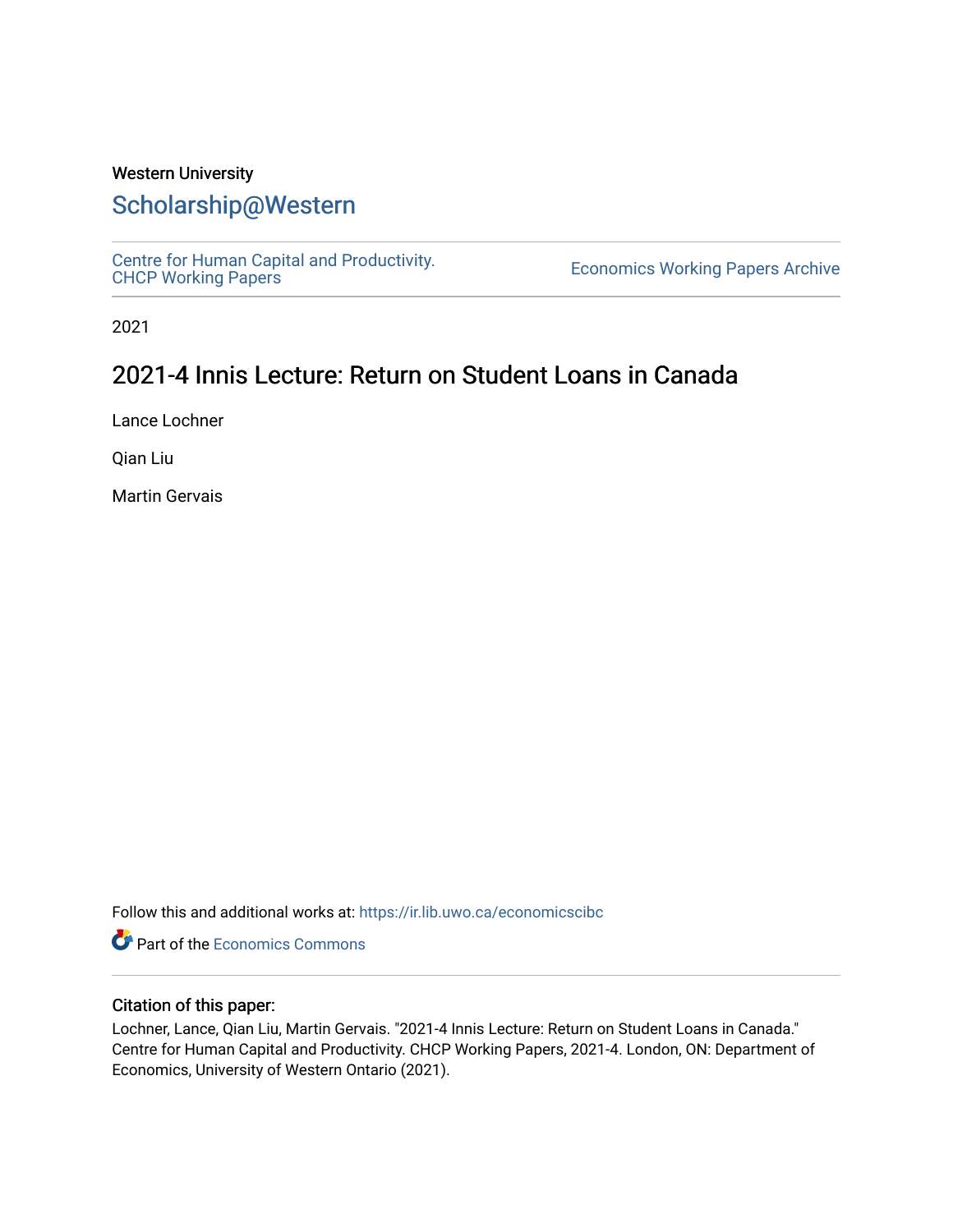**Innis Lecture: Return on Student Loans in Canada**

**by**

**Lance Lochner, Qian Liu, and Martin Gervais**

**Working Paper #2021-04 July 2021**



# *Centre for Human Capital and Productivity (CHCP)*

# *Working Paper Series*

Department of Economics Social Science Centre Western University London, Ontario, N6A 5C2 Canada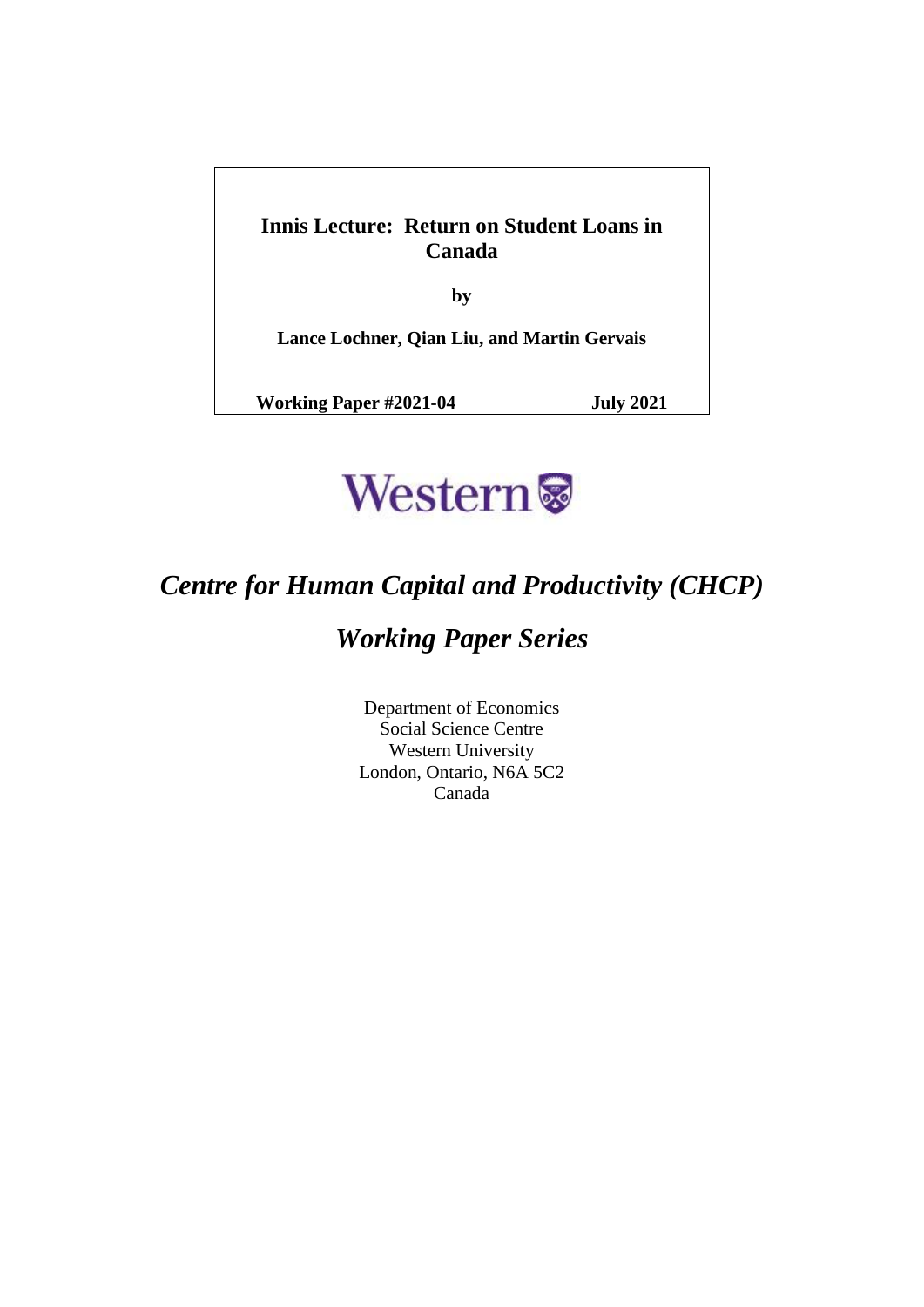# <span id="page-2-0"></span>Innis Lecture: Return on Student Loans in Canada\*

Lance Lochner University of Western Ontario

Qian Liu Brock University

Martin Gervais University of Georgia

July 30, 2021

#### Abstract

This paper uses new administrative data with detailed borrower information and lengthy repayment histories from the Canada Student Loans Program (CSLP) to measure rates of return on undergraduate student loans. We document substantial heterogeneity in returns based on information available at the time loans were disbursed, including province of residence, field of study, and institution of attendance. Field of study is a particularly important determinant of rates of return, explaining 22% of the variation in predicted returns across borrowers. We explore the implications of this variation for CSLP cross-subsidization across borrowers and potential risk-based loan limits. Given the variation in ex ante predicted returns across borrowers, using all available information at the time of loan disbursement, we study the implications of potential cream-skimming of high-return borrowers by private lenders.

JEL Codes: D14, H52, H81, I22, I28, J24

<sup>\*</sup>Lochner thanks Francisco Ruge-Murcia and the Canadian Economic Association for the opportunity to deliver the 2021 Innis Lecture. We thank Dajin Li and Pierre Tourigny for their help with the CSLP administrative data, Rob Adams for providing CSLP data on collections and rehabilitation for borrowers who default, Mauricio Torres Ferro for excellent research assistance, and seminar participants at the 2021 CEA Annual Meeting and the University of Western Ontario's Center for Human Capital for their comments. We gratefully acknowledge support from the Social Sciences and Humanities Research Council of Canada.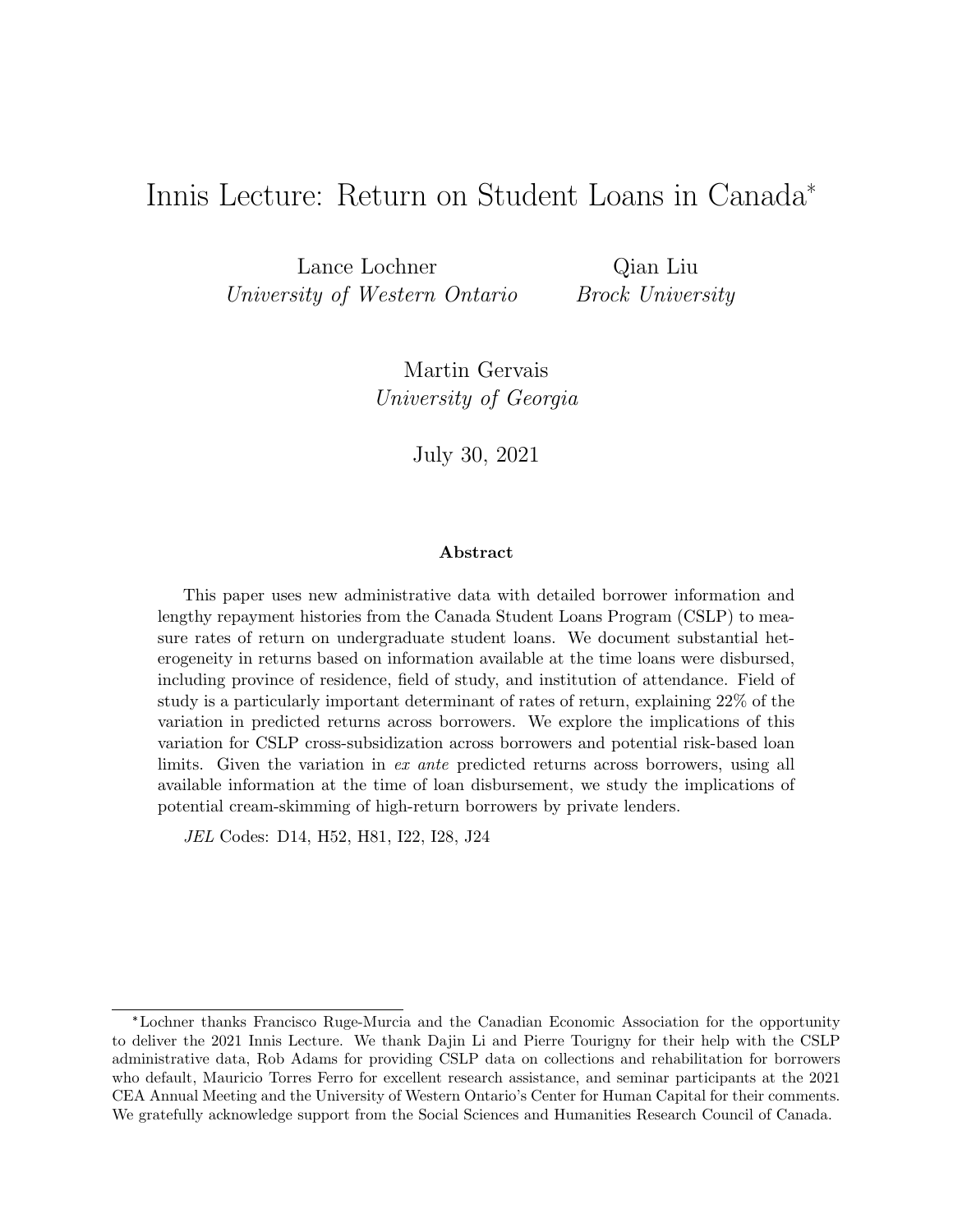## 1 Introduction

The rising costs of and returns to education over the past few decades have caused many countries to re-evaluate the structure of their higher education financing systems. The efficient structure of these systems, including government student loan programs, depends critically on the strength of various market frictions stemming from incomplete information and imperfect enforcement considerations [\(Lochner and Monge-Naranjo,](#page-31-0) [2016\)](#page-31-0). This motivates a broad research agenda aimed at identifying and quantifying these market frictions (see, e.g., [Bachas,](#page-31-1) [2019;](#page-31-1) [Mueller and Yannelis,](#page-32-0) [2019;](#page-32-0) [Karamcheva et al.,](#page-31-2) [2020;](#page-31-2) [Yannelis,](#page-32-1) [2020;](#page-32-1) [Lochner et al.,](#page-31-3) [2021\)](#page-31-3).

This paper uses newly available administrative data on student borrowing and repayment from the Canada Student Loans Program (CSLP) to estimate the returns on undergraduate student loans to the government, focusing on heterogeneity in these returns across borrowers.[1](#page-2-0) Variation in predictable returns across students raises concerns about the efficiency of student loan programs and implies ex ante cross-subsidization, where borrowers with high expected returns effectively subsidize those with low expected returns. This gives rise to concerns that private creditors may undercut government loan programs by cream-skimming, i.e. poaching profitable borrower types and leaving the government with unprofitable ones.<sup>[2](#page-2-0)</sup> This can raise program costs, forcing governments to raise interest rates on student loans (driving more high-return borrowers away), reduce loan limits, or subsidize remaining pools of borrowers. While we examine return heterogeneity and cream-skimming based on easily observed differences across borrowers, unobserved differences would further exacerbate adverse selection concerns.

A major challenge to estimating returns on student loans is a lack of publicly available data on repayment records covering much of the repayment period. As a result, previous studies have typically examined student loan repayment status, such as default rates or the proportion of loan repaid, a few years after students leave school [\(Gross et al.,](#page-31-4) [2009;](#page-31-4) [Looney](#page-31-5) [and Yannelis,](#page-31-5) [2015\)](#page-31-5). Yet, [Lochner and Monge-Naranjo](#page-31-6) [\(2015\)](#page-31-6) show that knowing whether borrowers had ever defaulted or are currently in default as of some arbitrary date (especially early in the repayment process) need not provide an accurate picture of returns on student

<sup>&</sup>lt;sup>1</sup>We make no effort to measure the welfare benefits of student loans (overall or to specific borrowers), which depends on the value of loans to students as well as any gains/losses to the government.

<sup>2</sup>This practice is already underway in the US by companies such as SoFi [\(Kosir et al.,](#page-31-7) [2015\)](#page-31-7). Using data from a student loan refinancing firm, [Bachas](#page-31-1) [\(2019\)](#page-31-1) provides a careful analysis of these issues in the U.S., including the impact of offering risk-based interest rates in the student loan market on borrower welfare and government revenue.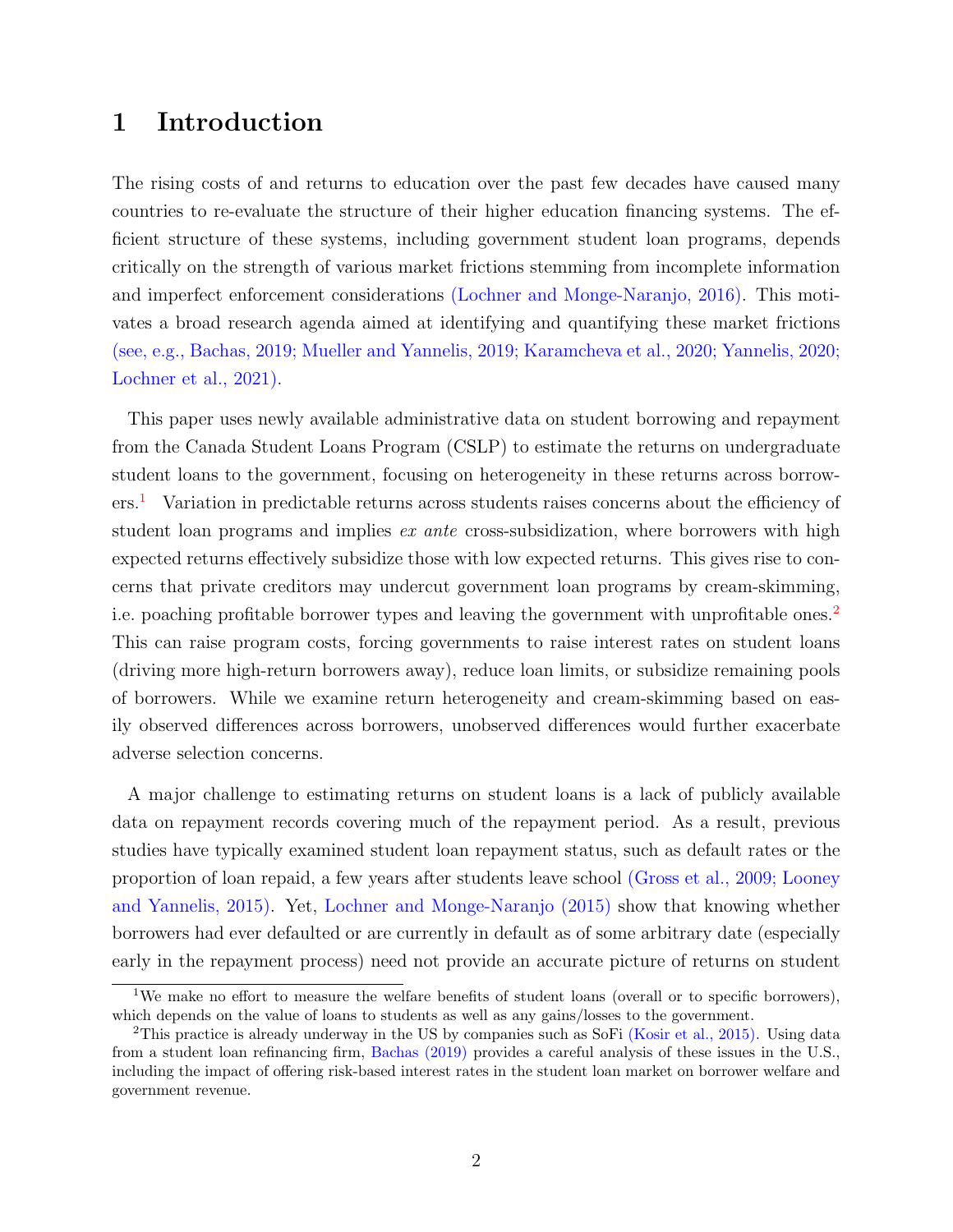loans or how those returns differ across borrowers.

In this paper, we use CSLP data on loan disbursements, needs determination, and repayments available from 2003–2004 to 2015–2016, which provide extensive information on borrowers and nearly complete repayment streams for those entering repayment in the mid-2000s. Based on these data, we compute a measure of the realized return on each student loan disbursed to the cohort of upper-year undergraduate borrowers that attended public post-secondary schools in Canada in 2005. While our primary measure of returns reflects the net profit on a loan relative to the amount issued, we also report internal rates of return for various subgroups of borrowers.

We begin by estimating average returns to the CSLP for the full cohort of borrowers, as well as for different observable groups based on their demographic characteristics, province, field of study, and post-secondary institution—all factors known by the CSLP at the time loans are disbursed. Our estimates suggest that the CSLP lost about 7 cents for every loan dollar disbursed to upper-year undergraduates in 2005, with considerable heterogeneity across different types of borrowers. Heterogeneity across borrowers enrolled in different fields is substantial, implying considerable ex ante cross-subsidization from borrowers majoring in Health Sciences to those majoring in Arts/Sciences. We also show that borrowers who default during the first 3 years of repayment generate sizeable negative returns for the CSLP, while those who experience no early repayment problems earn the CSLP modest positive returns averaging 3%. Early default rates are also negatively correlated with average rates of return when looking across borrowers from different provinces, fields of study, or institutions.

Finally, we estimate borrower-specific predicted returns based on all information available at the time of loan disbursement, documenting the considerable variation in expected returns across borrowers. Altogether, the factors observed in CSLP records explain 12% of the variation in realized returns. Based on the empirical distribution of predicted returns, we estimate that aggressive poaching of high-return students by private lenders could exacerbate losses by the CSLP by 1 to 3 percentage points. If the government were to set field-specific loan limits to ensure non-negative average returns for borrowers in each field, our estimates suggest that loan limits would differ by as much as \$20,000 between Arts/Sciences majors and Health Science majors.

We provide an overview of the CSLP in Section [2,](#page-5-0) while Section [3](#page-7-0) discusses our measures of returns on student loans. Section [4](#page-10-0) describes the CSLP data, as well as our sample selection criteria. Section [5](#page-15-0) characterizes measured rates of return on CSLP loans, the estimated importance of observable factors for those returns, and the distribution of predicted rates of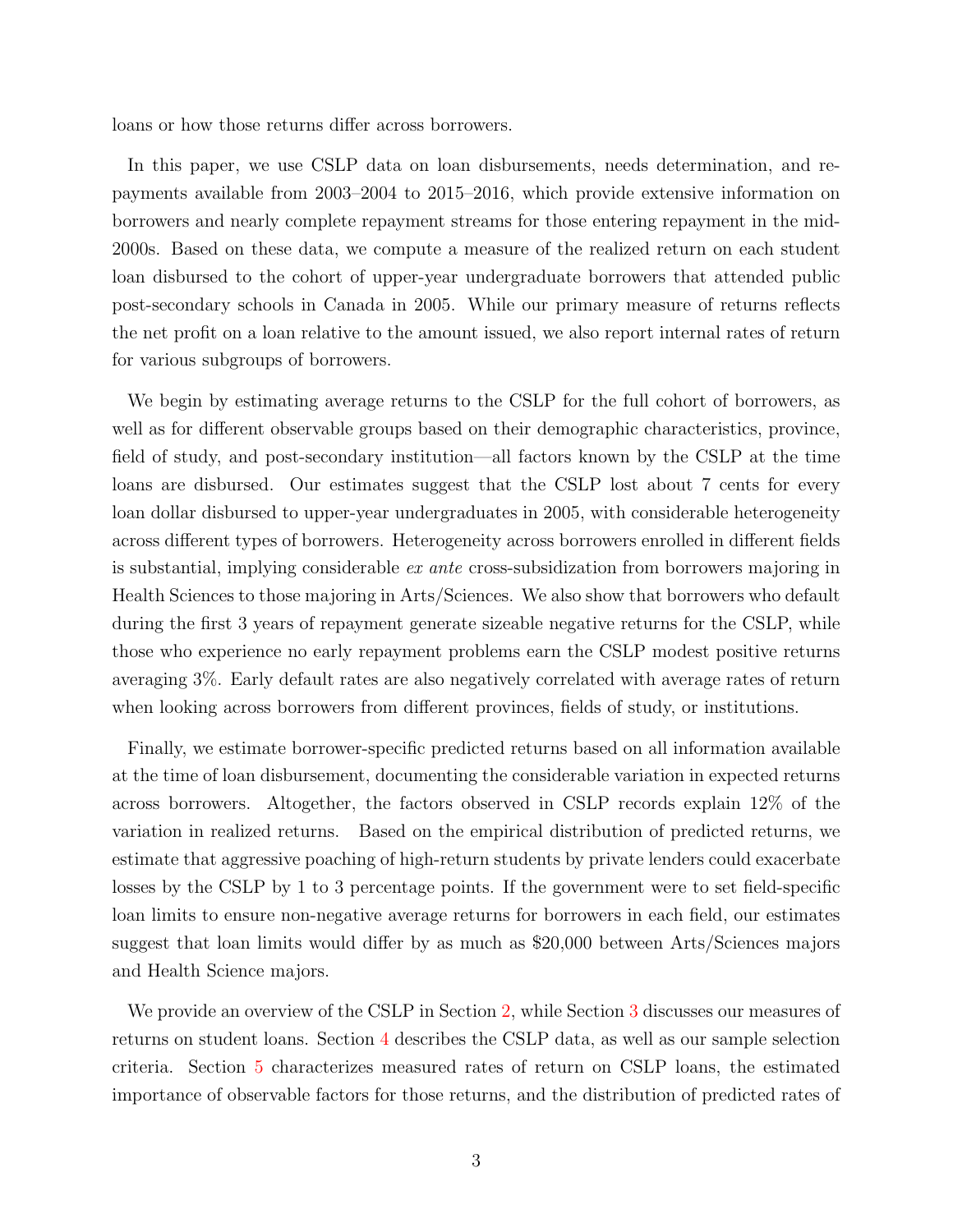return. Section [6](#page-22-0) examines the relationship between measures of early repayment problems (i.e., default and enrolment in repayment assistance) and our measures of returns based on the full repayment cycle. Section [7](#page-25-0) discusses cross-subsidization across borrowers in different fields of study, risk-based student loan limits, and the potential impacts of cream-skimming by private lenders. Section [8](#page-29-0) concludes with some broader lessons and directions for future reseach.

## <span id="page-5-0"></span>2 Student Borrowing and Repayment in Canada

Working in collaboration with most provincial/territorial governments, the CSLP provides loans and grants to help Canadian students pay for post-secondary education based on their financial need.<sup>[3](#page-2-0)</sup> In 2005–2006, the loan year we study, roughly  $345,000$  Canadian students (41% of all post-secondary students in participating provinces) borrowed nearly \$2 billion (\$5,600 per borrower) from the CSLP, while the average university student held a total loan balance of \$14,700 [\(Office of the Chief Actuary,](#page-32-2) [2007\)](#page-32-2).

As long as students remain in school, Canada student loans accrue no interest and need not be repaid. Six months after leaving school, all loans received during school are combined into a single repayment plan in a process known as consolidation, at which time repayment begins.[4](#page-2-0) Consolidation establishes the repayment agreement, including the amortization period and interest rate. The standard repayment plan entails a constant debt-based payment with an amortization period of 9.5 years, which can be extended up to 14.5 years under special circumstances. Borrowers can choose a floating interest rate (the default option) or a fixed interest rate.<sup>[5](#page-2-0)</sup> Nearly everyone chooses the floating rate (see, e.g., [Office of the Chief](#page-32-3) [Actuary,](#page-32-3) [2019\)](#page-32-3).

Borrowers experiencing periods of financial hardship can apply for reduced payments through the CSLP's Repayment Assistance Plan (RAP) for a period of six months; however, they are not automatically enrolled in the program and must re-apply if they have continued

<sup>3</sup>All provinces and territories participate in the CSLP, except Quebec, the Northwest Territories and Nunavut, which operate their own financial assistance programs and receive alternative funding from the federal government.

<sup>4</sup>During our sample period, interest accrued during the grace period (i.e., between the end of schooling and consolidation), although this practice ended in November 2019.

 $5P$ rior to 2019, the floating interest rate was the prime rate plus 2.5 percentage points and the fixed rate was prime plus 5 percentage points. Effective November 2019, the floating interest rate was lowered to prime and the fixed rate was lowered to prime plus 2 percentage points. Interest rates have been set to zero during the Covid-19 pandemic.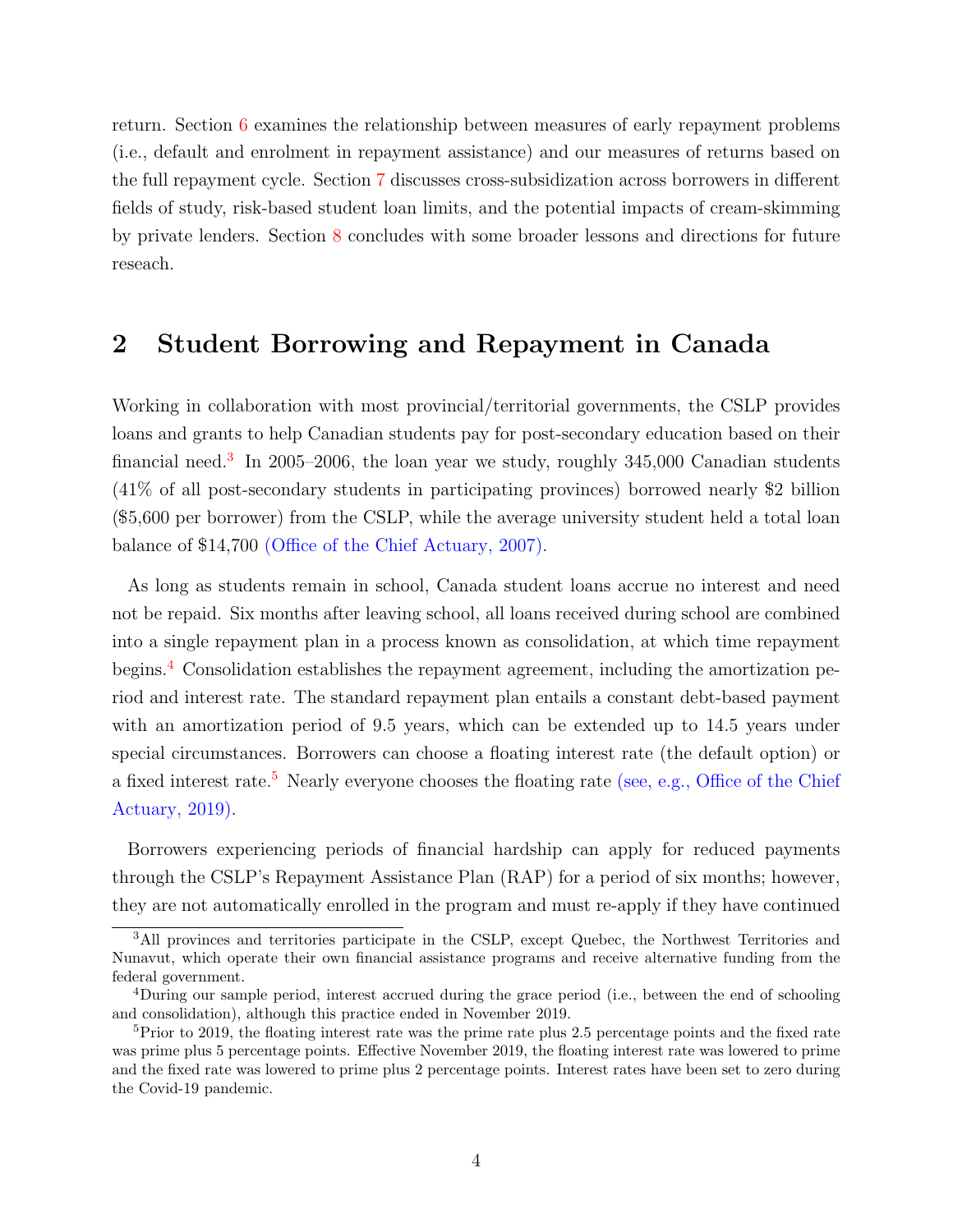need.<sup>[6](#page-2-0)</sup> Under RAP, eligible borrowers whose family incomes fall below the minimum family size-based threshold (e.g., \$25,000 for singles and \$59,500 for families of four) need not make any payments, while those with family incomes above the threshold are expected to contribute an increasing fraction (ranging from 0 to 20 percent) of their incomes above the threshold toward their student loan (unless this income-based amount exceeds the standard debt-based payment set to ensure repayment within 15 years of consolidation, in which case they must only pay this amount). Among the 26% of borrowers on RAP in 2018–2019, the vast majority made no payment at all [\(Employment and Social Development Canada,](#page-31-8) [2020\)](#page-31-8).

RAP entails two stages. During Stage 1 (Interest Relief), any reduced payment by the borrower goes toward principal first. The government pays all interest not covered by the borrower's payment, but the government does not pay any amount towards the loan principal. Eligible borrowers can receive this benefit for up to 60 months. In Stage 2 (Debt Reduction), which begins after 60 months in Stage 1 or 10 years after finishing school (whichever comes first), the government pays all interest and principal amounts not covered by the borrower's reduced payment in such a way that student debt is completely eliminated within 15 years of leaving school.[7](#page-2-0)

Despite the availability of RAP, many student loans still end up in default (i.e., 9 months or more of consecutive missed payments).<sup>[8](#page-2-0)</sup> Indeed, 3-year default rates have hovered around 10% for the last several borrower cohorts. When a loan enters default, it is sent to the Canada Revenue Agency (CRA) for collection through tax offsets, wage garnishments, judgments against borrowers, and other standard collection efforts.

Borrowers who default or enroll in RAP generate significant losses for the CSLP.<sup>[9](#page-2-0)</sup> In March 2019, the government expected to lose 77% of all loan dollars in default and 25% of all dollars in RAP [\(Office of the Chief Actuary,](#page-32-3) [2019\)](#page-32-3).

<sup>6</sup>RAP was introduced in 2009 and replaced two related repayment assistance programs known as Interest Relief (IR) and Debt Reduction in Repayment (DRR). Borrowers in financial difficulty could receive interest payments from the government for up to 54 months on IR; however, IR did not help with loan principal payments. After exhausting IR eligibility, borrowers continuing to face financial difficulties could receive up to 3 separate loan principal reductions (totaling up to \$26,000) from DRR. See Appendix 1 of [Office of the](#page-32-3) [Chief Actuary](#page-32-3) [\(2019\)](#page-32-3) for additional details. Throughout the paper, we do not distinguish between different forms of repayment assistance (i.e., RAP, IR, and DRR), simply referring to all as RAP.

<sup>7</sup>Borrowers with permanent disabilities skip Stage 1 and enter Stage 2 directly. Repayment assistance for these borrowers is such that student debt is eliminated within 10 years of leaving school.

<sup>8</sup>See [Lochner et al.](#page-31-3) [\(2021\)](#page-31-3) for a detailed analysis of RAP take-up decisions and an analysis of why many borrowers continue to make standard payments or default despite being eligible for RAP.

<sup>9</sup>A very small fraction of borrowers enter bankruptcy during their repayment period. In general, borrowers filing for bankruptcy are not shielded from student loan payments if they file within 7 years of leaving school. However, student loan debt is eligible for discharge, along with other debts, beyond the seven year point.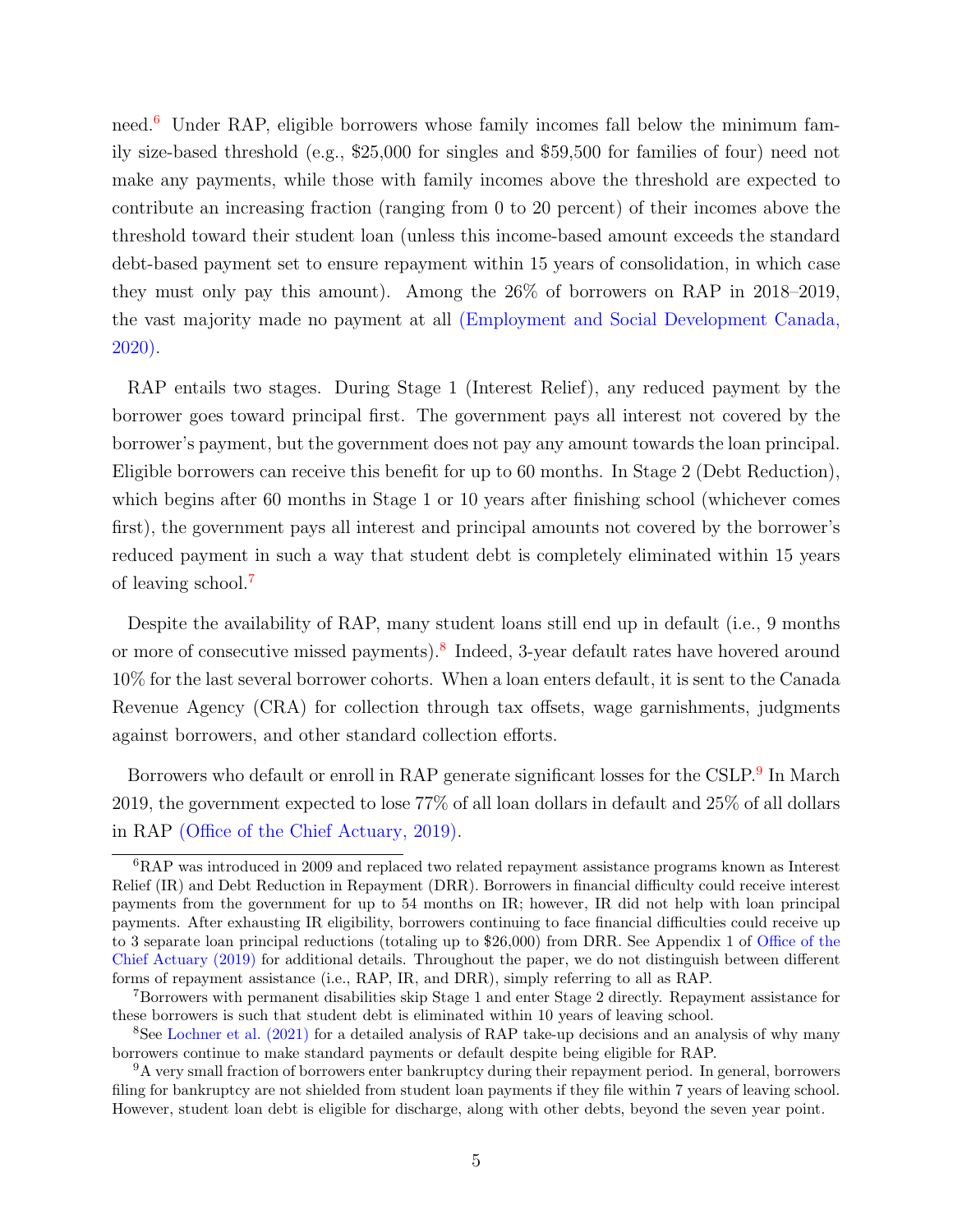## <span id="page-7-0"></span>3 Measuring Returns on Student Loans

There are several ways to measure the profitability of a particular loan or set of loans issued by the government. We focus on two measures of nominal returns that we use throughout our analysis. We loosely refer to our first measure as the realized return on a particular loan. To calculate this return, we first compute the value that the lender would have attached to the ex post realized sequence of payments had it known that sequence ex ante. The realized return is then simply measured as the percent difference between that ex post government value and the initial loan amount. It reflects the ex post net profit on a loan relative to the amount issued and is analogous to the (net) benefit/cost ratio often used in analyses of early childhood and other educational programs.

The second measure we consider is the *Internal Rate of Return*, or IRR, which we compute for sets of loans issued to various subsets of the student population. This measure is commonly used in finance and, increasingly, in studies of educational investments which entail significant initial outlays and a lengthy period of returns. This section formally defines and discusses these measures.

Since we are particularly interested in understanding the extent to which returns can be predicted ex ante based on information available to the government—or lenders more generally—at the time loans are issued, this section also describes our approach for estimating predicted returns (based on realized returns). We discuss our data and several practical challenges in computing returns in Section [4.](#page-10-0)

#### 3.1 Realized Return

Consider a loan issued to student i at date  $t = 0$  for amount  $L_{i,0}$ . Over the life of the loan, the student makes a sequence of payments denoted  $P_i = \{P_{i,t}\}_{t=1}^T$ , where T is the horizon of the loan. In practice, these payments may reflect standard debt-based payments, payments while on RAP, or collections during default. If the government knew ex ante this stream of payments, it would value it at present discounted value

$$
PDV(P_i, d) = \sum_{t=1}^{T} (1+d)^{-t} P_{i,t},
$$

where  $d$  is the appropriate (constant) discount rate. One can think of this discount rate as the cost of funds for the government, which we measure by the cost of issuing debt of similar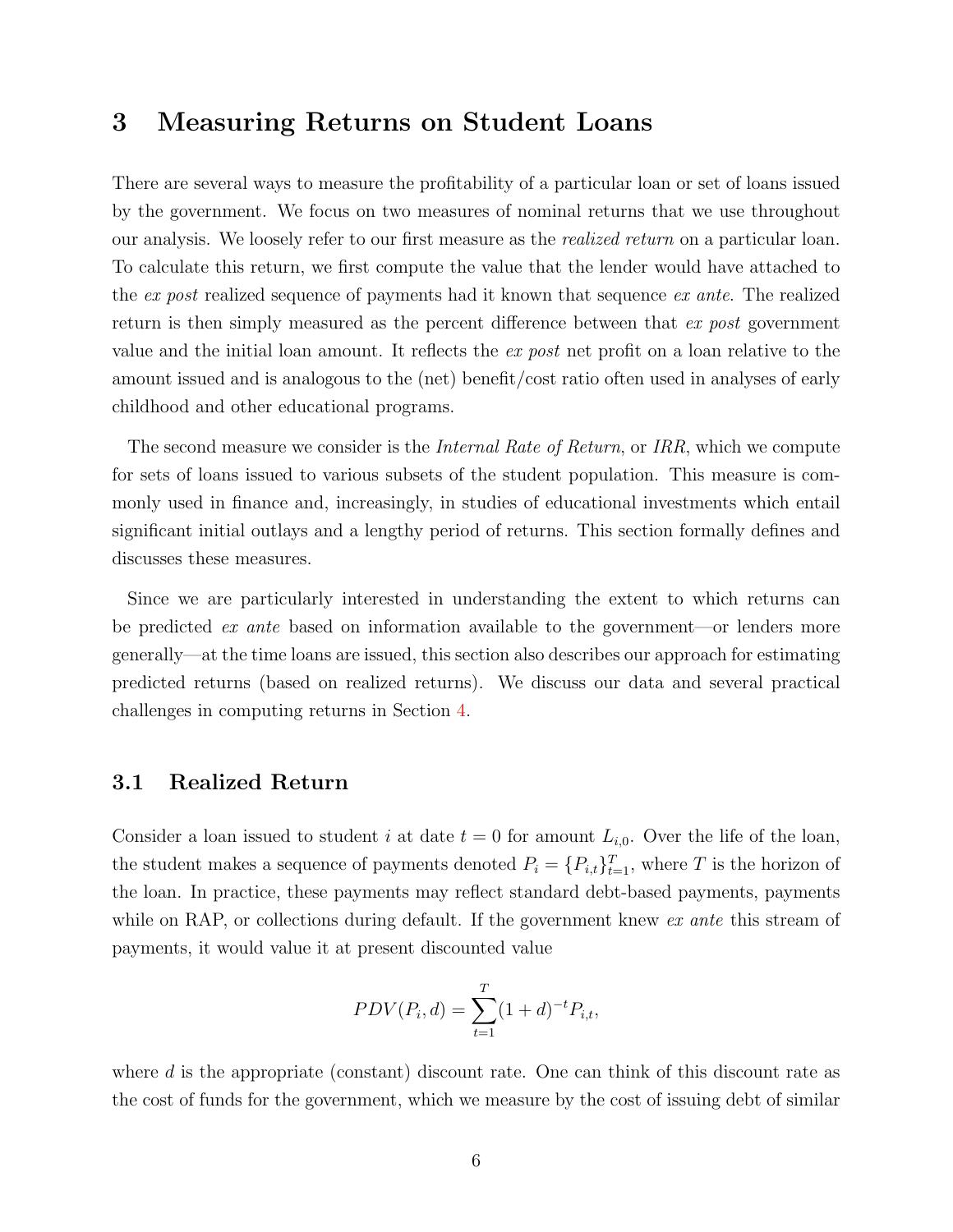horizons as the loans.<sup>[10](#page-2-0)</sup> The realized return, then, is simply given by

<span id="page-8-0"></span>
$$
R_i(L_{i,0}, P_i, d) = \frac{PDV(P_i, d) - L_{i,0}}{L_{i,0}}.
$$
\n(1)

Loans that earn a net profit will have a positive realized return, while those entailing net losses will have a negative realized return.

For additional perspective on this return measure, note that if the interest rate on the loan is the same as the government's discount rate (i.e.,  $r = d$ ) and a student makes all the prescribed payments over the horizon of the loan, then the realized return on that loan is zero. This follows from the fact that standard debt payments are set so that  $L_{i,0} = PDV(P_i, r).$ <sup>[11](#page-2-0)</sup> With  $d < r$ , which is our benchmark, loans that are fully repaid are profitable for the government. In practice, these profits help offset losses from borrowers who fail to repay their loans in full.

When  $d \neq r$ , the timing of payments matters. For example, the most profitable loan with  $d < r$  is one that is fully repaid, with interest, in the final period, yielding a return to the government of  $R_{max} = [(1 + r)/(1 + d)]^T - 1 > 0$ . In practice, repayment streams are often erratic, with the return bounded between -1 (for loans with no payments made) and  $R_{max}$ .

#### 3.2 Internal Rates of Return (IRR)

In multi-period settings, a standard measure of the return on an investment—a student loan in our case—with any given realized stream of payments is given by the Internal Rate of Return, IRR, defined as the discount rate which makes the present discounted value of payments equal to the original loan amount, i.e.  $PDV(P, IRR) = L_0$ .

For our purposes, the IRR has three undesirable properties as a measure of returns on individual loans. First, it need not be unique when loan repayment streams are erratic. Second, the IRR is not defined when payments are zero. Third, the interpretation of the IRR as a meaningful measure of returns on an investment implicitly assumes that payments are re-invested in the same "project" (i.e., borrower) at rate  $IRR$ , an unattractive assumption in the context of student loans. A more appealing assumption is that payments received from

 $10$ For a comprehensive view of the cost of issuing student loans in the U.S., see [Lucas and Phaup](#page-32-4) [\(2010\)](#page-32-4) and [Lucas and Moore](#page-32-5) [\(2010\)](#page-32-5).

<sup>11</sup>With a constant interest rate, students make a constant actuarially fair payment every period given by  $P_t = P = \frac{r(1+r)^T}{(1+r)^T}$  $\frac{(1+r)^{T}-1}{(1+r)^{T}-1}L_{0}.$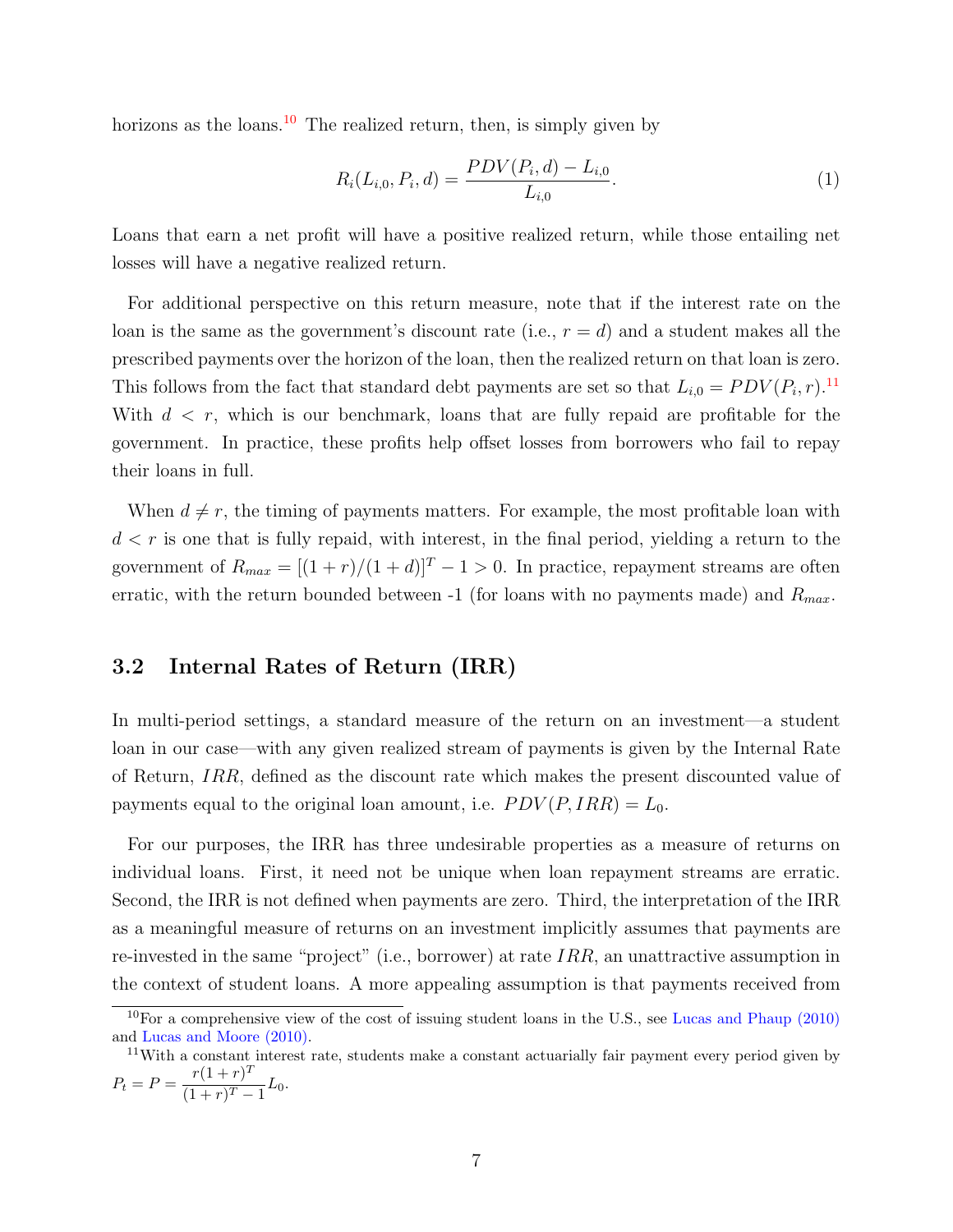a portfolio of student loans are re-invested in the form of loans to similar students. Such a portfolio would tend to have strictly positive and less variable total repayment streams than individual loans subject to considerable idiosyncratic risk. For these reasons, we use the IRR as a measure of returns on sets of loans issued to subgroups of students who share important characteristics, such as post-secondary field of study or type of institution.

#### <span id="page-9-0"></span>3.3 Average and Predicted Realized Returns

We are particularly interested in cross-subsidization across borrowers and the potential for cream-skimming by private lenders. Both depend critically on differences in ex ante expected returns across borrowers. Although we have no way of knowing what the government (or other lenders) actually expected the returns to be on any given loan or set of loans, we can estimate ex post expected returns on past loans.<sup>[12](#page-2-0)</sup>

As noted above, we calculate IRR measures that characterize the returns on loans disbursed to subgroups of borrowers. It is also straightforward to estimate expected returns for different subgroups of borrowers based on  $R_i$  (see equation [\(1\)](#page-8-0)), either using the simple average of returns or loan-weighted average returns (i.e., weighting borrowers by their loan amounts,  $L_{i,0}$ ). While the simple average provides a measure of expected returns for borrowers in the specified group, the loan-weighted average measures expected returns on the total loan amount disbursed to borrowers in that group.

We can also estimate the expected returns for borrowers conditional on their observed characteristics  $X_i$ ,  $E(R_i|X_i)$ , using a basic multivariate regression approach. Consider a simple model of returns  $R_i = X_i' \beta + \varepsilon_i$ , where the vector  $X_i$  includes observable characteristics such as the amount borrowed, demographic characteristics, field of study or major, and institution of attendance, while  $\varepsilon_i$  reflects idiosyncratic variation in returns conditional on  $X_i$  (with  $E(\varepsilon_i|X_i) = 0$ ). In this case, regressing  $R_i$  on  $X_i$  yields the estimated coefficient vector  $\hat{\beta}$ , which can be used to calculate predicted returns  $\hat{R}_i \equiv X_i'^{\dagger} \hat{\beta}$  for a borrower with characteristics  $X_i$ . In the absence of aggregate risk, these predicted returns would provide an estimate of ex ante expected returns for lenders with rational expectations, i.e.,  $E(R_i|X_i)$ .

 $12$ Ex ante and ex post expected returns may differ due to aggregate shocks that similarly affect many borrowers.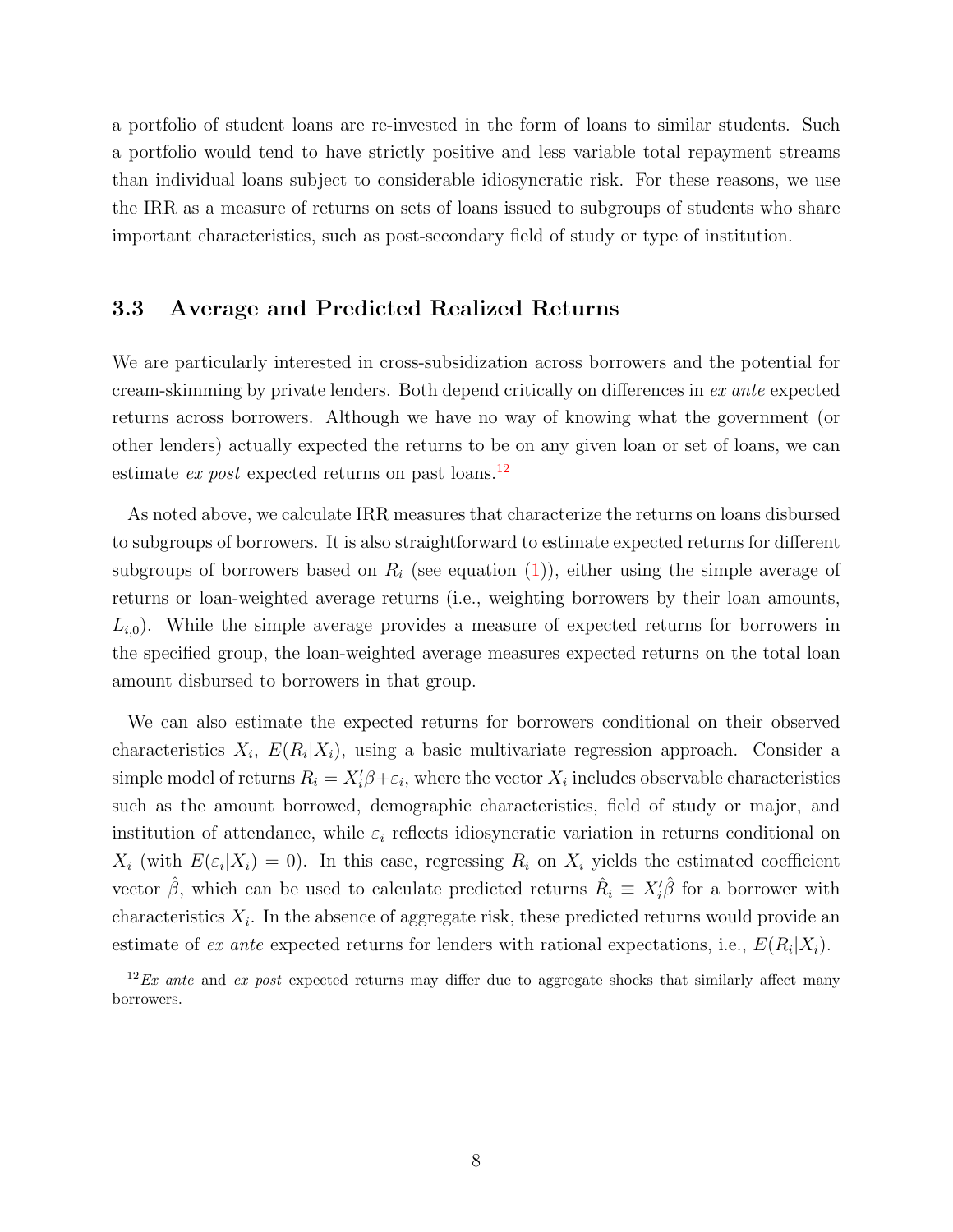## <span id="page-10-0"></span>4 Data from the Canada Student Loans Program

In principle, it is straightforward to calculate the returns on loans given data on loan amounts and the full history of repayments. In practice, loan records are imperfect and full repayment histories are rarely available. In this section, we discuss the data and sample used to calculate returns and briefly describe our efforts to address these practical challenges.

### <span id="page-10-1"></span>4.1 Data Overview

We exploit newly available administrative data from the [Education and Labor Market Longi](https://crdcn.org/datasets/elmlp-education-and-labour-market-longitudinal-linkage-platform)[tudinal Platform](https://crdcn.org/datasets/elmlp-education-and-labour-market-longitudinal-linkage-platform) (ELMLP) provided by Statistics Canada. This platform provides longitudi-nal data from the CSLP beginning with the 2003–2004 academic/loan year.<sup>[13](#page-2-0)</sup> The version we use includes recipient-level longitudinal information for 13 years through the 2015–2016 loan year. These data include information on the loan application process, loan disbursement, and annual repayment amounts for each borrower. The CSLP data also contain information on each borrower's institution of enrolment, field of study, and basic demographics. As such, these data provide a unique opportunity to study the distribution of realized returns conditional on a rich set of observable borrower characteristics, enabling us to estimate expected returns for different individuals or subsets of individuals, as outlined in Section [3.](#page-7-0)

### 4.2 Sample Selection

Given our interest in rates of return on student loans at the undergraduate level, we limit the sample to individuals who received student loans for full-time undergraduate studies during the 2005–2006 loan year. Focusing on this "2005 cohort" of borrowers ensures a lengthy period of observed payments.<sup>[14](#page-2-0)</sup> The longest repayment history we observe is 11 years (from 2005–2006 to 2015–2016), covering the full 9.5-year duration of standard debtbased repayment in Canada.

Our sample begins with all undergraduate borrowers attending Canadian public postsecondary institutions who were between the ages of 18 and 30 in  $2005<sup>15</sup>$  $2005<sup>15</sup>$  $2005<sup>15</sup>$  Because some

<sup>&</sup>lt;sup>13</sup>The CSLP loan year starts August 1st and ends July 31th of the following calendar year. The ELMLP allows for linkage to other administrative data sources, including tax records from T1 Family Files (T1FF) and data from the Post-Secondary Information System (PSIS).

<sup>14</sup>Unfortunately, loan records prior to 2005 contain many inconsistencies (see Section [4.3\)](#page-11-0).

<sup>&</sup>lt;sup>15</sup>While the CSLP classifies law, dentistry, and medical students as undergraduates, nearly all of these students are older and have already completed a separate undergraduate program. We, therefore, treat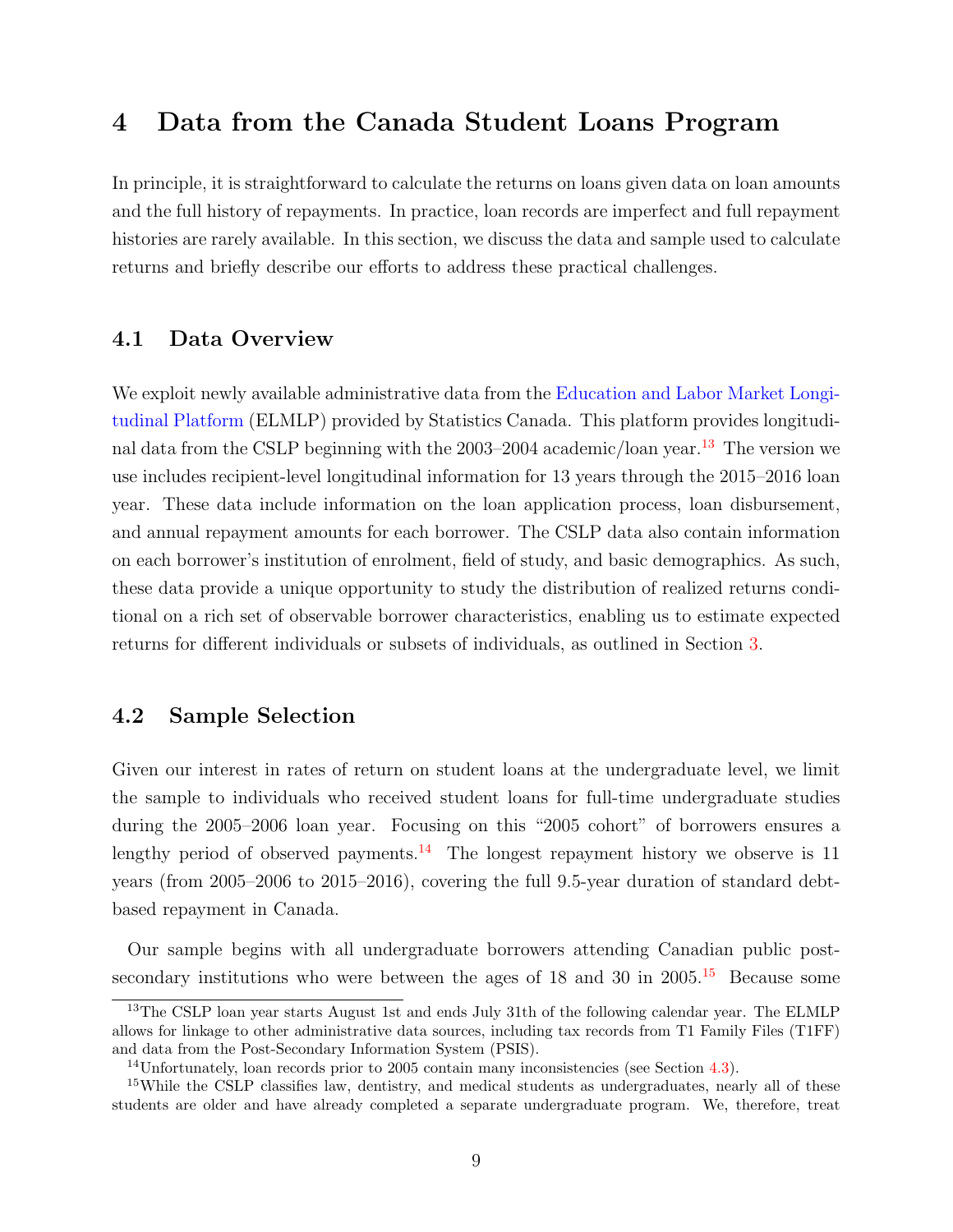borrowers continue their undergraduate studies well after the 2005–2006 academic year, or go on to other levels of study (e.g., non-degree, Master's, PhD), the final loan consolidation year varies from borrower to borrower. To ensure that we observe repayment histories of at least 8 years after consolidation for each borrower (we impute payments beyond the sample period as discussed below), we impose two additional restrictions on our sample. First, we restrict our sample to upper-year undergraduates (i.e., students in their 3rd or 4th year of studies) in 2005: for reasons discussed below, returns are likely to be lower for 1st and 2nd year students. Second, we restrict our sample to borrowers who consolidate by their 6th year since beginning their undergraduate studies. This includes about two-thirds of all 3rd and 4th year undergraduates who borrowed in 2005.<sup>[16](#page-2-0)</sup> On one hand, this restriction likely yields a negatively selected sample and depressed rates of return, because more students continue on to post-graduate studies (typically associated with higher earnings) than extend their undergraduate studies beyond 6 years. On the other hand, students attending post-graduate studies tend to borrow more and begin their repayment much later (with no interest accruing while in school), which likely lowers rates of return on their loans received in 2005. Appendix Table [A1](#page-38-0) shows that excluding borrowers who consolidate late has only modest effects on the distribution of borrower characteristics and early repayment behavior. We leave it to future work, when longer repayment histories become available, to examine the full implications of this assumption and broader distributions of returns for all undergraduates.

#### <span id="page-11-0"></span>4.3 Inconsistent Loan Records

We address two main inconsistencies in the CSLP administrative data. First, we find that the accounting identity requiring that the amount of principal repaid plus amount of principal outstanding must equal the original loan consolidation amount is not always respected. In many cases, there is an obvious explanation (confirmed through conversations with CSLP officials), which we address as appropriate.<sup>[17](#page-2-0)</sup> In other cases, there is no easy explanation:

them as graduate students and exclude them from our analysis. Due to extremely small sample sizes and confidentiality concerns, we also exclude students with a field of "trades" and 4th-year students at the University of Ontario Institute of Technology, which was newly founded in 2002.

<sup>&</sup>lt;sup>16</sup>Specifically, we restrict our sample to borrowers who consolidate their loans by 2008 for 3rd year students and by 2007 for 4th year students. Among borrowers who received an undergraduate loan disbursement in their 3rd year in 2005 and consolidated between 2005 and 2015, 68% consolidated their loan by 2008 (1% in 2005, 14% in 2006, 35% in 2007, and 17% in 2008). Among those who were in their 4th year in 2005, 66% consolidated their loan between 2005 and 2007 (5% in 2005, 46% in 2006, and 16% in 2007).

<sup>&</sup>lt;sup>17</sup>For example, some borrowers have multiple loan consolidations due to leaving and returning to school. The loan consolidation amount should be cumulative, reflecting the total outstanding balance at the time; however, sometimes the later loan consolidation amount clearly does not include outstanding amounts from previous consolidations. In these cases, a discrepancy arises between the repayment record and the reported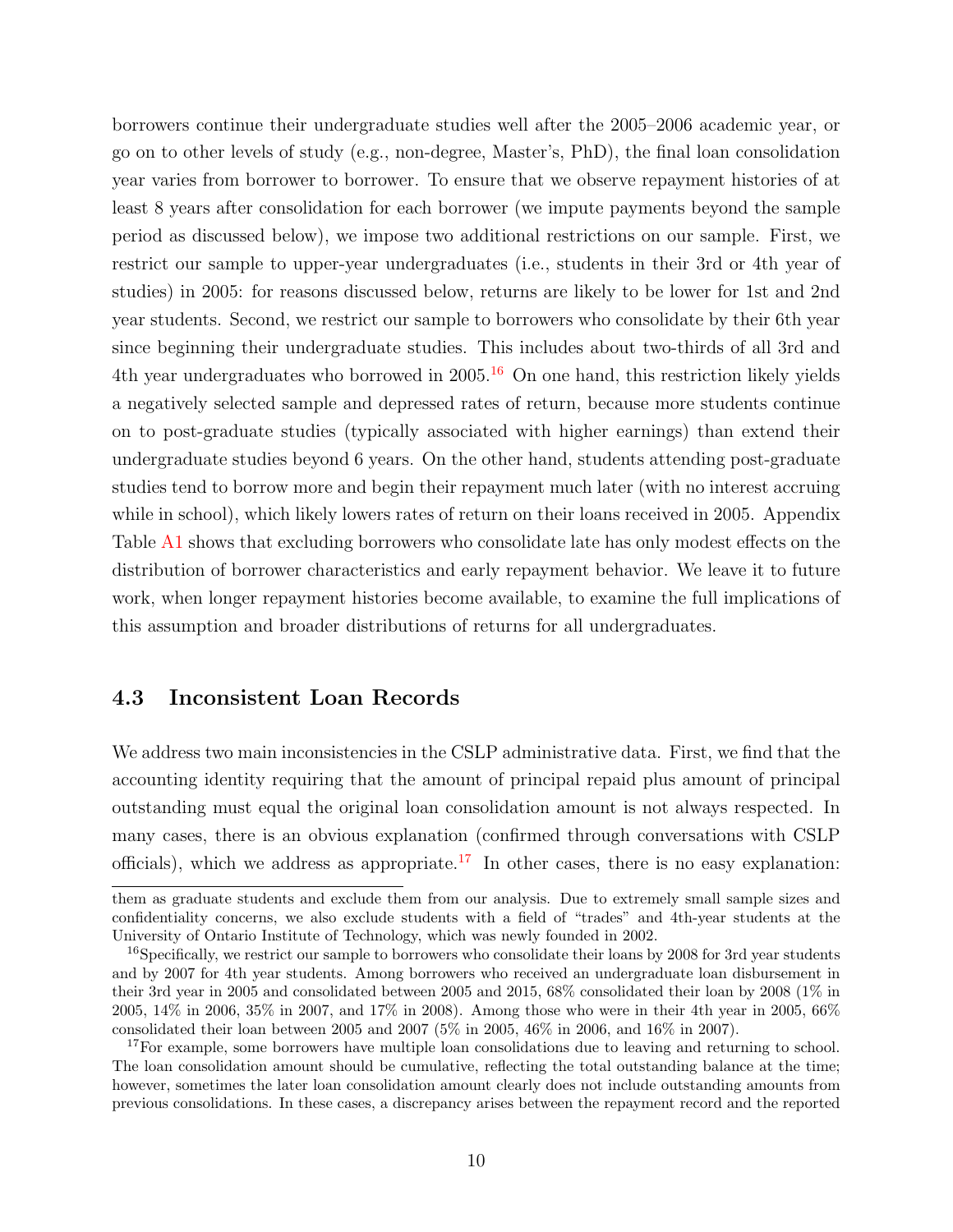discrepancies can result from coding errors or changes in the reporting system over time and across service providers. Among those discrepancies that are not readily understood, we exclude borrowers for which the absolute discrepancy is at least 5% of the consolidation loan amount.

The second type of inconsistency observed in our data relates to the dynamics of cumulative loan repayment amounts, which should be non-decreasing. We observe a large share of decreasing cases for borrowers in British Columbia in loan-year 2011–12 associated with the integration of BC provincial loans with federal CSLP loans that year. These cases were easily resolved following consultation with CSLP officials. Across other provinces and years, inconsistencies in cumulative repayment amounts are rare, typically small in value, and have little impact on our analysis.

Altogether, we exclude about 4,400 borrowers due to sizeable unexplained discrepancies in initial loan balances and another 40 borrowers due to sizeable discrepancies in cumulative repayments over time. These exclusions have negligible impacts on the distribution of characteristics, choices, and outcomes we study. See Appendix [A](#page-33-0) for further details.

#### 4.4 Incomplete Loan Histories

In practice, we do not observe the entire repayment history for many borrowers. Although we observe payments for 8–11 years since consolidation in our sample, many borrowers have not fully repaid their loans within this time frame.

For borrowers still making regular payments or enrolled in RAP, we impute payments after our final sample period (2015) using information on their last observed loan status, payment amount, and outstanding balance. In particular, we use data from borrowers who consolidate in earlier years (and, therefore, have longer observed repayment histories) to estimate payment amounts in later years conditional on their earlier loan status, payment amount, and outstanding balance. Assuming similar repayment dynamics across borrowers who consolidate in different years, we use these estimates to impute payments beyond the sample period for all borrowers in our sample. See Appendix [B](#page-39-0) for details.

Unfortunately, our data contain no information on collections or loan rehabilitation after someone enters default. We, therefore, acquired additional summary records from the CSLP on the average amounts collected by the Canada Revenue Agency (CRA) and total loan amounts rehabilitated each year after default, both conditional on the amount of loan

last consolidation amount, which we easily correct using repayment records.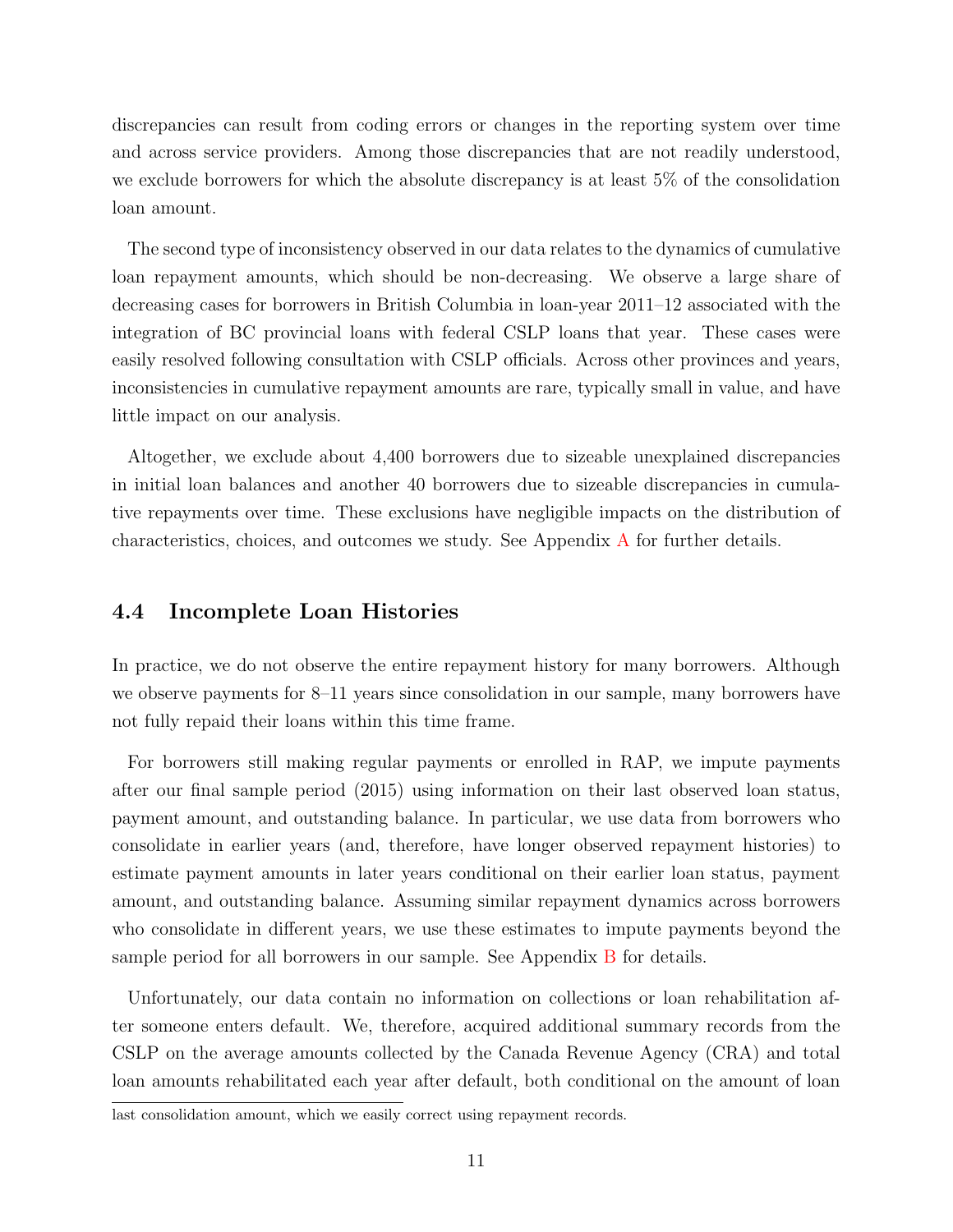entering default and years since consolidation when the default occurred. We also received information on average annual loan amounts paid during rehabilitation conditional on the amount rehabilitated. We use these summary records to impute payments for the first 8 years after default. See Appendix [C](#page-43-0) for details.

#### 4.5 Description of 3rd and 4th Year Undergraduate Borrowers

Our final sample consists of about 39,020 borrowers in 2005 who were enrolled in their 3rd or 4th year of undergraduate studies, with  $54\%$  in their 3rd year.<sup>[18](#page-2-0)</sup> While we include borrowers ages 18–30, the average age in our sample in 2005 was  $22.5^{19}$  $22.5^{19}$  $22.5^{19}$  Consistent with recent post-secondary enrolment patterns, 61% of borrowers in our sample were female. Most borrowers were either dependent (53%) or single independent (42%) students, while much smaller shares were married/common law  $(4\%)$  or single parents  $(2\%)$ .

Figure  $1(a)$  $1(a)$  shows that more than half of all CSLP borrowers (56%) came from Ontario, followed by Alberta  $(12\%)$  $(12\%)$  $(12\%)$  and British Columbia  $(11\%)$ . Figure  $1(b)$  $1(b)$  documents the fields of study in which students were enrolled at the time loans were disbursed in 2005. More than half of the borrowers in our sample majored in Arts/Sciences, an extremely broad category that includes Visual and Performing Arts, Physical and Life Sciences, Behavioural and Social Sciences, and Humanities.<sup>[20](#page-2-0)</sup> Meanwhile,  $14\%$  of borrowers majored in Administration/Business, 10% each in Engineering/Technology and in Health Sciences, 8% in Community Services/Education, and only about  $1\%$  $1\%$  in Agriculture. Figure  $1(c)$  $1(c)$  reports the fraction of borrowers attending universities by their Macleans ranking.<sup>[21](#page-2-0)</sup> The vast majority (98%) attended a university ranked among the top 49 Canadian institutions, with nearly 40% attending a top 10 university. Enrolment shares decrease as one progresses to lower-ranked institutions. Finally, Figure  $1(d)$  $1(d)$  reports the distribution of total CSLP loan amounts owed at the end of 2005 for our sample. Roughly half of all borrowers owed \$10,000–\$19,999, while about one-quarter owed less and another one-quarter owed more. Only 2% had accumulated over \$30,000 in CSLP student debt. The average total amount owed at the end of 2005 was \$14,800, while the average amount disbursed in 2005 was \$5,500 (with a standard deviation

<sup>18</sup>As required by Statistics Canada, numbers of observations are rounded to the nearest 10 due to confidentiality concerns.

<sup>&</sup>lt;sup>19</sup>We characterize borrowers by their situation in 2005, since we measure expected returns conditional on information available at the time loans are disbursed—2005 in our case.

<sup>&</sup>lt;sup>20</sup>See Appendix  $\overline{D}$  $\overline{D}$  $\overline{D}$  for descriptions of each field. Unfortunately, the CSLP data do not contain more detailed field breakdowns. As noted in Section [4.1,](#page-10-1) CSLP records can be linked to the PSIS, which provides a more detailed classification of fields but does not obtain universal coverage for all provinces until 2009.

<sup>&</sup>lt;sup>21</sup>See <https://www.macleans.ca/education/canadas-top-school-by-reputation-2020/> for 2020 rankings.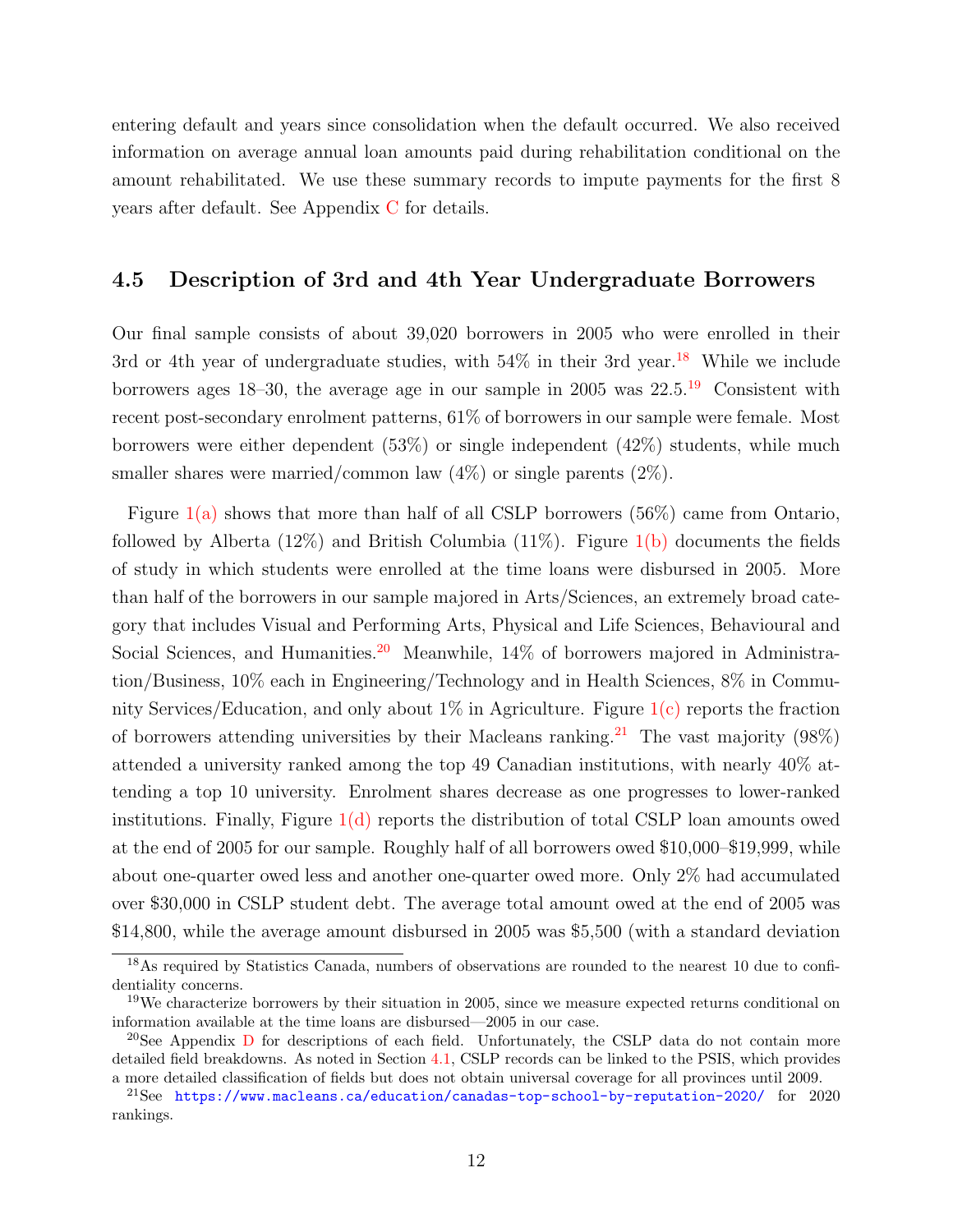

#### <span id="page-14-1"></span><span id="page-14-0"></span>(a) Distribution of borrowers across Provinces





#### (c) Distribution of institutional ranking

<span id="page-14-2"></span>

<span id="page-14-4"></span>(d) Distribution of total amounts borrowed

<span id="page-14-3"></span>

Notes: Descriptive statistics of our baseline sample. Institutional ranks from Macleans ranking.

of \$2,100).[22](#page-2-0)

### 4.6 Average Realized Returns and the Overall IRR

We calculate the realized return,  $R_i$ , for each borrower as described in equation  $(1)$ , using the discount rate of  $d = 2.8\%$  to discount annual payments to the year when the undergraduate

 $^{22}$ As required by Statistics Canada, all dollar values are rounded to 100 if greater than 1,000 or 10 if less than 1,000.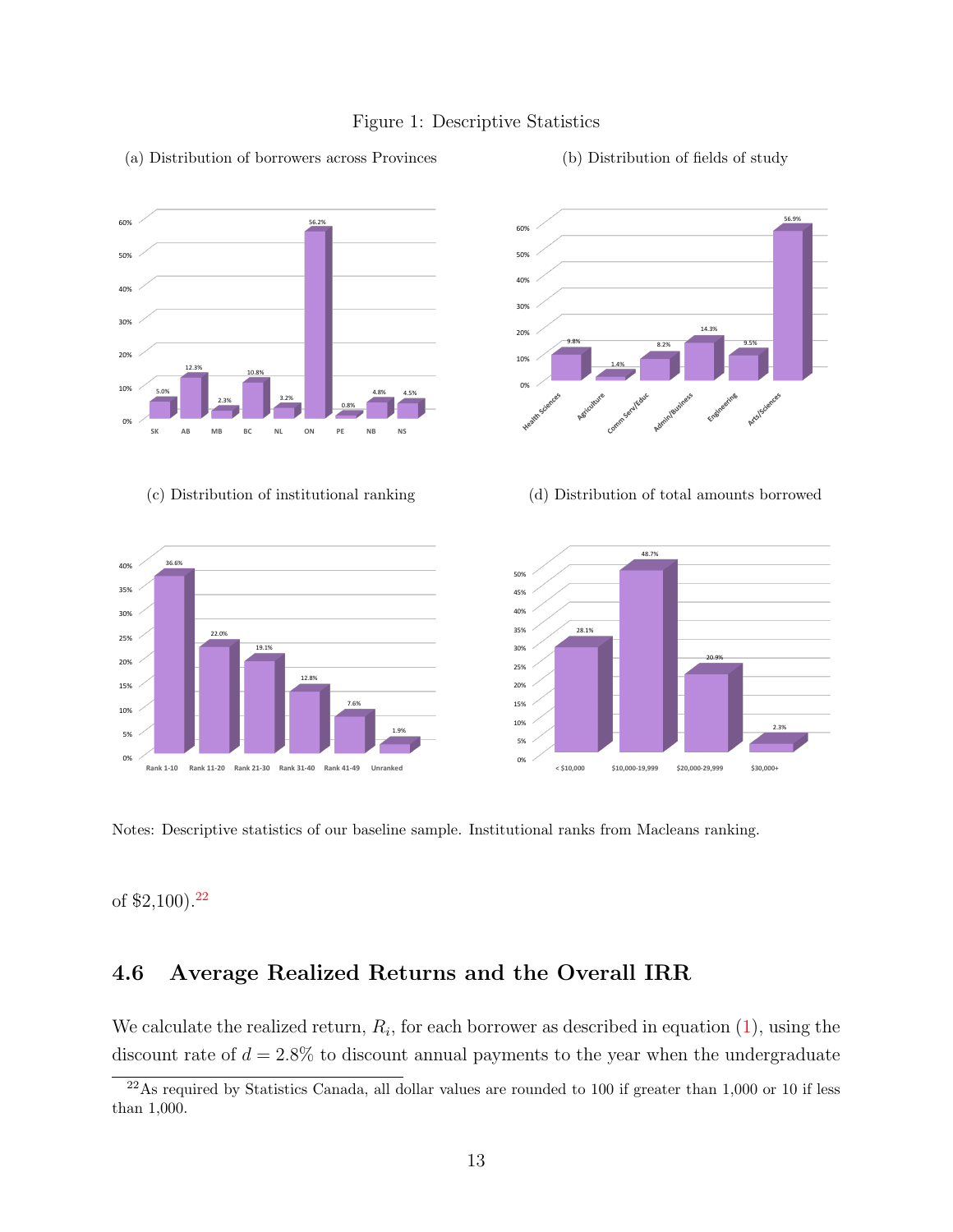loan was disbursed, 2005.<sup>[23](#page-2-0)</sup> This discount rate reflects the 10-year Canadian treasury rate averaged over  $2005-2017<sup>24</sup>$  $2005-2017<sup>24</sup>$  $2005-2017<sup>24</sup>$  For our sample of 3rd and 4th year undergraduates, the average realized return was -5.7%.

It is important to note that this average return does not reflect the return on all loan dollars disbursed to this cohort of students, because it does not differentiate between returns from students who borrowed \$1,000 vs. those borrowing \$10,000. Yet, this distinction is important for the CSLP in calculating the total return on its loan portfolio. To measure the return to the CSLP on the total amount disbursed, we can weight each borrower's realized return by the loan amount disbursed to that student in 2005. This loan-weighted average return is -6.9%, indicating that, on average, the CSLP lost 6.9 cents for every dollar it lent to this cohort. Consistent with this negative return, we obtain an overall IRR of only 1.6% for our sample, more than one percent less than the average 10-year treasury rate we use to calculate realized returns. Any discount rate above 1.6% would imply a negative loan-weighted average realized return.

### <span id="page-15-0"></span>5 Heterogeneity in Returns Across Borrowers

In this section, we discuss average (unweighted) returns and IRRs for different subgroups of students based on their demographic characteristics, home province, field of study, and post-secondary institution ranking. We then use multivariate regression to estimate the extent to which these factors help predict differences in realized returns across borrowers. These estimates are used to calculate predicted returns based on information observed by the government at the time student loans were disbursed. These predicted returns are critical for evaluating concerns about adverse selection and potential cream-skimming by private lenders as discussed below in Section [7.](#page-25-0)

<sup>&</sup>lt;sup>23</sup>While we focus on the returns to loans disbursed in 2005, many borrowers that year also took out loans in other years. Our calculations assume that the returns on all loans (e.g., across years) consolidated by a student are the same. See Appendix [A.3](#page-36-0) for details.

<sup>&</sup>lt;sup>24</sup>The 10-year horizon accords with the standard 10-year repayment period for CSLP loans (including the 6 month grace period after completing school). The years 2005–2017 cover this period for borrowers in our sample, who consolidate from 2005 to 2008. We also repeated our analysis with a discount rate of 4.1%, the government's estimated (nominal) cost of borrowing during the 2005–06 loan year as reported by the [Office of the Chief Actuary](#page-32-6) [\(2006\)](#page-32-6). Using this higher discount rate produces average realized returns that are about 6.5% less than our reported values using  $d = 2.8\%$ ; however, the higher discount rate has little effect on the cross-borrower differences in returns that we emphasize.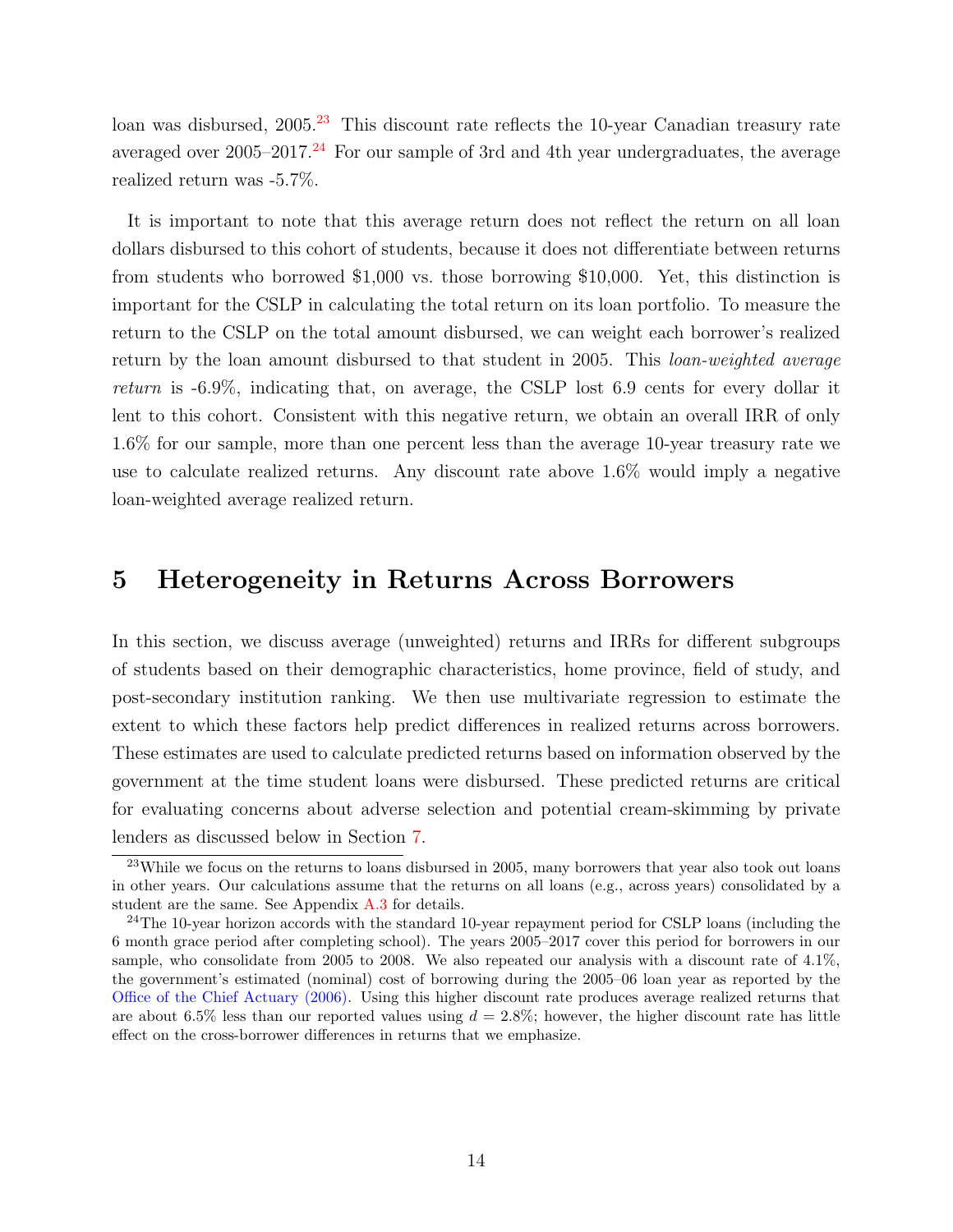|                           |           | Realized Returns |            | Default within | RAP within    |
|---------------------------|-----------|------------------|------------|----------------|---------------|
| Population Subgroup       | Mean      | Std. Error       | <b>IRR</b> | First 3 Years  | First 3 Years |
| All                       | $-5.7\%$  | 0.1%             | 1.6%       | $6\%$          | $30\%$        |
| Gender                    |           |                  |            |                |               |
| Female                    | $-5.4\%$  | $0.2\%$          | 1.7%       | $5\%$          | 30%           |
| Male                      | $-6.2\%$  | $0.2\%$          | 1.5%       | $7\%$          | 30%           |
| Dependency Category       |           |                  |            |                |               |
| Married/Common law        | $-8.8\%$  | $0.7\%$          | 1.0%       | $7\%$          | 33%           |
| Single parent             | $-24.7\%$ | 1.4%             | $-1.0\%$   | 16%            | 53%           |
| Single independent        | $-4.2\%$  | $0.2\%$          | 1.8%       | $6\%$          | 29%           |
| Dependent                 | $-6.0\%$  | $0.2\%$          | 1.6%       | $5\%$          | 30\%          |
| Year in Study             |           |                  |            |                |               |
| Year 3                    | $-7.9\%$  | $0.2\%$          | 1.3%       | $6\%$          | 31\%          |
| Year 4                    | $-3.0\%$  | $0.2\%$          | 2.0%       | $5\%$          | $30\%$        |
| <b>Issue Province</b>     |           |                  |            |                |               |
| Alberta                   | $0.2\%$   | $0.3\%$          | 2.7%       | $3\%$          | 19%           |
| British Columbia          | $-4.3\%$  | $0.3\%$          | 1.7%       | $5\%$          | 22\%          |
| Manitoba                  | $-3.8\%$  | $0.8\%$          | 1.8%       | $8\%$          | 20%           |
| New Brunswick             | $-9.6\%$  | 0.7%             | 1.3%       | $7\%$          | 45%           |
| Newfoundland and Labrador | $-7.0\%$  | $0.8\%$          | 1.7%       | $9\%$          | 40%           |
| Nova Scotia               | $-11.8\%$ | $0.8\%$          | $0.9\%$    | 12%            | 42\%          |
| Ontario                   | $-7.0\%$  | $0.2\%$          | 1.3%       | $6\%$          | 32%           |
| Prince Edward Island      | $-8.4\%$  | 1.6%             | 1.4%       | 10%            | $38\%$        |
| Saskatchewan              | $1.3\%$   | 0.5%             | 2.9%       | $4\%$          | 22\%          |

<span id="page-16-0"></span>Table 1: Average Return, IRR, Early Default, and Early RAP Enrolment by Borrower Characteristics

Notes: Columns (1) and (2) report the average realized return and its standard error (in  $\%$ ), respectively. Column (3) reports the IRR (in  $\%$ ) on all loans disbursed to the listed subgroup. Columns (4) and (5) report the percent of borrowers who ever defaulted or enrolled in RAP (or IR), respectively, during the first 3 years of repayment.

### 5.1 Average Returns and IRRs

Table [1](#page-16-0) reports average returns (and their standard errors) by demographic characteristics, home province, field of study, and ranking of institution attended. On average, women generate a 0.8% higher return than men, which is somewhat surprising in light of the well-known disadvantage women face in the labour market [\(Fortin,](#page-31-9) [2019\)](#page-31-9). Average returns are slightly lower for dependent students relative to single independent students; however, returns are nearly -25% for borrowers who were single parents during their upper years of undergraduate studies.

Borrowers in their 3rd year of university generate a 4.9% lower average return than those in their 4th year. About half of this difference can be explained by the fact that payments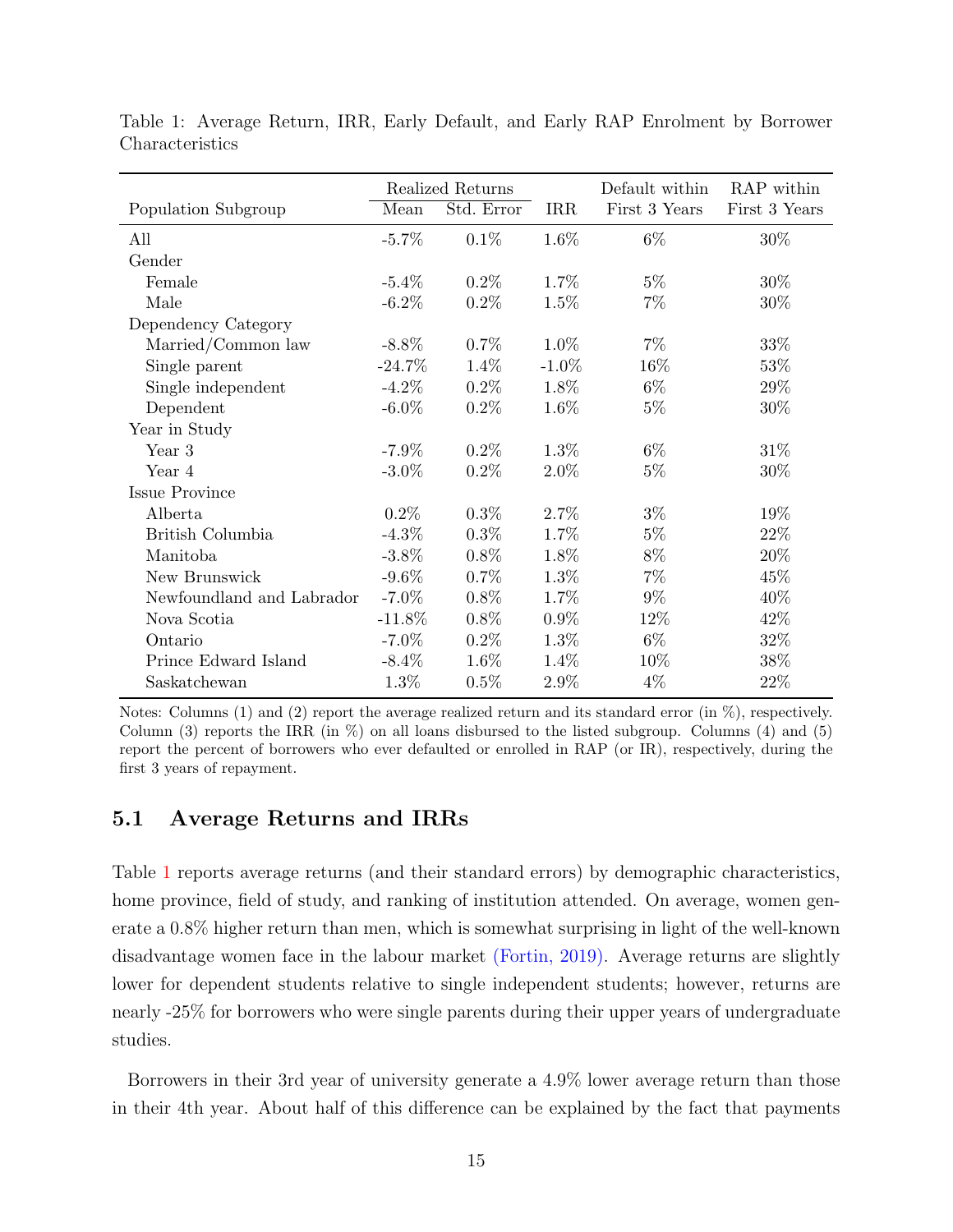typically begin one year later for 3rd year (relative to 4th year) students, coupled with the lack of interest charges during school.<sup>[25](#page-2-0)</sup> The remaining gap is likely due to lower degree completion rates among 3rd year relative to 4th year students. Prior research shows that dropouts experience more repayment difficulties, likely due to diminished earnings prospects (see, e.g., [Gross et al.,](#page-31-4) [2009;](#page-31-4) [Looney and Yannelis,](#page-31-5) [2015\)](#page-31-5). Both of these factors suggest that returns are likely to be even lower for undergraduates in their 1st or 2nd years of university.

Looking across provinces, we observe substantial differences in returns, ranging from a high of 1.3% in Saskatchewan to a low of -11.8% in Nova Scotia. In general, returns appear to be lower in the Atlantic provinces and higher in Western Canada.

Table [2](#page-18-0) shows that student choices about what and where they study also have important implications for student loan repayment. At the high end of the return distribution, Health Science majors generate modest positive returns of 0.8%, while those majoring in Arts/Sciences—more than half of all borrowers—yield a strong negative return (-8.9%) that is nearly 10 percentage points lower. Interestingly, returns are highest (though still negative) for students enrolled in institutions ranked 11–20 rather than those attending top-10 Canadian universities. Ironically, this is not because students attending top schools are more likely to experience repayment difficulties—see the last 2 columns of Table [2,](#page-18-0) which report the fraction of borrowers who default or enroll in RAP during the first 3 years of repay-ment.<sup>[26](#page-2-0)</sup> Rather, many of these students repay their loans quickly, which results in fewer borrowers who generate large positive returns (due to  $r > d$ ) to offset losses from those who do not repay in full.<sup>[27](#page-2-0)</sup> We observe the lowest returns  $(-11.2\%)$  for borrowers who attended unranked institutions.

Tables [1](#page-16-0) and [2](#page-18-0) also report IRRs computed separately for each subgroup of borrowers. Looking across different borrower types, IRRs are generally high among borrowers with high average realized returns; although, the correlation is not perfect. Across provinces, IRRs range from a low of 0.9% in Nova Scotia to a high of 2.9% in Saskatchewan. Arts/Sciences majors produce an IRR of only 1.0%, while Health Science and Agriculture majors generate an IRR of 2.9%. Consistent with the patterns for average realized returns, borrowers attending schools ranked 11–20 have the highest IRR (2.1%), while those attending unranked

 $^{25}$ Discounting payments of 3rd year borrowers to their 4th year (rather than 3rd year) implies an adjusted realized return of  $(1 + d)(1 + R) - 1$ . This adjustment would raise the average return from -7.9% to -5.4% for our sample of 3rd year students.

<sup>26</sup>Our measure of RAP enrolment includes those enrolled in IR prior to the introduction of RAP in 2009. Borrowers from the 2005 cohort would not typically have been eligible for DRR before 2009.

<sup>&</sup>lt;sup>27</sup>For example, 43% of borrowers in our sample who attended top-10 institutions had fully repaid their loans during the first 3 years of repayment, compared to only 30% of borrowers from schools ranked 11–20.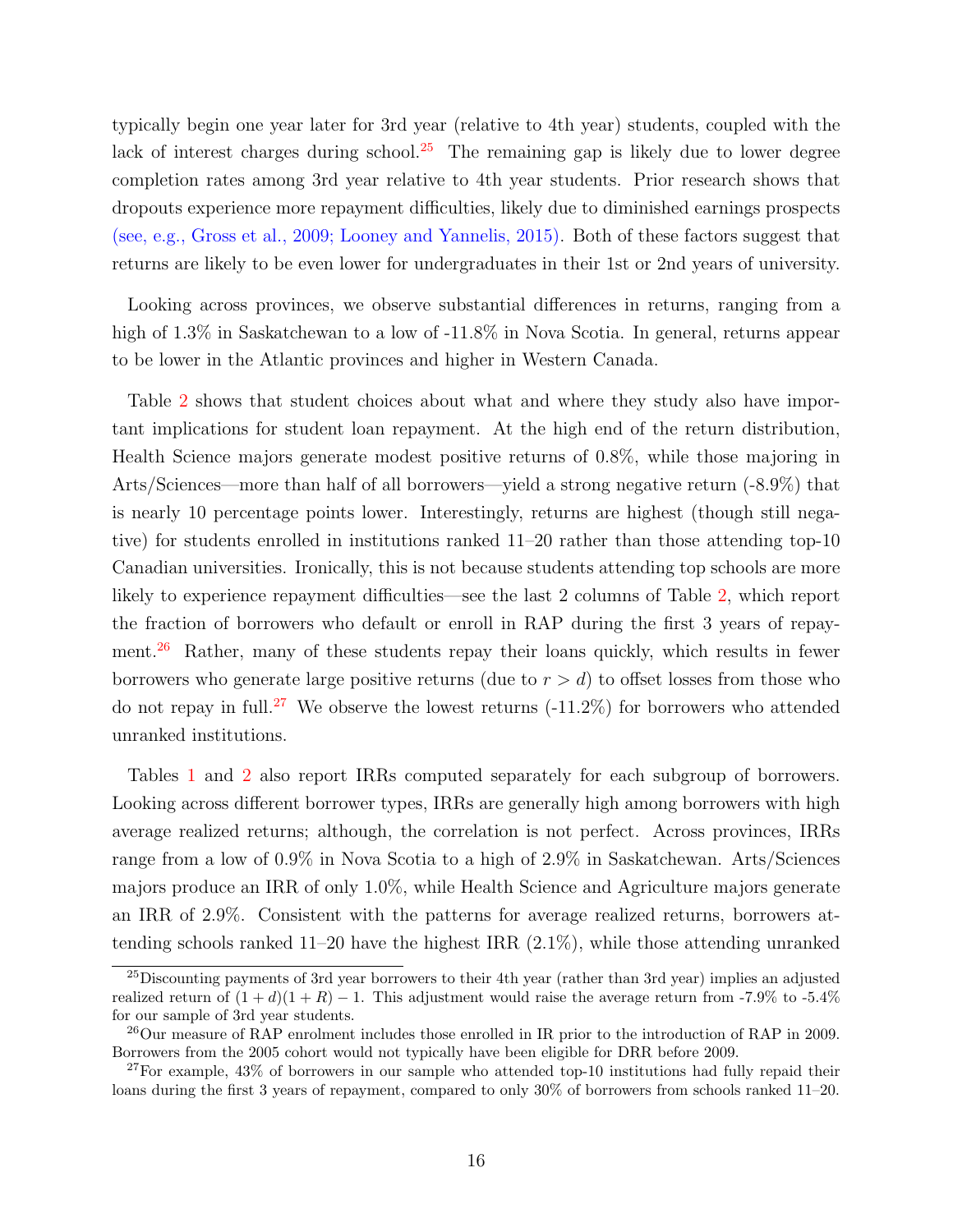|                          | Realized Returns |            |         | Default within | RAP within    |
|--------------------------|------------------|------------|---------|----------------|---------------|
| Population Subgroup      | Mean             | Std. Error | IRR.    | First 3 Years  | First 3 Years |
| Field of Study           |                  |            |         |                |               |
| Administration/Business  | $-2.4\%$         | $0.3\%$    | $2.2\%$ | $3\%$          | 27\%          |
| Agriculture              | $0.4\%$          | $0.7\%$    | 2.9%    | $1\%$          | 20%           |
| Arts/Sciences            | $-8.9\%$         | $0.2\%$    | $1.0\%$ | 8%             | 36\%          |
| Community Services/Educ. | $-1.6\%$         | $0.4\%$    | 2.5%    | $3\%$          | 28\%          |
| Engineering              | $-2.7\%$         | $0.3\%$    | $2.2\%$ | $3\%$          | 21\%          |
| Health Sciences          | $0.8\%$          | $0.3\%$    | $2.9\%$ | $2\%$          | 14\%          |
| Institution Ranking      |                  |            |         |                |               |
| Rank $1-10$              | $-4.6\%$         | $0.2\%$    | $1.7\%$ | $4\%$          | 25\%          |
| Rank 11–20               | $-3.3\%$         | $0.2\%$    | $2.1\%$ | $5\%$          | 28\%          |
| Rank 21–30               | $-7.9\%$         | $0.3\%$    | $1.2\%$ | $7\%$          | 37%           |
| Rank 31-40               | $-6.9\%$         | $0.4\%$    | $1.4\%$ | 8%             | 34\%          |
| Rank 41–49               | $-8.9\%$         | $0.5\%$    | $1.2\%$ | 8\%            | 37%           |
| Unranked Universities    | $-11.2\%$        | $1.2\%$    | $0.8\%$ | 10%            | 38%           |

<span id="page-18-0"></span>Table 2: Average Return, IRR, Early Default, and Early RAP Enrolment by Fields of Study and Institution Ranking

Notes: Columns  $(1)$  and  $(2)$  report the average realized return and its standard error (in  $\%$ ), respectively. Column (3) reports the IRR (in %) on all loans disbursed to the listed subgroup. Columns (4) and (5) report the percent of borrowers who ever defaulted or enrolled in RAP (or IR), respectively, during the first 3 years of repayment.

institutions have an IRR of less than 1%.

### <span id="page-18-1"></span>5.2 Predicted Returns

We next examine the extent to which borrower returns can be predicted conditional on information available to the CSLP at the time loans were issued in 2005. As described in Section [3.3,](#page-9-0) we regress individual realized returns,  $R_i$ , on the total amount borrowed at the end of 2005 (allowing for nonlinearities with a linear spline function), available borrower characteristics (indicators for gender, family/dependency status, age, and year in undergraduate study), home province, field of study indicators, and institution indicators for all ranked universities (with all unranked schools the base/omitted category). Coefficient estimates (with standard errors) for this 'basic' specification are reported in column (5) of Appendix Table [E1,](#page-49-0) which reports results for several other specifications as well. Here, we summarize key results by focusing on the roles of important determinants of estimated returns and the predictability of returns, noting that nearly all of the factors we include in our prediction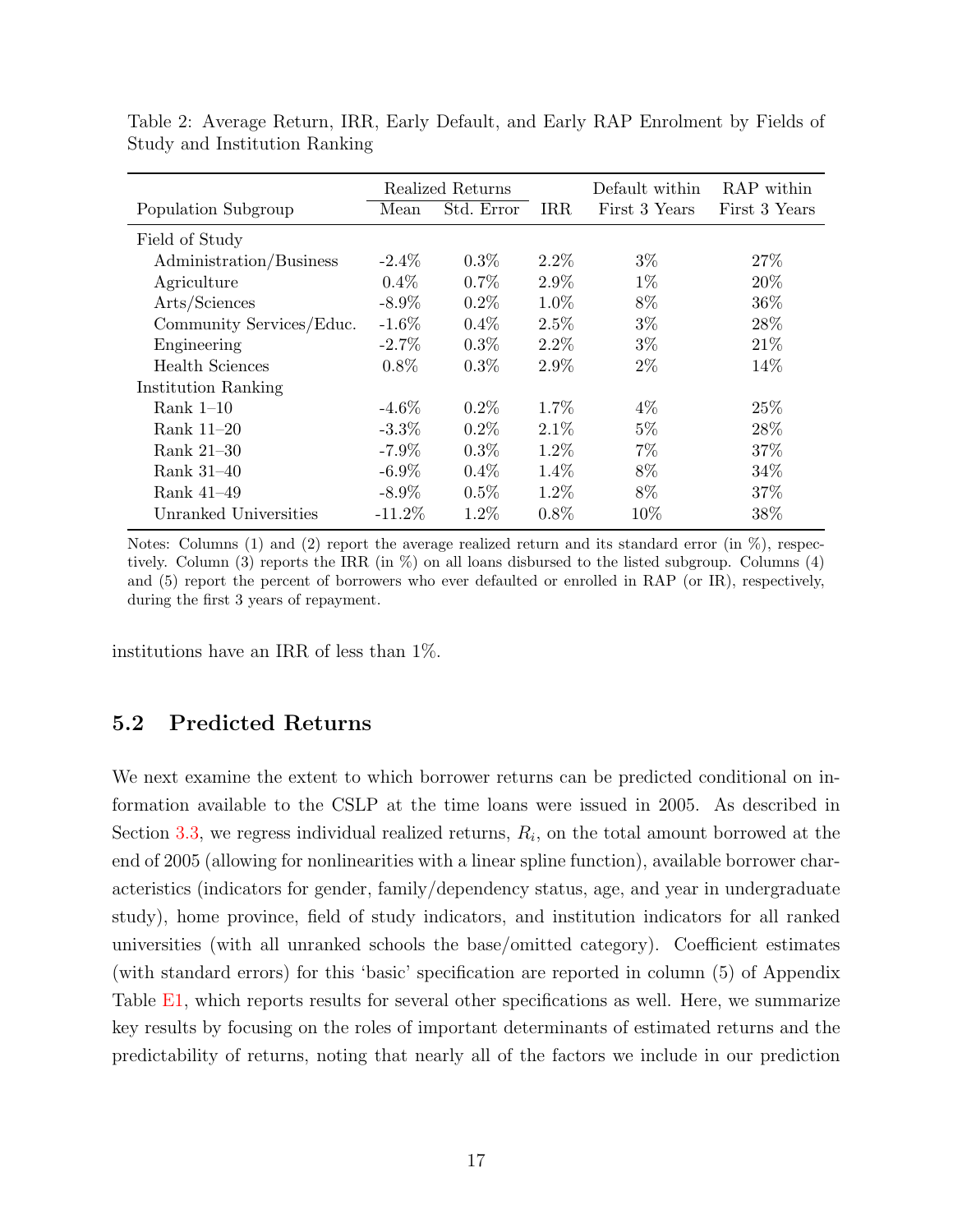model are significantly related to borrower returns.<sup>[28](#page-2-0)</sup>

Figure [2](#page-20-0) summarizes the estimated effects of (a) home province, (b) field of study, and (c) institution of attendance on realized returns as estimated by our 'basic' prediction model, comparing these estimated effects with the raw differences in average returns reported in Tables [1](#page-16-0) and [2.](#page-18-0) In panels [\(a\)](#page-20-1) and [\(b\),](#page-20-2) we sort estimated effects for provinces (relative to Ontario) and fields (relative to Arts/Sciences), respectively, from highest to lowest raw returns, whereas panel [\(c\)](#page-20-3) sorts estimated effects by institutions (relative to unranked schools) according to their Maclean's ranking (from top to bottom ranked).<sup>[29](#page-2-0)</sup> Panel [\(a\)](#page-20-1) shows that differences in student borrowing, characteristics, and schooling choices account for some of the differences in returns across most provinces; yet, important differences remain even when conditioning on these factors. Focusing on the extremes, the raw difference of 13.1% in average returns between Saskatchewan and Nova Scotia drops to 9.1% after accounting for all other factors. Panel [\(b\)](#page-20-2) shows that differences by field of study are not driven by student borrowing, characteristics, or institution of attendance. Appendix Table [E1](#page-49-0) further shows that, once one controls for borrower characteristics and province, whether or not one controls for the amount borrowed or institution of attendance has negligible impacts on estimated differences across fields. By contrast, panel [\(c\)](#page-20-3) reveals that differences in returns across institutions are substantially affected by differences in student borrowing, characteristics, and field of study. Indeed, accounting for these other factors reduces the variance of estimated institution effects by  $68\%$ .<sup>[30](#page-2-0)</sup> Panel [\(c\)](#page-20-3) provides further evidence that institutional ranking provides little information about the returns on student loans, except to the extent that unranked institutions yield significantly lower returns than all but a few ranked schools.

These results indicate that students' field of study is more important than the school they attend in determining the returns on their student loans. Based on our 'basic' prediction model, we find that differences in returns across fields account for 22% of the variance in predicted returns, while differences across institutions account for less than half as much  $(9\%)$ <sup>[31](#page-2-0)</sup>

 $^{28}$ It is important to note that, with one exception noted in Section [7.1,](#page-26-0) our analysis does not depend on any causal interpretation of these prediction estimates. We are only interested in quantifying the extent to which lenders might be able to predict returns and the factors that aid in that prediction.

<sup>&</sup>lt;sup>29</sup>Although we include indicators for all institutions in estimation, Statistics Canada does not allow public release of statistics at the institution level for universities in Manitoba, Prince Edward Island, or Newfoundland and Labrador. Estimates for 5 universities are, therefore, excluded from panel [\(c\)](#page-20-3) of Figure [2.](#page-20-0)

<sup>&</sup>lt;sup>30</sup>This reflects the reduction in the variance of borrower-level predicted returns when controlling only for institution indicators (i.e., raw differences in average returns) and when controlling for other factors (based on coefficient estimates from the specification reported in column  $(5)$  of Appendix Table [E1\)](#page-49-0).

<sup>&</sup>lt;sup>31</sup>These are based on the variance of predicted returns (from the specification reported in column (5) of Appendix Table [E1\)](#page-49-0) when holding all other factors constant except field of study or institution attended relative to total the variance of predicted returns from the model.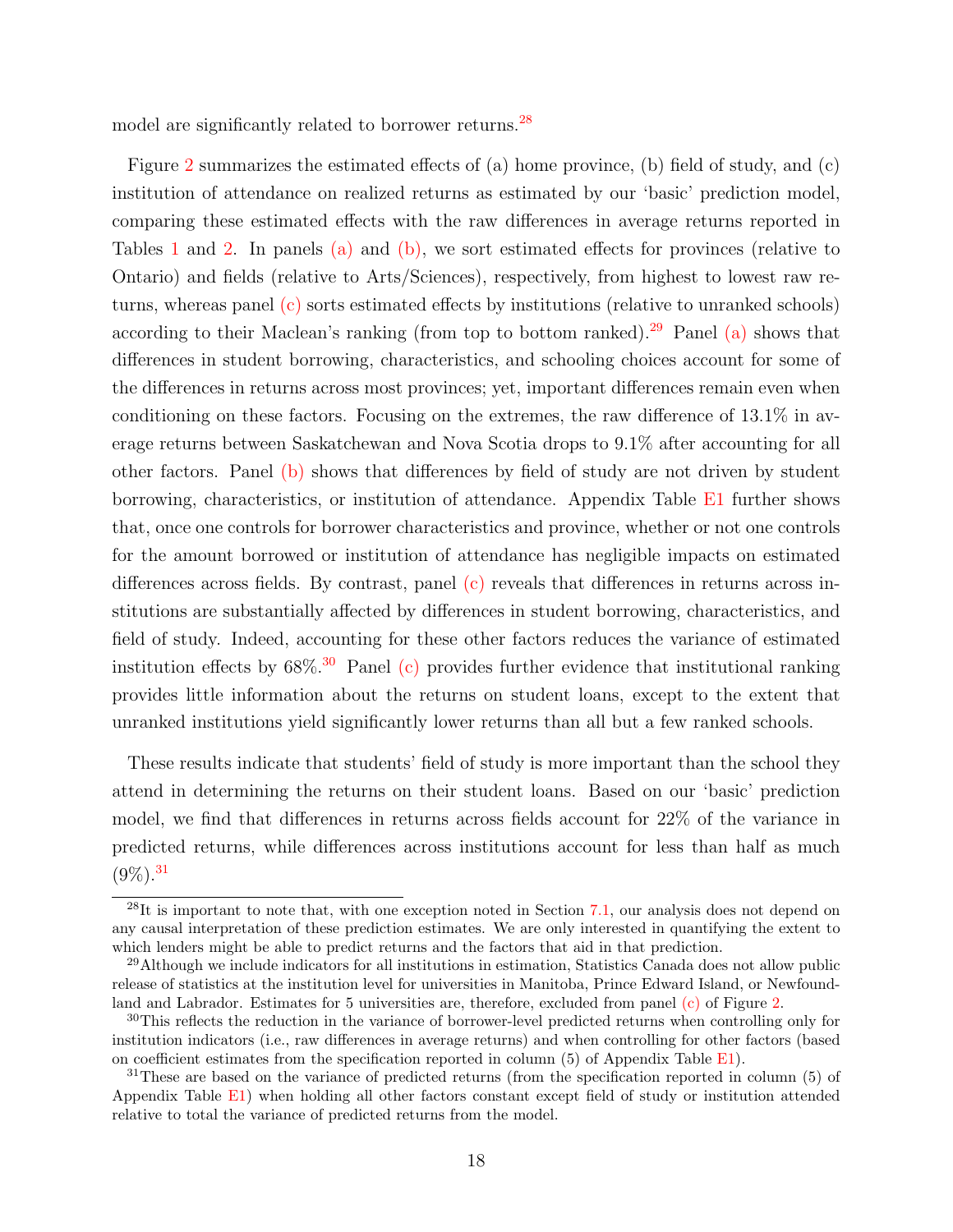<span id="page-20-1"></span><span id="page-20-0"></span>

#### Figure 2: Estimated Differences in Expected Returns

(a) by Province (Relative to ON)

<span id="page-20-2"></span>(b) by Field of Study (Relative to Arts/Sciences)

#### (c) by Institution (Relative to Unranked)

<span id="page-20-3"></span>

Notes: Panel (a) reports raw differences in expected returns by province (relative to ON) and estimated coefficients on province indicators from the prediction model reported in column (5) of Appendix Table [E1.](#page-49-0) Panel (b) reports raw differences in expected returns by field of study (relative to Arts/Sciences) and estimated coefficients on field indicators from the prediction model reported in column (5) of Appendix Table [E1.](#page-49-0) Panel (c) reports raw differences in expected returns by institution (relative to unranked universities) and estimated coefficients on institution indicators from the prediction model reported in column (5) of Appendix Table [E1;](#page-49-0) estimates for 5 schools in Manitoba, Prince Edward Island, and Newfoundland and Labrador are not shown by agreement with Statistics Canada.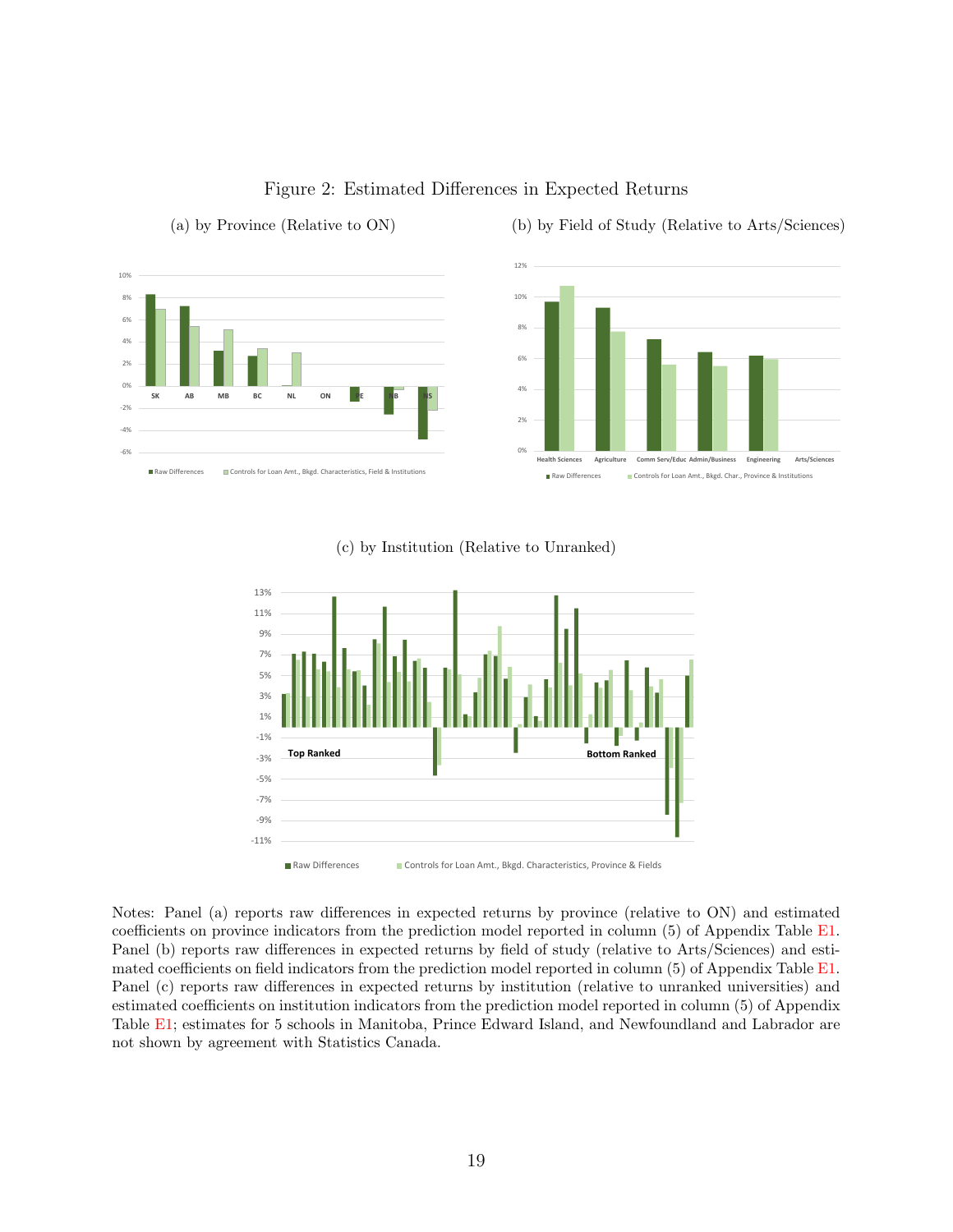Thus far, our 'basic' prediction model has accounted for differences in the level of returns across borrowers from different backgrounds, provinces, or studying in different fields or at different institutions, but it has assumed that returns for all borrowers are equally sensitive to student debt levels. To relax this assumption, we add to the 'basic' specification a set of interactions between province, field of study, and institution indicators with de-meaned loan amounts by year in undergraduate study. We refer to this extremely rich specification, reported in column (6) of Appendix Table [E1,](#page-49-0) as our 'extended' prediction model, using it throughout the rest of the paper unless otherwise noted. The  $R^2$  statistic for this specification suggests that information about borrowers at the time loans are disbursed explains 12.3% of the variation in their returns: the CSLP knows a lot about its borrowers that can help predict future payments.[32](#page-2-0)

The same predictive information is also readily available to other private lenders, raising potential problems for the CSLP. To see why, note that perfect competition in this loan market would imply no predictable differences across borrowers, since any expected profits would be arbitraged away (e.g., through more attractive loan terms) while expected losses would be truncated (e.g., through higher interest rates or different loan limits). We discuss the potential for private cream-skimming of profitable borrowers below in Section [7.](#page-25-0)

The distributions of both realized and predicted returns are shown in Figure [3.](#page-22-1) The realized return distribution exhibits peaks at returns of less than -50% (associated with default) and a large hump over returns ranging from -10% to 20%. As a reference point, a 4th year (3rd year) borrower making all standard payments throughout the repayment period would generate a return of 10.8% (7.8%). The mass over higher returns indicates that a modest fraction of borrowers delays some payments while still repaying in full. The fact that most of the distribution lies below 8% indicates that many borrowers do not fully repay their student loans. The strong negative skewness in realized returns (associated mostly with default and RAP) means that the median realized return is notably higher than the mean return (-5.7%) and positive: 1.1%. Still, 46% of all upper-year undergraduates in our sample generate a negative return on their student loans.

The dashed line in Figure [3](#page-22-1) shows the overall dispersion in predicted returns, with a sharp peak just below zero and clear negative skewness. Not surprisingly, we cannot perfectly predict which borrowers will default, so we do not see the same small peaks for predicted returns below -50% that are observed for realized returns; yet, the long left tail of the predicted return distribution reflects the fact that some borrowers predictably make very

<sup>32</sup>By comparison, our 'basic' prediction model explains 10.6% of the variation. More sophisticated prediction models can only improve upon the explanatory power of even our richest specification.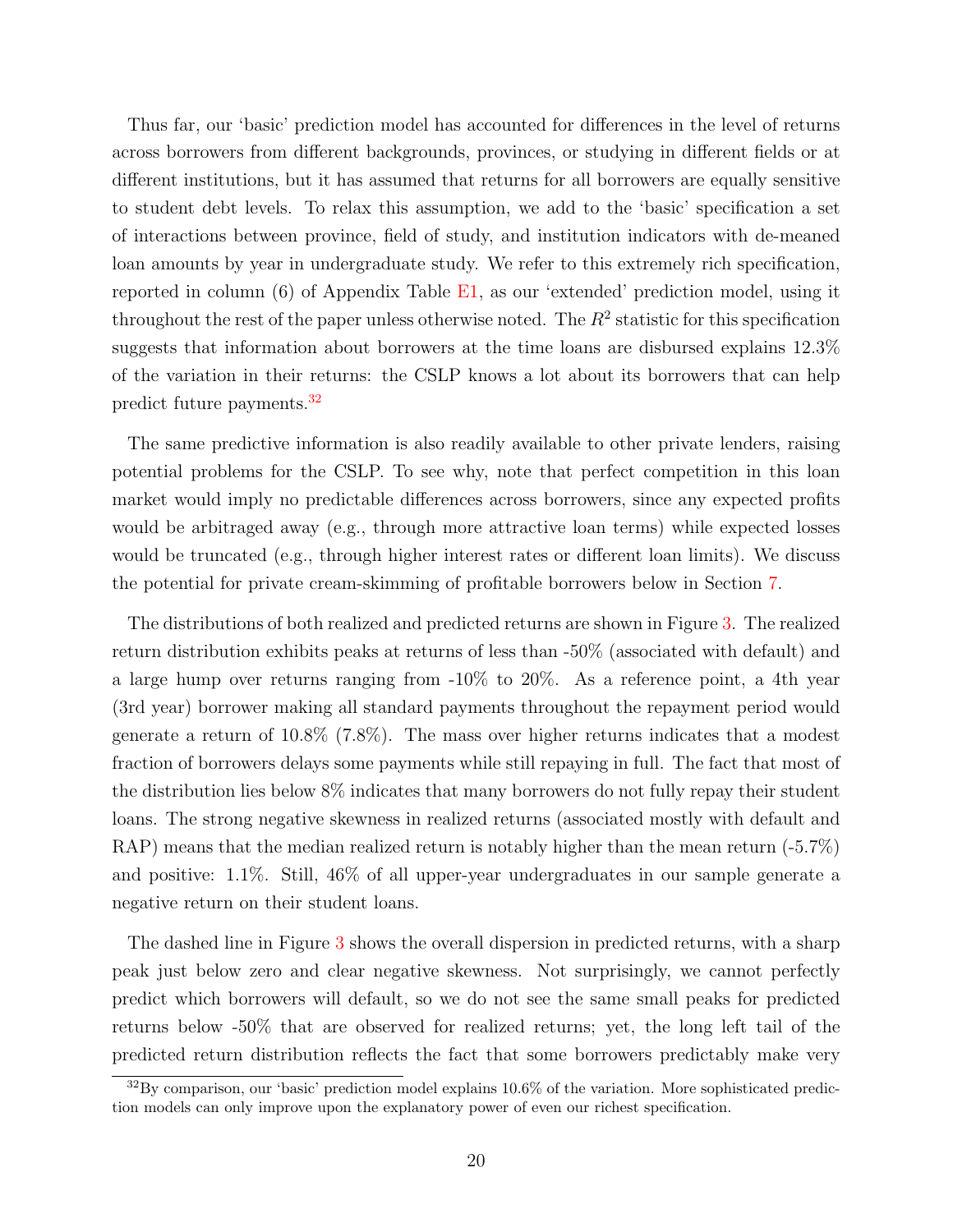<span id="page-22-1"></span>



Notes: Distributions based on kernel density estimation using the Epanechnikov kernel and optimal bandwidths of 0.012 for realized returns and 0.008 for predicted returns.

low payments due to default or prolonged enrolment in RAP. These low-return borrowers pull down the median predicted return (-4.7%). Moreover, nearly three-in-four upper-year undergraduates are predicted to yield a negative return.

## <span id="page-22-0"></span>6 Informational Content of Early Default and RAP

Both Canada and the U.S. use default rates over the first 3 years of repayment as performance indicators for government student loan portfolios. While Canada only publishes these default rates (nationally, provincially, and for many institutions), the U.S. goes a step further by sanctioning post-secondary institutions with sufficiently high default rates by withdrawing their eligibility for federal student aid. While not typically used as such, early RAP enrolment may also be a strong indicator of poor returns on a loan, since borrowers enrolled in RAP qualify for reduced payments, interest forgiveness, and eventually forgiveness of loan principal amounts—see Section [2](#page-5-0) for details. If borrowers only enroll in RAP for a year or two, forgiven interest payments are unlikely to significantly reduce the returns on the loan; however, borrowers who spend several years on RAP may generate much lower returns. In this section, we explore the extent to which default or RAP enrolment in the first 3 years of repayment indicate poor expected returns,  $E(R_i)$ , over the life of the loan.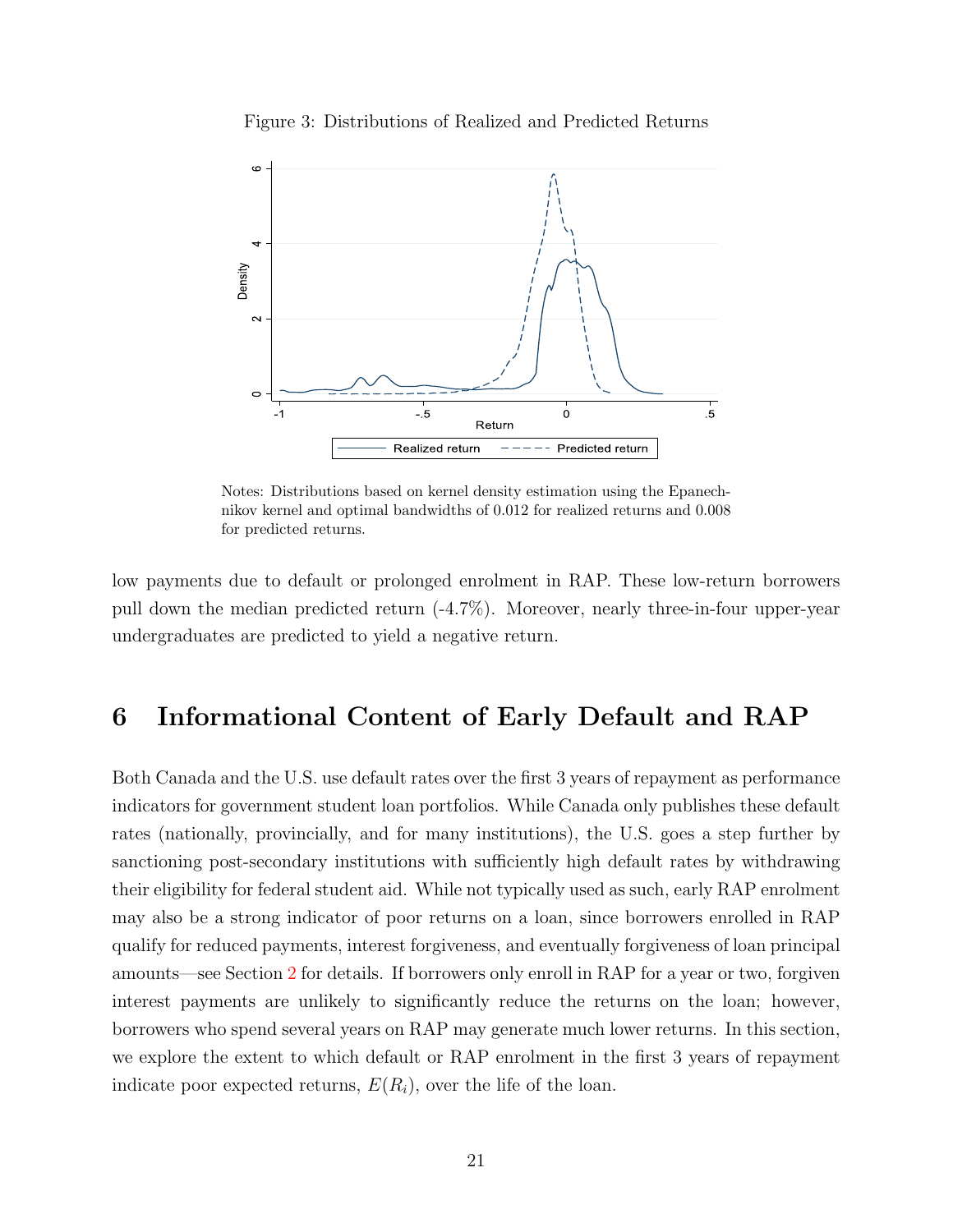<span id="page-23-0"></span>

| Years in<br>Repayment | Fraction<br><b>Fully Repaid</b> | Fraction<br>Entering Default | Fraction<br>Entering RAP |
|-----------------------|---------------------------------|------------------------------|--------------------------|
|                       | 15.6%                           | $0.1\%$                      | 24.8%                    |
| $\overline{2}$        | 25.0%                           | $4.0\%$                      | 3.7%                     |
| 3                     | $31.1\%$                        | $1.5\%$                      | 1.7%                     |
| 4                     | 37.0%                           | $1.1\%$                      | 1.0%                     |
| 5                     | 42.5%                           | 0.7%                         | $0.6\%$                  |
| 6                     | 48.5%                           | $0.6\%$                      | 0.4%                     |
|                       | 54.2%                           | $0.5\%$                      | $0.3\%$                  |
| 8                     | $60.5\%$                        | $0.4\%$                      | 0.2%                     |
|                       |                                 |                              |                          |

Table 3: Loan Status by Year of Repayment

Notes: The first year in repayment corresponds to the year consolidation took place. Fraction fully repaid is cumulative. Fractions entering default and RAP refer to the first time a borrower enters that status. Some borrowers on RAP may subsequently enter default.

The official 3-year default rate for the cohort of all CSLP loans entering repayment in 2006–07 was 16%, while the default rate among university students was much lower at 10% [\(Human Resources and Skills Development Canada,](#page-31-10) [2009\)](#page-31-10). In other words, 10 cents out of every loan dollar university students consolidated in 2006–07 was in default within 3 years of consolidation. Rather than focus on defaulted amounts, we focus on default rates among borrowers. Table [3](#page-23-0) shows that in our baseline sample of upper-year undergraduates who borrowed in 2005, the fraction defaulting at any point during their first 3 years of repayment was around 6%, while 30% of all borrowers enrolled in RAP over that same period. The vast majority (82%) of borrowers who enrolled in RAP within 3 years of repayment did so the very first year. By contrast, since a loan is deemed in default when it is in arrears for more than 270 days, very few borrowers enter default during the first year of repayment. Interestingly, the fraction (first) entering default or RAP declines monotonically over time.

The last two columns of Tables [1](#page-16-0) and [2](#page-18-0) report early default and RAP enrolment rates for the subgroups of borrowers examined earlier. As with average returns, we see considerable heterogeneity across provinces, fields, and institutions. In most cases, early default and RAP enrolment rates are high for borrowers with low average returns. For example, borrowers from Saskatchewan generate the highest average returns  $(1.3\%)$ , very low default rates  $(4\%)$ , and modest RAP enrolment rates (22%), while borrowers from Nova Scotia yield the lowest average return (-11.8%) and have among the highest default (12%) and RAP enrolment  $(42%)$  rates. We observe a similar pattern across fields of study in Table [2,](#page-18-0) where we see that students majoring in Arts/Sciences are outliers with the lowest average returns (-8.9%)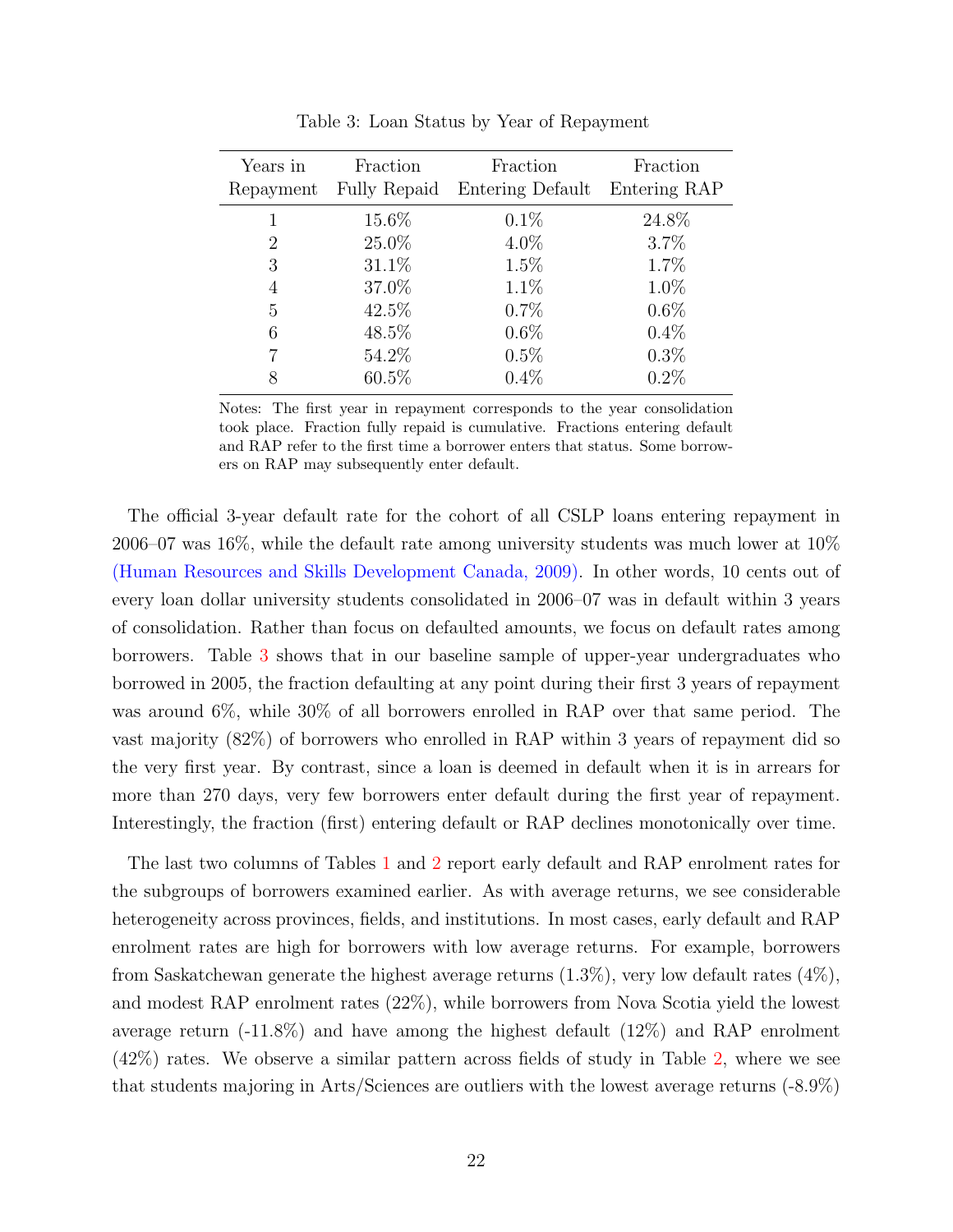and highest default (8%) and RAP enrolment (36%) rates. Consistent with their low average returns, students attending unranked universities have high early default and RAP enrolment rates of 10% and 38%, respectively.

Looking more closely at institutions, we calculate average returns, as well as early default and RAP enrolment rates, for each ranked institution in Canada plus all unranked universities combined. We find that, in general, institutions with high default rates also tend to have high RAP enrolment rates: the correlation coefficient is 0.65. More importantly, the correlations between average institutional returns and both early default and RAP enrollment rates are quite strong (-0.81 and -0.84, respectively). Altogether, these results suggest that 3-year default and RAP enrolment outcomes are both good, if imperfect, early indicators of lifetime expected returns on student loans.

Figure [4](#page-25-1) shows dramatic differences in the distribution of realized returns for borrowers who default early vs. those who neither default nor enter RAP during the first three years of repayment. Returns are almost always negative for borrowers who default early, while they are mostly positive for those who experience no repayment difficulties early in the repayment process. The distribution of returns for borrowers who enroll in RAP during the first 3 years of repayment looks like a mixture of the return distributions for those who default and those with no early repayment problems. These patterns are well-summarized by the average returns, which are quite negative (-60%) for those who default early, higher but still quite negative  $(-17\%)$  for those who enroll in RAP early on, and positive  $(3\%)$  for those who experience no early repayment problems. Although losses of 60% on borrowers with early default are substantial, they also indicate that the government continues to collect modest sums from borrowers even after they default.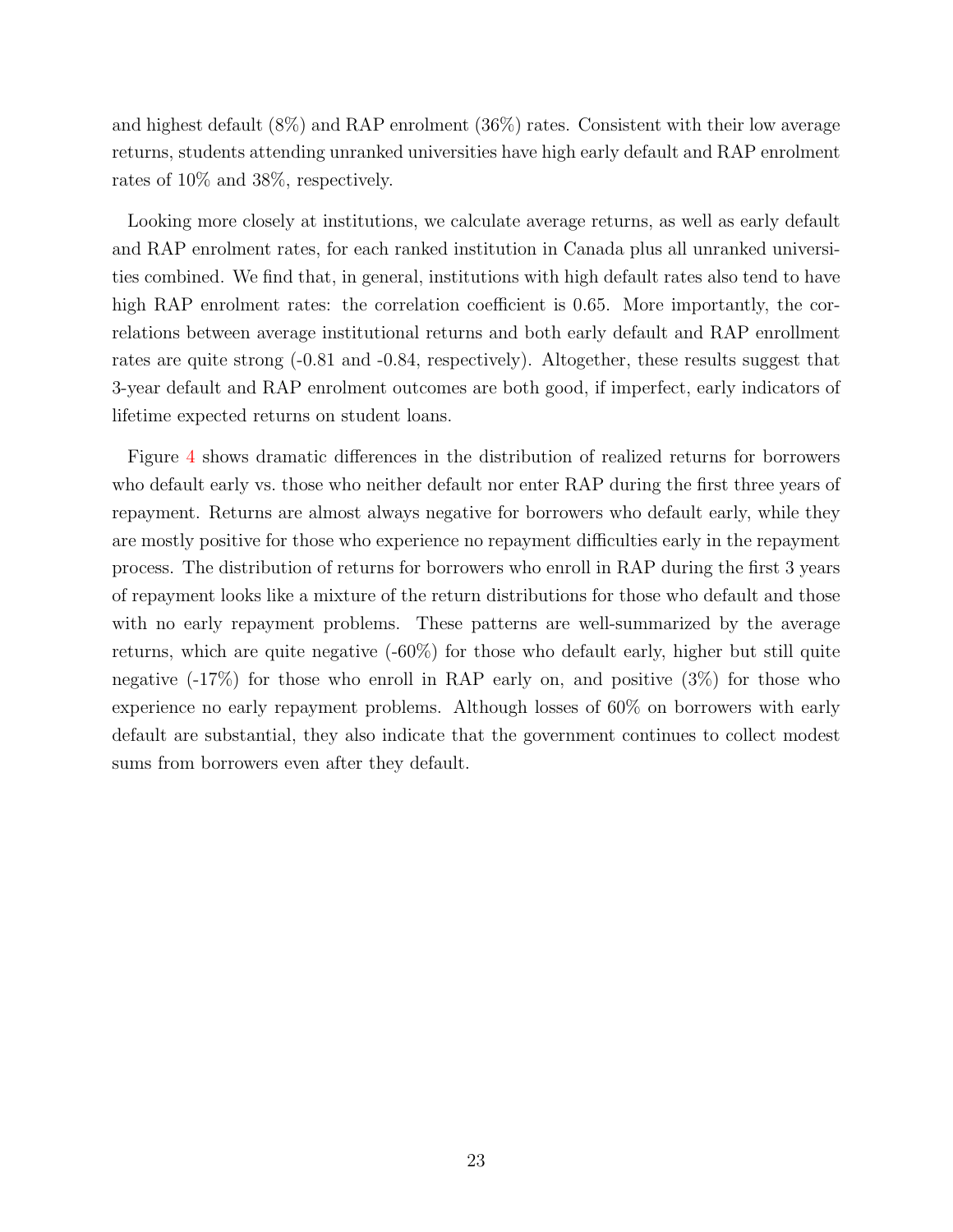

<span id="page-25-1"></span>

Notes: Distributions based on kernel density estimation using the Epanechnikov kernel and optimal bandwidths of 0.024 for the early default group, 0.043 for the early RAP group, and 0.011 for those with no early repayment difficulties.

# <span id="page-25-0"></span>7 Cross-Subsidization, Cream-Skimming and Risk-Based Loan Limits

Our results point to considerable heterogeneity in expected returns based on ex ante observable characteristics of student borrowers. Indeed, our basic prediction model (see Section [5.2\)](#page-18-1) implies that the expected return on a \$15,000 loan issued to a 3rd year student attending the lowest return school in Nova Scotia majoring in Arts/Sciences is −20%, while the same loan issued to a 4th year student attending the highest return school in Saskatchewan majoring in Health Sciences is over 15%. These vast differences in returns indicate a high degree of cross-subsidization within the federal student loan system.

While there is nothing inherently wrong about the idea of some students subsidizing others, there are several reasons one might want to characterize this phenomenon. First, it is important to know whether implicit subsidies to different students are consistent with overall government objectives. Second, there may be more efficient ways to subsidize some students than through reduced debt repayments. Third and perhaps more importantly, cross-subsidization across ex ante identifiable groups of borrowers is largely incompatible with competitive private markets (see, e.g., [Puelz and Snow,](#page-32-7) [1994\)](#page-32-7). This raises concerns that private lenders could exploit the cross-subsidization by cream-skimming ex ante high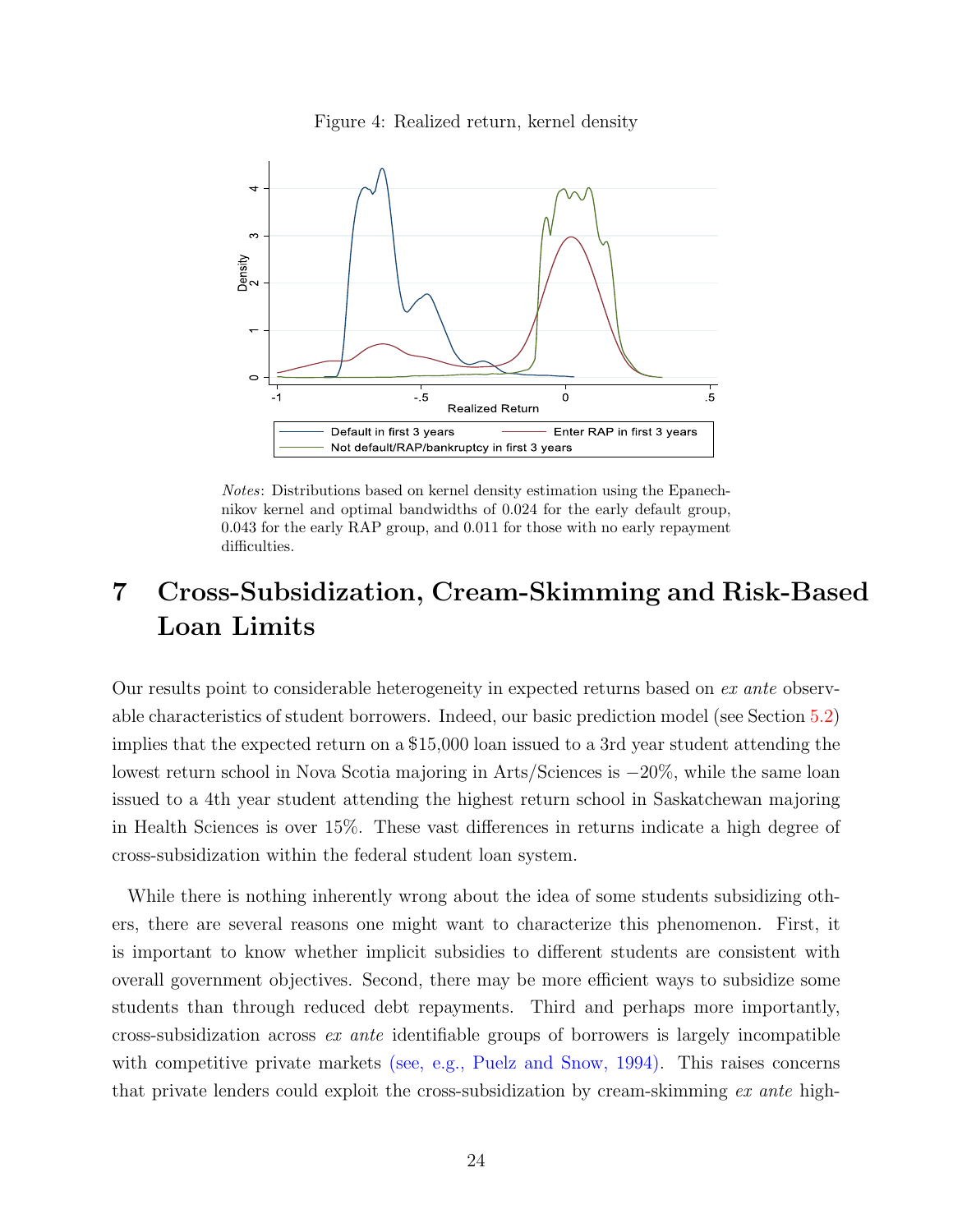return borrowers, leaving an uncomfortable choice for the CSLP between subsidizing loans to all students or facing a deteriorating pool of borrowers—options that could threaten the viability of the program itself.

Below, we characterize the extent of cross-subsidization using field of study as an example. We also use our model of predicted returns from Section [5.2](#page-18-1) to compute borrowing limits that could ensure non-negative expected returns for each field of study. Finally, we show how the pool of student loans would be affected if the private sector were to cream-skim individual borrowers with particularly high predicted returns.

### <span id="page-26-0"></span>7.1 Cross-Subsidization and Borrowing Limits across Fields of Study

Table [4](#page-27-0) reports average loan-weighted returns across fields of study. As discussed earlier, returns differ widely across majors. Given our coarse measure of fields, the majority of borrowers are in Arts and Sciences who collectively borrowed over \$120M in 2005 and inflicted over \$12M in losses to the program. The meager revenues from Health Science and Agriculture borrowers are clearly insufficient to cover these losses. Nevertheless, these numbers highlight the fact that students across fields of study do not contribute equally to the CSLP's bottom line.

We further illustrate this point by looking at net revenues/losses, after netting out the overall cost of the program (thereby normalizing average returns for the entire program to zero). This framing is consistent with the notion that the federal government knowingly subsidizes each borrower by about \$375 through the CSLP and focuses squarely on the crosssubsidization within the pool of borrowers that arises explicitly from differential returns. As one might expect, these numbers suggest that borrowers in Arts and Sciences are crosssubsidized to various degrees by borrowers enrolled in all other fields: per borrower, each Arts and Sciences student receives about \$200 from students in other fields, who themselves give between \$200 and \$400 each. Cross-subsidization is prevalent even at this broad level of aggregation, underlining the scope for cream-skimming as discussed below.

One instrument that is commonly used to mitigate lending risk consists of a limit on the amount of credit extended to certain borrowers.<sup>[33](#page-2-0)</sup> The last column of Table [4](#page-27-0) reports one potential set of loan limits: the maximum loan amount consistent with a non-negative

<sup>33</sup>CIBC, for example, advertises terms (loan limits as well as interest rates) on student loans that are explicitly contingent on field of study, although it emphasizes professional programs such as law, medicine, and MBA's.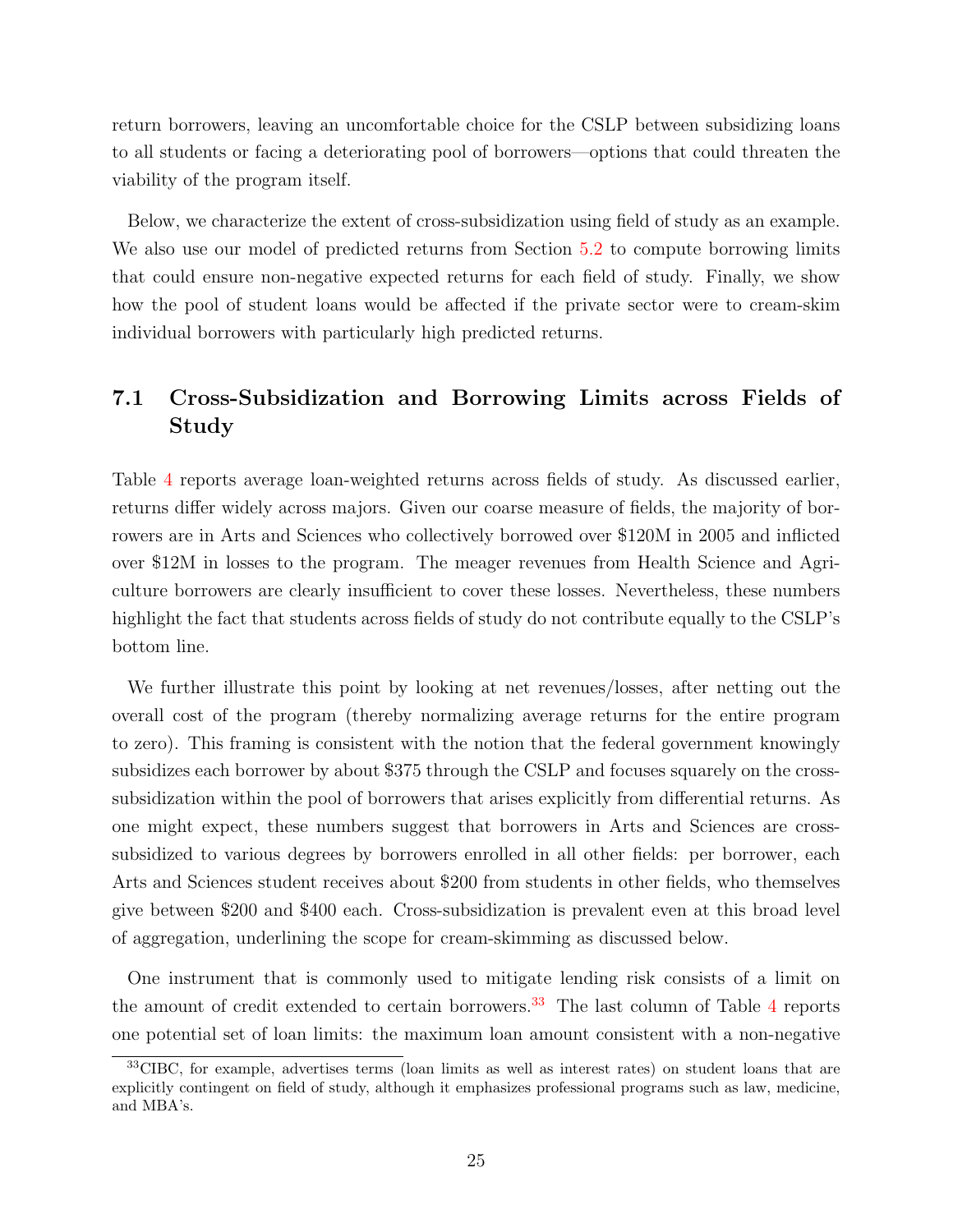<span id="page-27-0"></span>

| Field of Study         | Avg Loan-<br>Weighted<br>Return | Total<br>Amount<br>Issued | Total<br>Revenue<br>or Loss | <b>Net</b><br>Revenue<br>or Loss | Loan<br>Limit |
|------------------------|---------------------------------|---------------------------|-----------------------------|----------------------------------|---------------|
| <b>Health Sciences</b> | $0.6\%$                         | \$23,241,000              | \$131,535                   | \$1,562,369                      | \$20,300      |
| Agriculture            | $0.4\%$                         | \$3,024,000               | \$12,054                    | \$214,849                        | \$17,500      |
| Community Serv./Educ.  | $-2.1\%$                        | \$18,502,000              | $-$ \$388,407               | \$809,588                        | \$14,000      |
| Engineering            | $-3.2\%$                        | \$20,034,000              | $-$ \$639,517               | \$753,762                        | \$12,200      |
| Admin./Business        | $-3.5\%$                        | \$28,964,000              | $-\$1,001,963$              | \$1,089,833                      | \$11,300      |
| Arts/Sciences          | $-10.7\%$                       | \$119,880,000             | $-$12,767,544$              | $-$ \$4,430,401                  | \$0           |

Table 4: Cross-Subsidization across Fields of Study

Notes: 'Total Amount Issued' reflects the total value of all loans issued in 2005 to 3rd and 4th year undergraduates in our sample. 'Total Revenue or Loss' reflects the 'Avg Loan-Weighted Return' multiplied by the 'Total Amount Issued' to borrowers in that field. 'Net Revenue or Loss' is a normalized version of 'Total Revenue or Loss' that sums to zero across all fields; it nets out total program losses by effectively subsidizing each borrower the average loss of \$375. 'Loan Limit' reflects the loan amount that would yield an average return of zero for borrowers within each field of study given the characteristics of borrowers in that field (based on estimated coefficients from column  $(5)$  of Appendix Table  $E1$ ).

expected return for the average borrower in each field of study. In calculating these limits, we use the 'basic' model of expected returns estimated in Section [5.2](#page-18-1) and the fact that predicted returns are monotonically decreasing in student loan amounts.<sup>[34](#page-2-0)</sup> A student with average characteristics borrowing up to these limits would be predicted to net a zero return, whereas the same student borrowing less than the limit would generate a positive return.<sup>[35](#page-2-0)</sup>

The results in Table [4](#page-27-0) show that these risk-based loan limits vary considerably across fields of study. Notably, Arts and Sciences majors would be precluded from borrowing altogether under this scheme, whereas students in other fields would face debt limits varying from \$11,300 in Administration/Business to \$20,300 in Health Sciences.

 $34$ Our 'basic' prediction model implies that expected returns conditional on choice of major m can be written as  $E(R(L)|m) = E(X_B\beta_B + \delta_I|m) + \Gamma(L)$ , where  $X_B$  reflects observable borrower characteristics (i.e., gender, dependency category, age, year in study, province),  $\delta_I$  reflects institution effects, and  $\Gamma(L)$ reflects the (non-linear) effects of loan amounts. Since estimated returns are monotone in the amount borrowed— $\Gamma(L)$  is a strictly decreasing function—we can use the estimated coefficients from column (5) of Appendix Table [E1](#page-49-0) to compute the amount of debt that would imply a zero average return on all loans issued to students in each field of study. If some current borrowers continued to borrow less than the calculated limits, the limits would imply positive average returns.

<sup>35</sup>We note two important caveats. First, these loan limits assume a causal relationship from loan amounts to returns; otherwise, reductions in borrowing induced by tighter loan limits need not raise returns. Second, these calculations ignore any behavioral responses in terms of field of study or who borrows.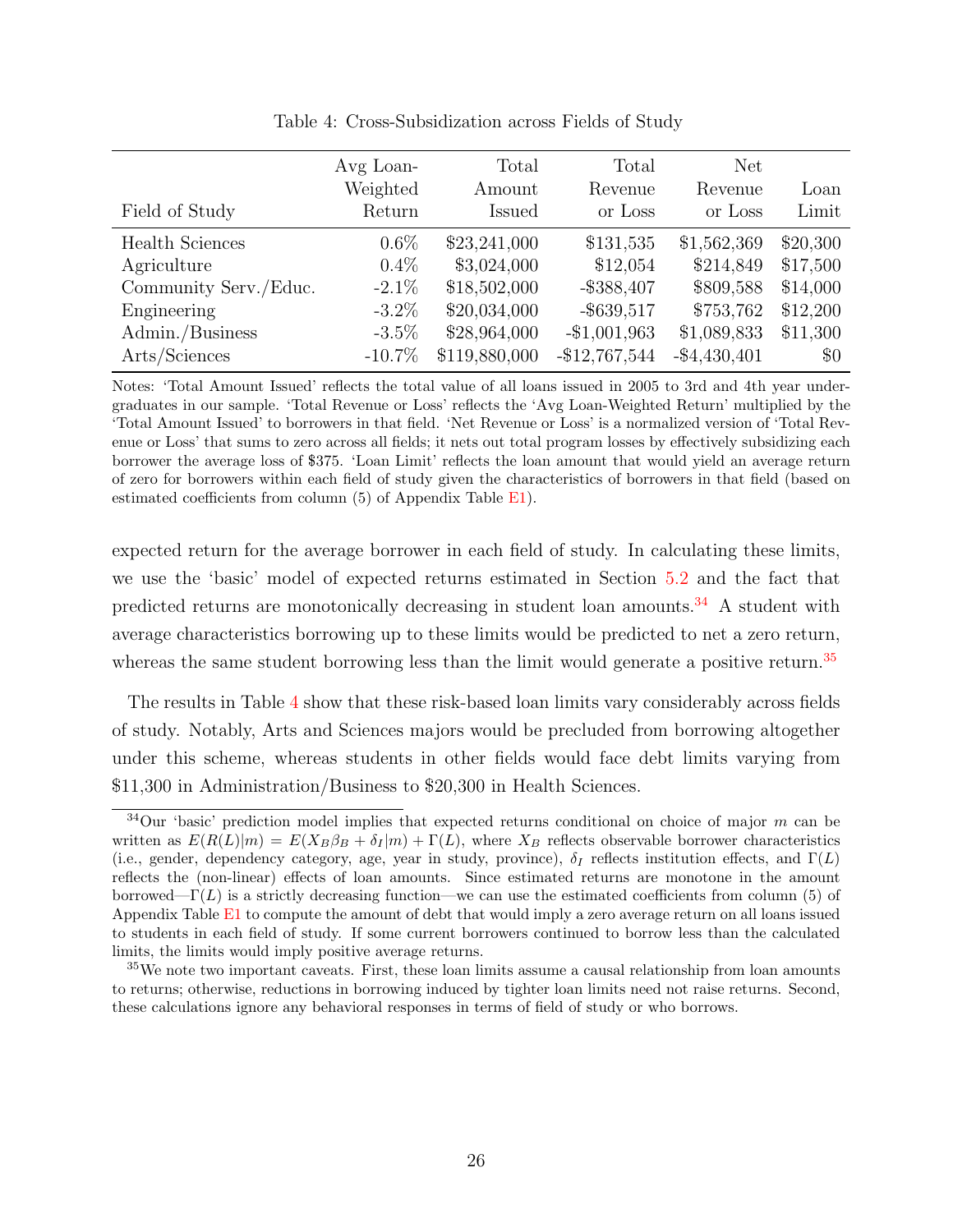### 7.2 Cream-Skimming

Given the prevalence of cross-subsidization within the student loan program, one concern is that private lenders could poach students with particularly attractive expected returns. Table [5](#page-29-1) displays back-of-the-envelope calculations for several potential levels of cream-skimming by private lenders. Imagine that private lenders had access to our data and used our most sophisticated model to predict returns based on information available at loan origination. If private lenders managed to successfully attract all student borrowers with an expected return of at least 5% at the time of origination, they would poach around 7% of all upper-year undergraduate borrowers. The pool of borrowers in the CSLP would then consist of the bottom 93% of borrowers ranked by expected returns. Naturally, that would reduce the return on loans issued by the CSLP, exacerbating program losses by nearly 1 percentage point. If private lenders could manage to poach all borrowers who generate a positive return, overall CSLP losses would rise to nearly  $10\%$ .<sup>[36](#page-2-0)</sup>

We highlight two important limits of these simple calculations. On one hand, they assume that students would be willing to switch to private lenders at the time of origination, which is far from obvious given interest grace periods and potential future payment reductions through RAP.[37](#page-2-0) On the other hand, our calculations also assume that poaching only occurs at origination. In practice, private lenders can go after student borrowers at various points in time as the information set changes: at loan origination; at degree completion; at consolidation; after first employment; and so on. $38$  As information flows both to private lenders and student borrowers, a market with even more targeted borrowers could emerge, further deteriorating the quality of the pool of borrowers remaining in the program.

<sup>36</sup>These cream-skimming figures implicitly assume that private lenders can discriminate on all observable factors, including some that are prohibited by law, like age and gender. Because these characteristics are relatively weak predictors of loan returns, eliminating them from our prediction model would lead to only minor adjustments in these calculations.

<sup>&</sup>lt;sup>37</sup>While nothing prevents private lenders from offering contracts that mimic that provided by the CSLP, their more limited enforcement capabilities likely reduce the profitability of such an effort.

<sup>38</sup>In the U.S., for example, SoFi has been aggressively advertising their student loan refinancing program, which emphasizes various post-graduation outcomes such as job offers, employment, or steady income.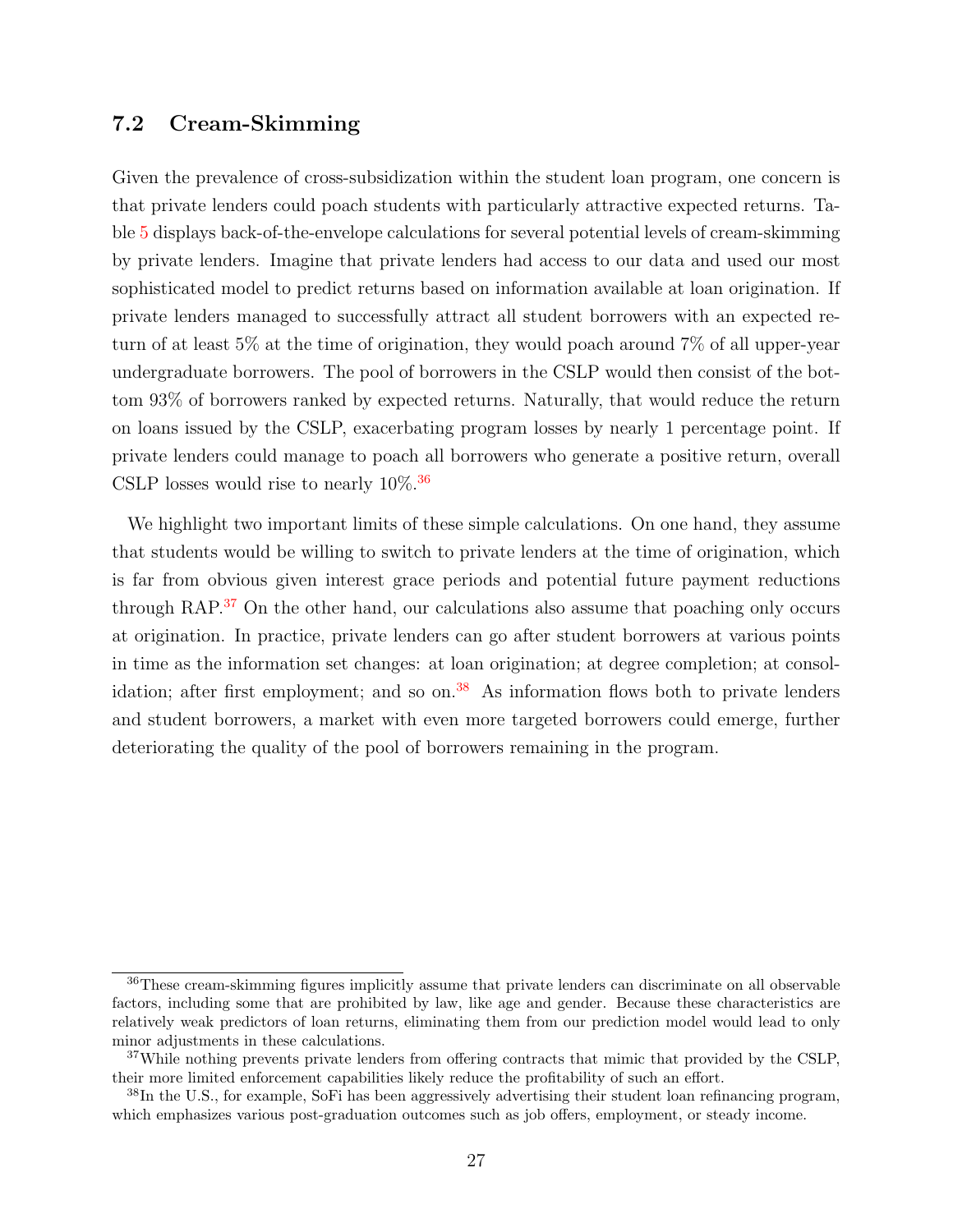|                                    | $\%$ of<br><b>Borrowers</b> | Avg. Loan-<br>Weighted<br>Return | <b>IRR</b> |
|------------------------------------|-----------------------------|----------------------------------|------------|
| All borrowers                      | 100\%                       | $-6.9\%$                         | $1.6\%$    |
| Exclude predicted returns $> 10\%$ | 99%                         | $-7.0\%$                         | 1.6%       |
| Exclude predicted returns $> 5\%$  | 93\%                        | $-7.7\%$                         | $1.4\%$    |
| Exclude predicted returns $> 3\%$  | 87\%                        | $-8.4\%$                         | $1.3\%$    |
| Exclude predicted returns $> 1\%$  | 78\%                        | $-9.4\%$                         | $1.2\%$    |
| Exclude predicted returns $> 0\%$  | 74%                         | $-9.9\%$                         | 1.1%       |

<span id="page-29-1"></span>Table 5: Average Return and IRR If Excluding High Expected Return Borrowers

Notes: Exclusion of borrowers with high predicted returns is based on estimates from column (6) of Appendix Table [E1.](#page-49-0)

# <span id="page-29-0"></span>8 Conclusions

Using newly available administrative records from the CSLP, covering roughly 10 years of student loan repayment histories, this paper offers a first look at lifetime returns on student loans as earned by the Canadian government. We draw 3 main conclusions from our analysis: (1) the aggregate return on student loans is quite low; (2) there is an enormous amount of heterogeneity in individual realized returns; and (3) a significant portion of this heterogeneity is readily predictable at the time of loan origination.

The fact that the aggregate return is low should not be too surprising: if the program were highly profitable, the private sector would simply take over. As it stands, losses of about 7 cents for every dollar disbursed and an aggregate internal rate of return of 1.6% for the upper-year undergraduates we study, the program as a whole is not particularly attractive to private lenders.

Despite the negative aggregate return, the median borrower generates a slightly positive return as the distribution of returns is negatively skewed due to default and prolonged episodes of repayment assistance. More generally, realized returns differ markedly across all individual and institutional characteristics: returns are higher for females than for males; in Western relative to Atlantic provinces; at highly ranked relative to low/unranked schools, for 4th relative to 3rd year students, and for all majors relative to those in Arts and Sciences. To put these differences in perspective, aggregate losses for the CSLP program (for upperyear undergraduates) amount to a \$375 implicit subsidy to each borrower, while differential returns across fields implies a subsidy of about \$200 to each Arts and Sciences borrower paid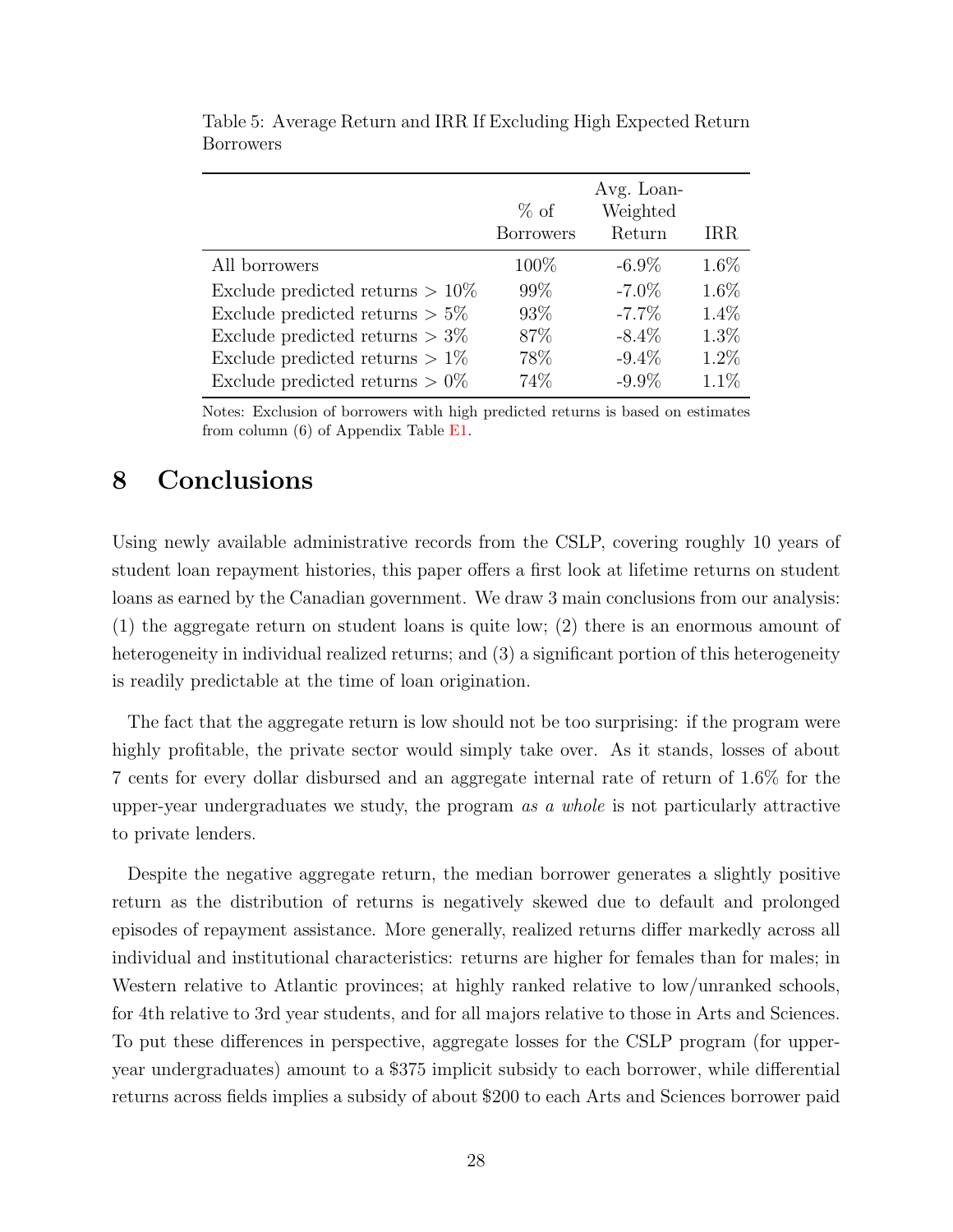for by students in other fields at costs of between \$200 and \$400 each.

This type of cross-subsidization is prevalent within the CSLP: a simple prediction model of student loan returns—based exclusively on information observed by the CSLP at the time of loan disbursement—explains  $12\%$  of the variation in individual returns. This exante heterogeneity is generally inconsistent with a competitive market, which would tend to truncate negative returns and arbitrage away positive returns through more attractive contract terms. And while average returns are negative, the presence of many borrowers with high predicted returns raises concerns about cream-skimming by private lenders. Taking a very simple approach, we show that if private lenders could effectively poach all upper-year borrowers earning returns of 5% or more, the CSLP would see its average return fall by nearly 1 percentage point.

Several challenges remain open for future work. For example, the cream-skimming issue clearly calls for a theory of private lending and dynamic cream-skimming, accounting for degree completion, post-school earnings, and partial repayment histories. The value of the latter as an opportunity for private cream-skimming is highlighted by our results documenting the strong relationship between early repayment outcomes and long-run returns. A still more ambitious agenda would consider the implications of unobserved differences across borrowers and the extent to which this further exacerbates adverse selection problems for government programs and the student loan market more generally. From a purely statistical view, advances in more sophisticated prediction models based on machine learning could point to more severe problems down the road. Finally, while we characterize returns for the 2005 cohort of borrowers—largely due to data availability—it will prove interesting to study variation across cohorts, for its own right but also in relation to aggregate conditions, especially since the Great Recession came and went over the period covered by the data.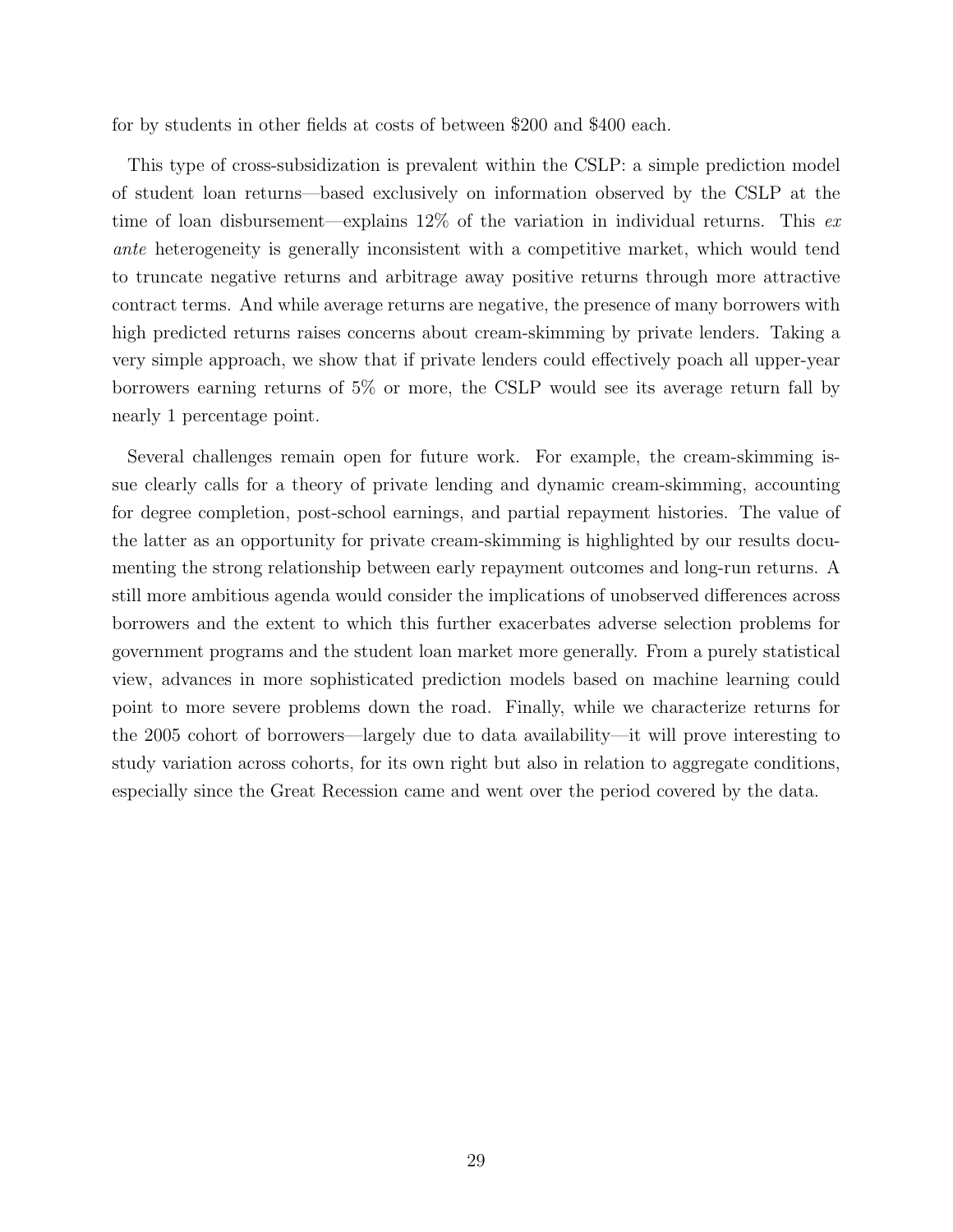## References

- <span id="page-31-1"></span>Bachas, N. (2019). The impact of risk-based pricing in the student loan market: Evidence from borrower repayment decisions. Working Paper.
- <span id="page-31-8"></span>Employment and Social Development Canada (2020). Canada Student Loans Program: Annual Report 2018–2019.
- <span id="page-31-9"></span>Fortin, N. M. (2019). Increasing earnings inequality and the gender pay gap in canada: Prospects for convergence. *Canadian Journal of Economics* 52(2), 407–440.
- <span id="page-31-4"></span>Gross, J. P., O. Cekic, D. Hossler, and N. Hillman (2009). What matters in student loan default: A review of the research literature. Journal of Student Financial Aid  $39(1)$ , 19–29.
- <span id="page-31-10"></span>Human Resources and Skills Development Canada (2009). Canada Student Loans Program: Annual Report 2008–2009.
- <span id="page-31-2"></span>Karamcheva, N., J. Perry, and C. Yannelis (2020). Income-driven repayment plans for student loans. Unpublished manuscript.
- <span id="page-31-7"></span>Kosir, M., J. Danette, P. Li, and T. Sanford (2015). Assessing the feasibility of creating a self loan refinancing program. Minnesota Office of Higher Education.
- <span id="page-31-6"></span>Lochner, L. and A. Monge-Naranjo (2015). Default and repayment among baccalaureate degree earners. In B. J. Hershbein and K. Hollenbeck (Eds.), Student Loans and the Dynamics of Debt, Chapter 8, pp. 235–284. Kalamazoo, MI: W.E. Upjohn Institute for Employment Research.
- <span id="page-31-0"></span>Lochner, L. and A. Monge-Naranjo (2016). Student loans and repayment: Theory, evidence, and policy. In E. Hanushek, S. Machin, and L. Woessmann (Eds.), Handbook of the Economics of Education, Volume 5, pp. 397–478. Elsevier.
- <span id="page-31-3"></span>Lochner, L., T. Stinebrickner, and U. Suleymanoglu (2021). Parental support, savings, and student loan repayment. American Economic Journal: Economic Policy 13 (1), 329–71.
- <span id="page-31-5"></span>Looney, A. and C. Yannelis (2015). A crisis in student loans? How changes in the characteristics of borrowers and in the institutions they attended contributed to rising loan defaults. Brookings papers on Economic Activity, 1–89.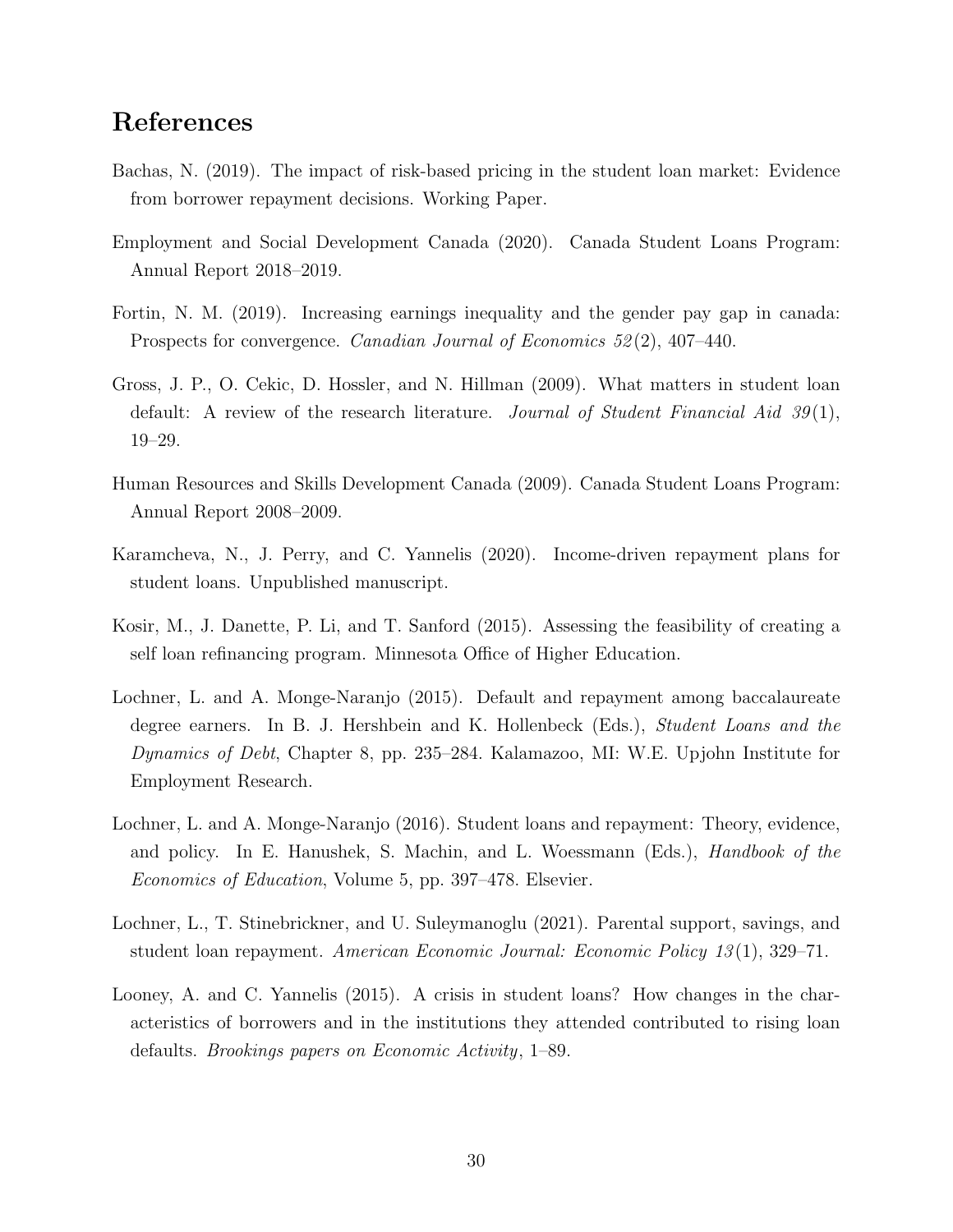- <span id="page-32-5"></span>Lucas, D. and D. Moore (2010). Guaranteed versus direct lending: The case of student loans. In D. Lucas (Ed.), Measuring and Managing Federal Financial Risk, Chapter 7, pp. 163–205. University of Chicago Press.
- <span id="page-32-4"></span>Lucas, D. and M. Phaup (2010). The cost of risk to the government and its implications for federal budgeting. In D. Lucas (Ed.), Measuring and Managing Federal Financial Risk, Chapter 3, pp. 29–54. University of Chicago Press.
- <span id="page-32-0"></span>Mueller, H. and C. Yannelis (2019). Reducing barriers to enrollment in federal student loan repayment plans: Evidence from the Navient field experiment. Working Paper.
- <span id="page-32-6"></span>Office of the Chief Actuary (2006). Actuarial Report on the Canada Student Loans Program as at 31 July 2005. <https://www.osfi-bsif.gc.ca/Eng/Docs/cslp05.pdf>.
- <span id="page-32-2"></span>Office of the Chief Actuary (2007). Actuarial Report on the Canada Student Loans Program as at 31 July 2006.
- <span id="page-32-3"></span>Office of the Chief Actuary (2019). Actuarial Report on the Canada Student Loans Program as at 31 July 2018. [https://www.osfi-bsif.gc.ca/Eng/Docs/CSLP\\_2018.pdf](https://www.osfi-bsif.gc.ca/Eng/Docs/CSLP_2018.pdf).
- <span id="page-32-7"></span>Puelz, R. and A. Snow (1994). Evidence on adverse selection: Equilibrium signaling and cross-subsidization in the insurance market. Journal of Political Economy 102 (2), 236–57.
- <span id="page-32-1"></span>Yannelis, C. (2020). Strategic default on student loans. Unpublished manuscript.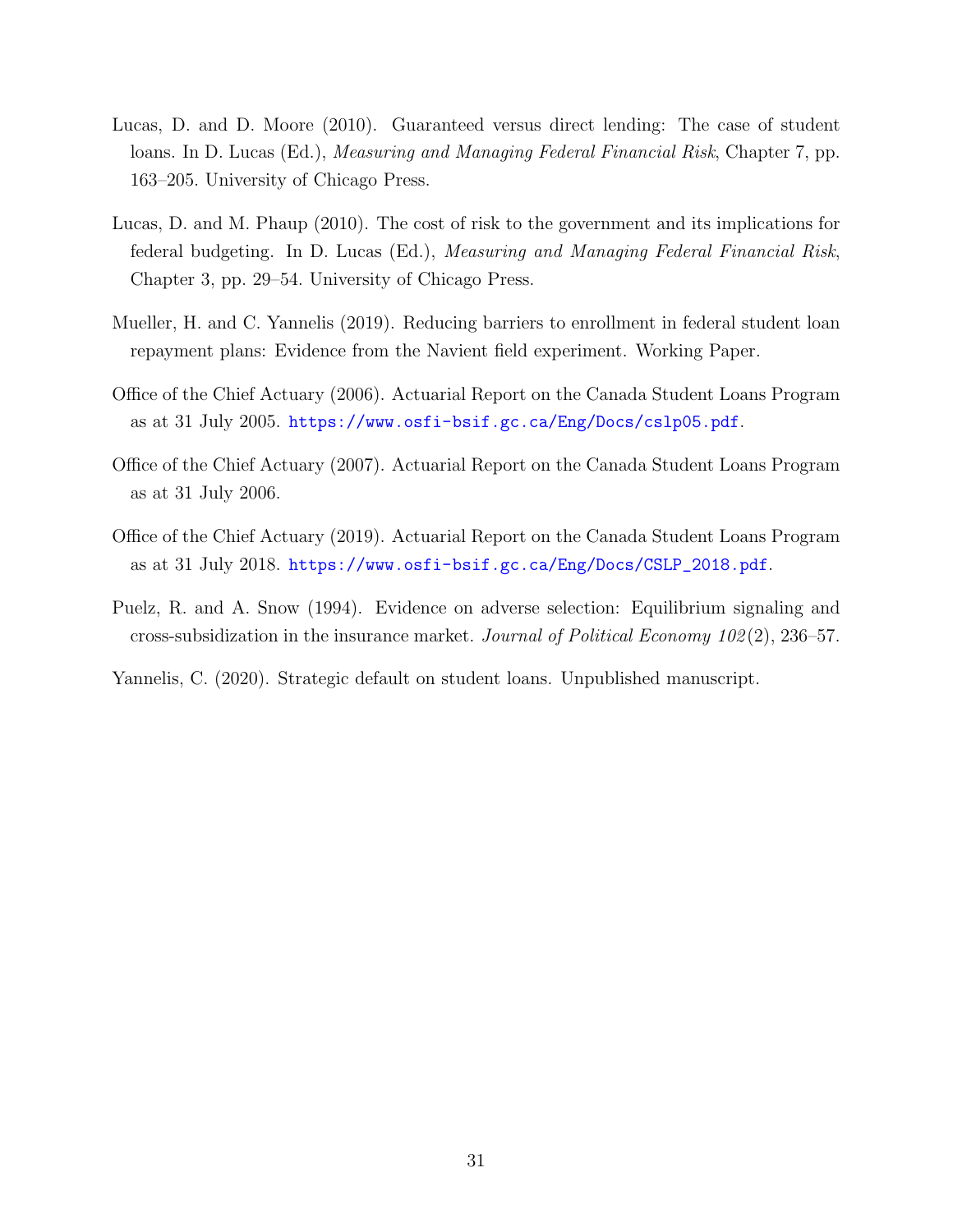# <span id="page-33-0"></span>Appendix A Variable Construction and Data Inconsistencies

This appendix describes the construction of our main variables (loan amount, payments, and returns), the data inconsistencies we encounter, and how we address those inconsistencies. To facilitate our discussion, we introduce the following variables and their definitions from the CSLP data codebook:

balstudyend: Balance of student loan at the end of the study period. It does not include any amount repaid before the end of study.

graceint: Interest accrued over the 6-month non-repayment period following study end date.

paidprin: The total amount of principal that has been repaid.

paidint: The total amount of interest that has been repaid.

outprin: The principal amount that is not yet repaid.

### <span id="page-33-1"></span>A.1 Loan Amount

In the data, borrowers may have multiple loan consolidations due to leaving and returning to school. For each consolidation, the consolidation amount is the sum of balstudyend and graceint, which should be cumulative and reflect the total outstanding balance at the time.

To construct the loan amount variables, we begin with the last consolidated loan and its repayment. In theory, outprin + paidprin should equal balstudyend + graceint if no payments were made prior to consolidation. We can use either for the last consolidation amount, denoted  $L_l$ , if this equality holds. In many cases, this equality is not respected. One common case is that for borrowers who have multiple loan consolidations, the case officer may find it convenient to close the earlier loan with a "paid in full" status, despite the fact that the loan is not fully repaid, and combine the unpaid portion into the later loan. When the later loan consolidation amount does not include the outstanding amounts from previous consolidations, a discrepancy arises between the repayment record (paidprin  $+$  *outprin*) and the reported last consolidation amount (balstudyend  $+$  graceint). In this case, we use *paidprin* + *outprin* for the last consolidation amount  $L_l$ .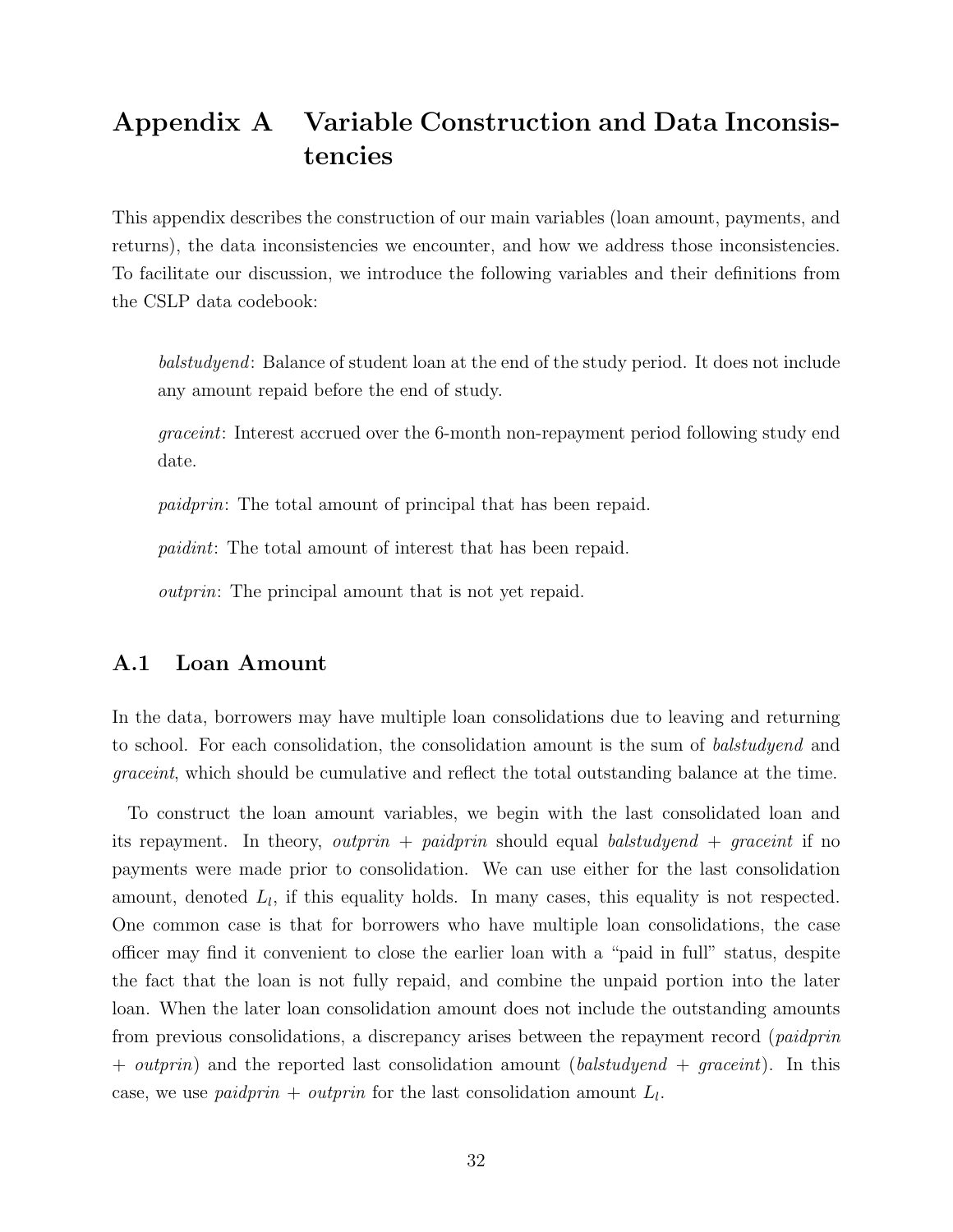Another reason *outprin* + *paidprin* sometimes differs from *balstudyend* + *graceint* for the last consolidated loan is that paidprin includes payments made prior to the last loan consolidation, while balstudyend is net of payments made before consolidation. As a result,  $output + paidprin$  is greater than balstudyend  $+$  graceint. In this case, we track all payments made since the year of loan disbursement (2005) and set the last consolidation amount  $L_l$  to  $balstudyend + *graceint* for the last consolidated loan.$ 

In other cases with discrepancies, there is no clear explanation. For these unexplained cases, we exclude about 4,400 borrowers from our sample for whom the absolute discrepancy between paidprin + outprin and balstudyend + graceint is at least 5% of balstudyend + *graceint*; otherwise, we set  $L_l = p \alpha l \, \partial \rho \, \dot{r}$  in for the last consolidated loan.

Because borrowers may continue their education beyond the undergraduate level, the final consolidated loan does not always reflect undergraduate borrowing alone. We, therefore, create another loan variable,  $L_u$ , which represents the amount of the last consolidated undergraduate loan. For borrowers whose last level of study was undergraduate, we have  $L_u = L_l$ . For those who attend other levels after their undergraduate studies, we calculate  $L_u$  in the same way as  $L_l$  based on the last consolidated undergraduate loan (i.e,  $L_u = paidprin + outprin$  at the time of last undergraduate consolidation if no payments were made prior to that date); otherwise, we set  $L_u = \text{balstudyend} + \text{graceint}$ . The use of  $L_l$  and  $L_u$  to calculate returns is explained further in Section [A.3.](#page-36-0)

We use two additional loan amount variables in our analysis: the total loan amount as of 2005, which we use in prediction model regressions, and the loan amount disbursed in 2005, which we use as weights in computing average loan-weighted returns. The total loan amount as of 2005 equals the total loan amount borrowed as of the end of undergraduate study less grace period interest and any additional amount disbursed after 2005. The loan amount disbursed in 2005 is directly taken from disbursement records in 2005.

#### <span id="page-34-0"></span>A.2 Payments

To calculate annual payments,  $P_t$ , we use *paidprin* and *paidint*:  $P_t = P_t^{prin} + P_t^{int} =$  $(paidprin_t - paidprin_{t-1}) + (paidint_t - paidint_{t-1}),$  where  $P_t^{prin}$  $t^{prin}$  ( $P_t^{int}$ ) denotes payment towards principal (interest) in year t. We favor using paidprin over outprin to calculate principal payments, because the change in outprin includes not only borrower payments but also amounts paid by the government. When a borrower is in RAP stage 2, for example, outprin declines even when the borrower makes no payment; however, paidprin does not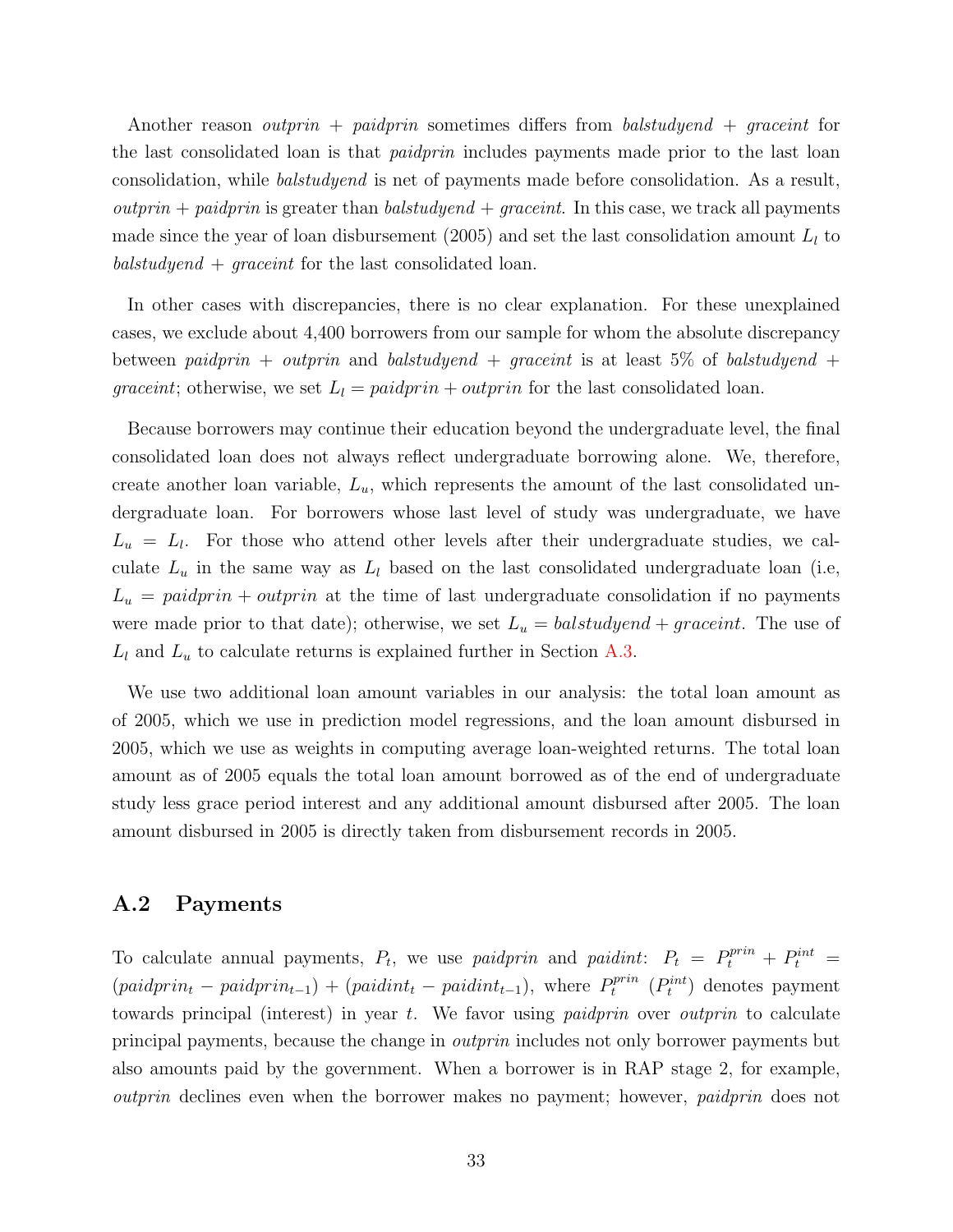change in this case, reflecting the borrower's own payment amount.

Because a separate record is created whenever the loan status changes or at the end of a loan year, there may be multiple values for *paidprin*, *paidint*, and *outprin* in any given loan year. The highest values for *paidprin* and *paidint* for each loan year are used as the endof-year amounts, while the lowest value of outprin for each year is used as the end-of-year amount.

#### Issues with paidprin/paidint

Because *paidprin* and *paidint* are both cumulative amounts, they should not decrease over time. However, we observe significant declines in *paidprin* and *paidint* for many borrowers from British Columbia (BC) from the 2010–11 loan year to the 2011–12 loan year. Conversations with the CSLP indicate that these cases are associated with BC becoming an integrated province in 2012, which led to known loan reconciliation issues in their records.

To solve this problem, we use *outprin* when appropriate. For those in standard repayment (not on RAP), we set  $P_t^{prin} = output_{t-1} - output_{t}$ , since all payments should be made by borrowers themselves. If  $paint_t - paidint_{t-1}$  is also problematic, we impute the interest payment  $P_t^{int}$  using the fact that payments are made towards interest first, in which case we should generally expect that

<span id="page-35-0"></span>
$$
paidint_{t-1} - paidint_{t-2} = outprin_{t-2} \times r,
$$
\n<sup>(2)</sup>

and

<span id="page-35-1"></span>
$$
paidint_t - paidint_{t-1} = outprin_{t-1} \times r,
$$
\n(3)

for any interest rate r. Using equation  $(2)$  to substitute in for r in equation  $(3)$ , we impute interest payments as follows:

$$
P_t^{int} = (paidint_{t-1} - paidint_{t-2}) \times \frac{outprin_{t-1}}{outprin_{t-2}}.\tag{4}
$$

Fortunately, this imputation provides a very good approximation to interest payments for cases in other years/provinces that were unaffected by the 2012 BC loan integration process.

If the borrower is on RAP (not in Stage 2 or permanent disability, PD), we set  $P_t^{prin}$  =  $output_{t-1} - output_{t}$ . Because the government covers interest when the borrower is on RAP, we assume that  $P_t^{int} = 0$  if  $\text{point}_{t} < \text{point}_{t-1}$ , (i.e.,  $P_t^{int} = \max\{\text{point}_{t-1}, 0\}$ ).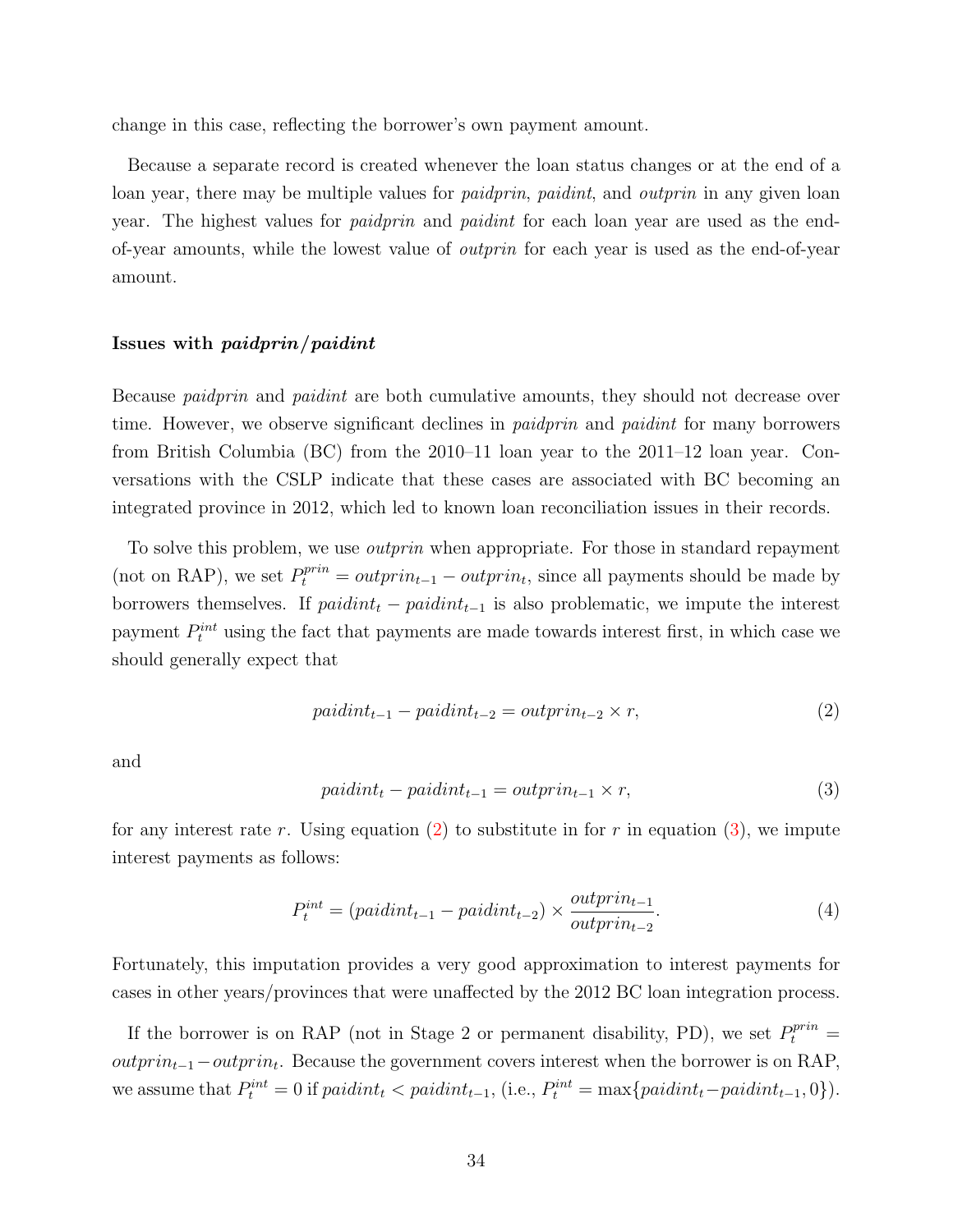If the borrower is on RAP Stage 2 or RAP–PD, when the government covers both interest and principal amounts, we assume  $P_t^{prin} = 0$  and  $P_t^{int} = \max\{paidint_t - paidint_{t-1}, 0\}$ . This reflects the fact that the vast majority of borrowers enrolled in RAP make zero payments.

There are several hundred additional cases (for borrowers not from BC in 2011–2012) for which *paidprin* or *paidint* decreases. In most cases *paidprin* (*paidint*) decreases by less than  $5\%$  of the consolidation amount, in which case we adjust it by setting *paidprin<sub>t</sub>* (*paidint<sub>t</sub>*) equal to the maximum of its current or any earlier reported values, so it is non-decreasing. This ensures that annual payments are non-negative. Roughly 40 borrowers experience a decrease in paidprin that is 5% or more of the consolidation amount. We exclude these borrowers from our sample.

### <span id="page-36-0"></span>A.3 Returns

Given the loan amounts and payments, we calculate realized returns using equation [\(1\)](#page-8-0). For those who did not make any payments prior to their last consolidation, the calculation is straightforward. We discount all payments made since the last consolidation to 2005, divide the sum of discounted payments by the last consolidation amount less any grace period interest (i.e.,  $L_0 = L_l - graceint$ ) and then subtract 1. We use the same measure of returns for borrowers whose last loan was not for undergraduate studies under the assumption that the returns are identical for all of a borrower's loans. This is equivalent to assigning payments after leaving school proportionally to the amounts owed for each loan.

For borrowers who made payments prior to their last consolidation, if their last study level was undergraduate, we discount all payments beginning in 2005 back to 2005. The loan amount  $L_0$  equals  $L_l - gradient$  plus any payments made between 2005 and the last consolidation. If their last study level was not undergraduate, we assume that repayments are proportional to amounts owed from different levels of study. We discount payments made towards the undergraduate loan beginning in 2005 back to 2005. The loan amount  $L_0$  equals the amount of the last consolidated undergraduate loan,  $L<sub>u</sub>$ , less the associated grace period interest plus payments made between 2005 and last undergraduate loan consolidation.

#### A.4 Effects of Sample Exclusions

Our analysis is based on 3rd and 4th year undergraduates who borrowed in 2005–2006. To ensure observation of sufficient repayment periods, our sample excludes borrowers who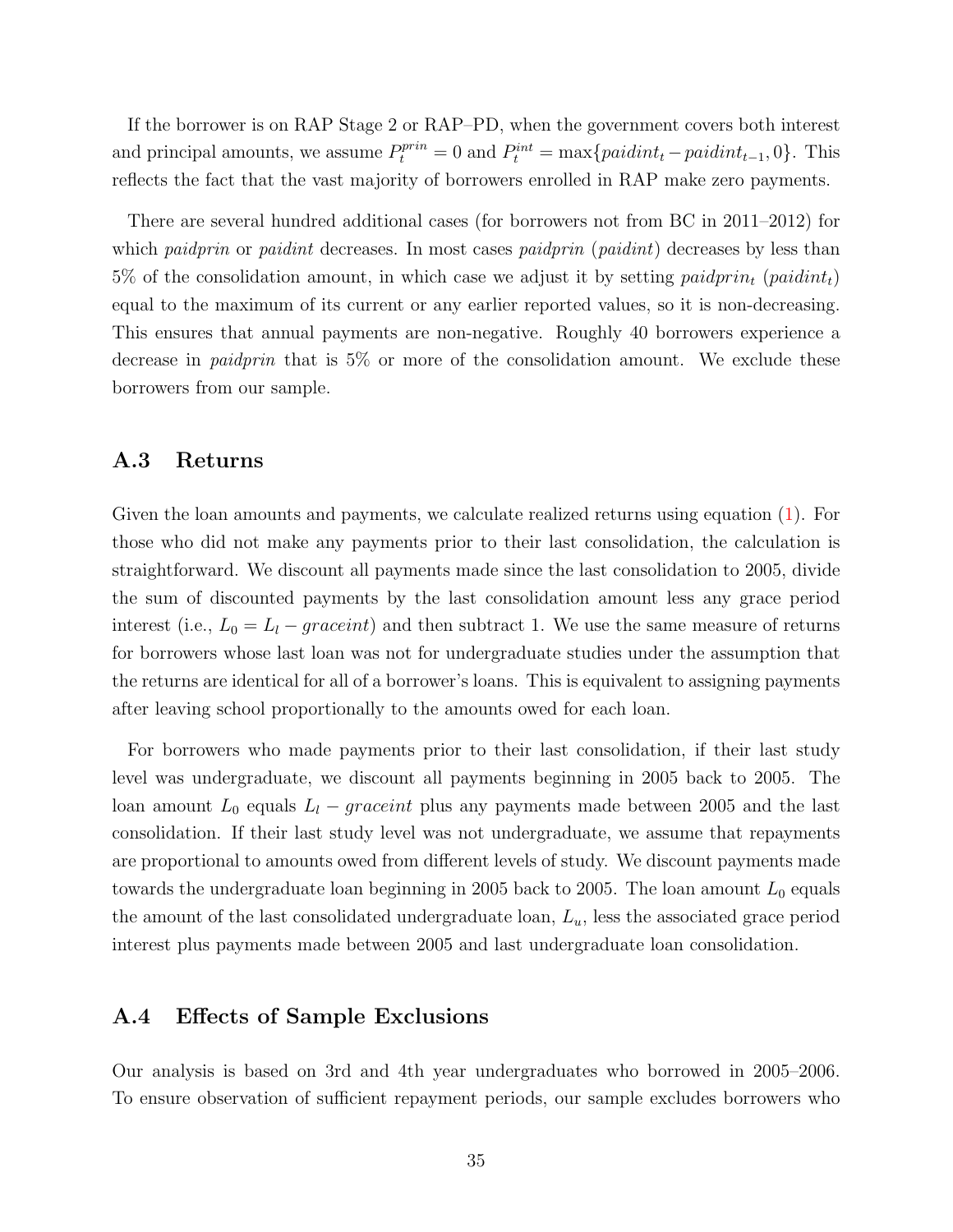consolidated more than 6 years after starting their undergraduate studies. We also exclude borrowers whose repayment records show sizeable unexplained discrepancies, as discussed in Sections [A.1](#page-33-1) and [A.2.](#page-34-0)

We explore the implications of our sample restrictions for early repayment behavior and borrower characteristics in Table [A1.](#page-38-0) Column (1) reports descriptive statistics for fulltime undergraduate students who borrowed in the 2005–06 loan year, subject to our age, major, and institution restrictions but not the consolidation year or data consistency. The sample in column (2) excludes those who consolidate after their 6th year since beginning their undergraduate studies. This has little effect on the average 2005 loan amount or early repayment behavior. Changes in the sample composition are generally small except that excluding those who consolidate late produces a sample with 9% fewer Arts/Sciences majors and modest increases in the share of borrowers from other fields. Column (3) is our baseline sample, which excludes borrowers with data inconsistencies (in loan amount or *paidprin*) or missing key variables (payments, loan amount, or return) from those in column (2). Comparing columns (2) and (3) shows that excluding borrowers with inconsistencies has negligible impacts on the composition of our sample.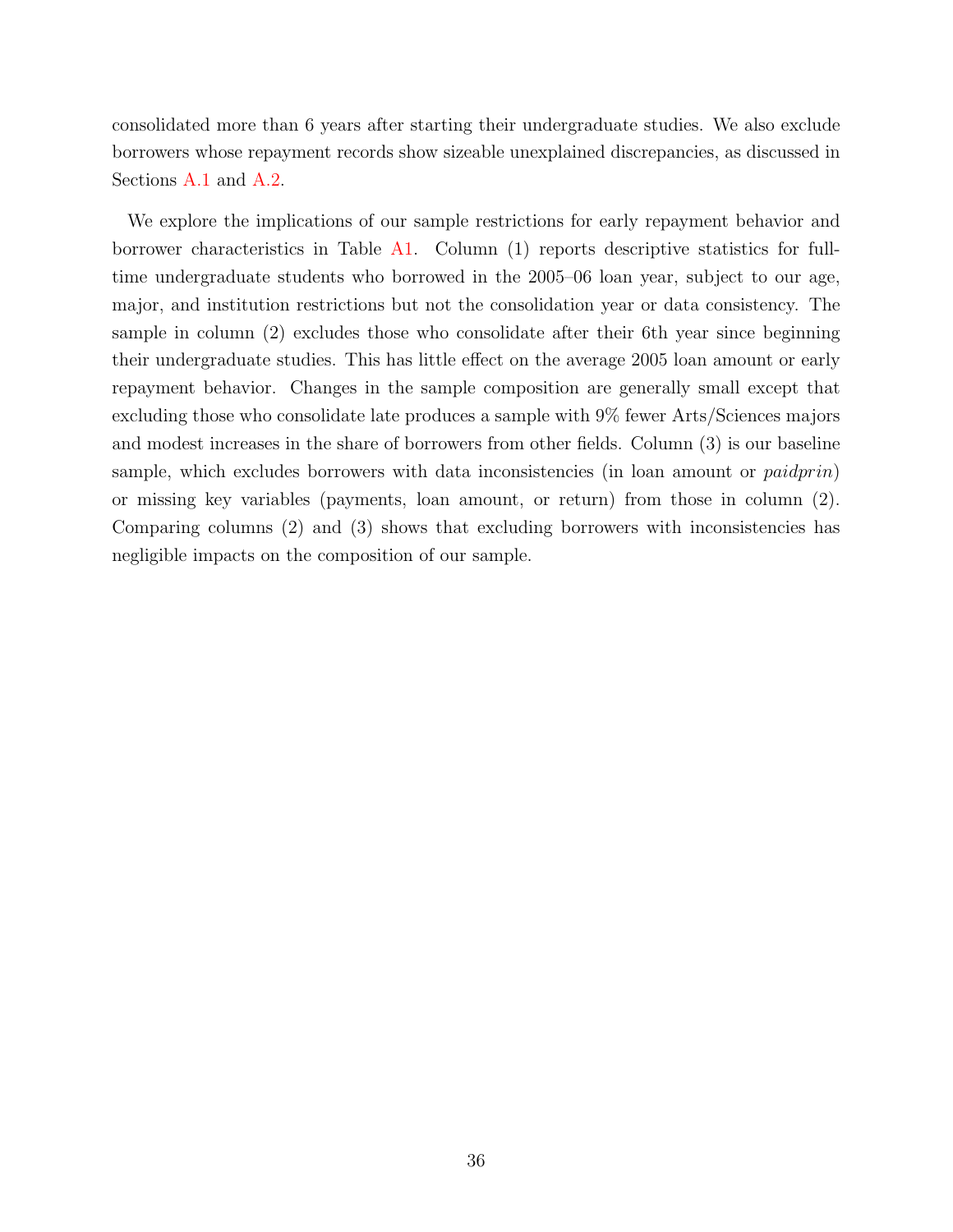<span id="page-38-0"></span>

|                                        | All 3rd and 4th | Excludes Late | <b>Baseline</b> |
|----------------------------------------|-----------------|---------------|-----------------|
|                                        | Year Borrowers  | Consolidators | Sample          |
|                                        | (1)             | (2)           | (3)             |
| Sample size                            | 66,990          | 43,620        | 39,020          |
| Average loan disbursed in 2005         | 5,500           | 5,500         | 5,500           |
| Fraction default in first 3 years      | $5\%$           | $6\%$         | $6\%$           |
| Fraction enter RAP in first 3 years    | $33\%$          | $31\%$        | $30\%$          |
| Fraction paid in full in first 3 years | $28\%$          | $31\%$        | $31\%$          |
| Average age                            | 22.4            | 22.6          | 22.5            |
| Gender                                 |                 |               |                 |
| Female                                 | $61\%$          | 60%           | $61\%$          |
| Male                                   | $39\%$          | 40%           | $39\%$          |
| Dependency Category                    |                 |               |                 |
| Married/Common law                     | $4\%$           | $4\%$         | $4\%$           |
| Single parent                          | $2\%$           | $2\%$         | $2\%$           |
| Single independent                     | 40%             | 44%           | $42\%$          |
| Dependent                              | $54\%$          | $50\%$        | 53%             |
| <b>Issue Province</b>                  |                 |               |                 |
| Alberta                                | 12%             | 13%           | 12%             |
| British Columbia                       | 11%             | 11%           | 11%             |
| Manitoba                               | $2\%$           | $2\%$         | $2\%$           |
| New Brunswick                          | $5\%$           | $5\%$         | $5\%$           |
| Newfoundland and Labrador              | $3\%$           | $3\%$         | $3\%$           |
| Nova Scotia                            | $5\%$           | $5\%$         | $5\%$           |
| Ontario                                | 56%             | $55\%$        | 56%             |
| Prince Edward Island                   | $1\%$           | $1\%$         | $1\%$           |
| Saskatchewan                           | $5\%$           | $5\%$         | $5\%$           |
| Year in Study                          |                 |               |                 |
| Year 3                                 | $54\%$          | 54%           | 54%             |
| Year 4                                 | 46%             | 46%           | 46\%            |
| Field of Study                         |                 |               |                 |
| Administration/Business                | 11%             | 14%           | 14%             |
| Agriculture                            | $1\%$           | $1\%$         | $1\%$           |
| Arts/Sciences                          | 65%             | $56\%$        | 57%             |
| Community Services/Educ.               | 7%              | $9\%$         | $8\%$           |
| Engineering                            | $9\%$           | 10%           | 10%             |
| <b>Health Sciences</b>                 | $8\%$           | 10\%          | 10%             |
| Institution Ranking                    |                 |               |                 |
| Rank 1-10                              | $38\%$          | $37\%$        | $37\%$          |
| Rank 11-20                             | 21\%            | $22\%$        | $22\%$          |
| Rank 21-30                             | 19%             | 19%           | 19%             |
| Rank 31-40                             | 12%             | 13%           | 13%             |
| Rank 41-49                             | $7\%$           | 8%            | 8%              |
| Unranked Universities                  | $2\%$           | $2\%$         | $2\%$           |

Table A1: Descriptive Statistics for Different Samples

Notes: Column (1) consists of the full sample of 3rd and 4th year undergraduate borrowers ages 18–30 during the 2005–2006 loan year. Column (2) restricts the sample to borrowers who consolidate within 6 years after starting their undergraduate studies. Column (3), our baseline sample, excludes borrowers from column (2) with significant loan amount or repayment inconsistencies, as well as borrowers missing key variables.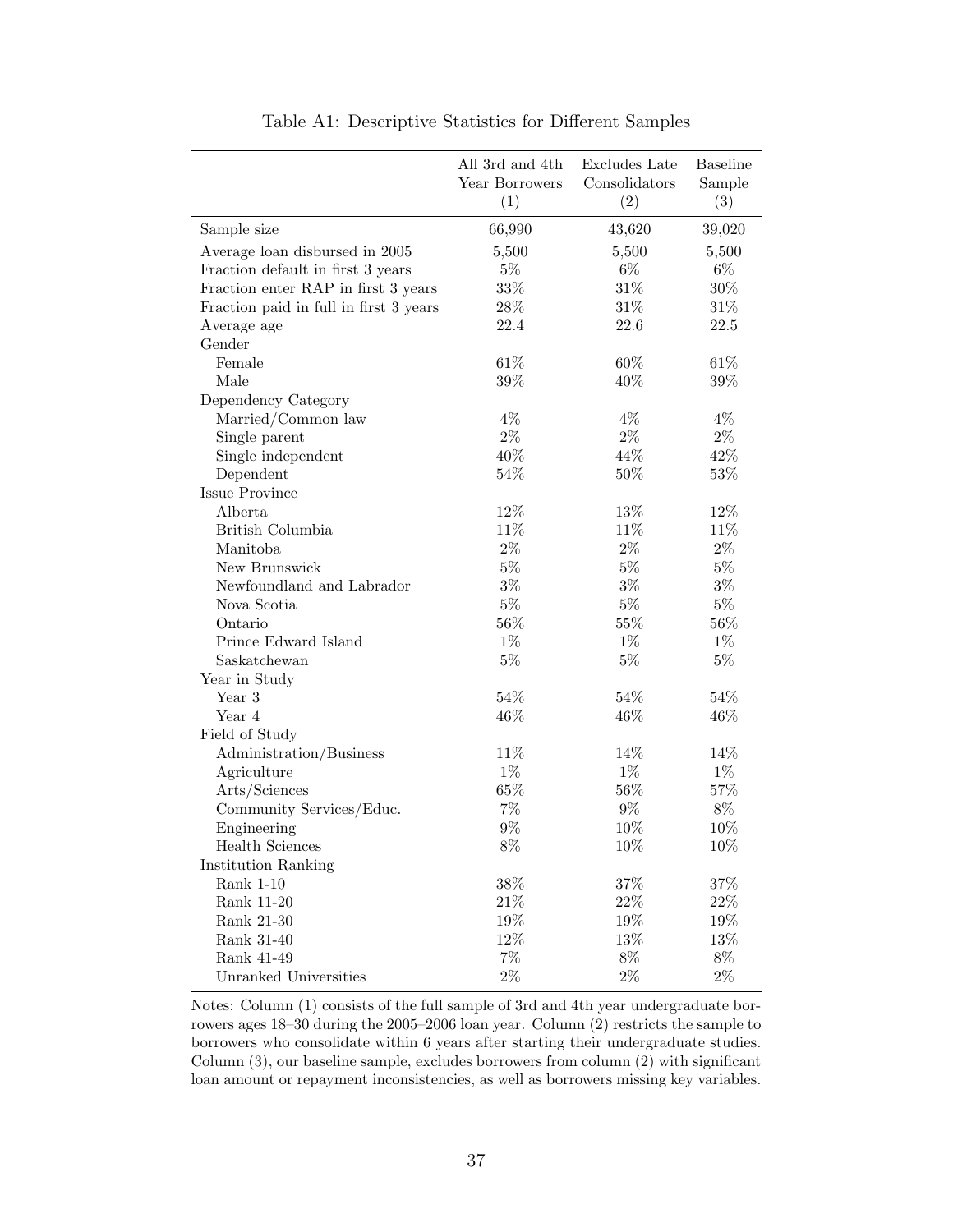## <span id="page-39-0"></span>Appendix B Post-Sample Payment Imputations

We do not always observe the entire repayment history for borrowers. Therefore, we use data from borrowers who consolidate earlier and have longer observed repayment periods to impute payments after the observed period for borrowers who consolidate later. This appendix describes our imputation approach.

While our analysis generally uses data from 2005 onward, we incorporate data back to 2003 in order to impute payments after the observed sample period for our sample of 2005 borrowers. Incorporating these earlier years of data allows us to use repayment patterns for borrowers consolidating in 2003 (2004), who we observe for 13 (12) years of repayment, to predict payments in year 13 (12) of repayment conditional on earlier loan status, repayment amount, and outstanding debt.<sup>[39](#page-2-0)</sup>

Let c be the last consolidation year for a borrower. For  $c \in \{2003, 2004, ..., 2008\}$ , the longest observable payment period is  $t' = (2016 - c)$  years. For borrowers who last consolidated in 2003, we observe up to 13 years of repayment, while we only observe up to 8 years of repayment for borrowers who last consolidated in 2008.

For each c in  $\{2003, 2004, ..., 2007\}$ , we use borrowers who last consolidated in c (i.e.,  $c_i = c$ ) to regress their last observed payment,  $P_{i,t'}$ , conditional on payment  $P_{i,t}$ , outstanding loan balance  $L_{i,t}$ , and status  $S_{i,t}$ , at t years after consolidation for  $8 \leq t \leq t'$ . Assuming repayment dynamics are similar across cohorts, estimates from the fitted models are then used to predict payments t' years after consolidation,  $\hat{P}_{i,t'}(P_{i,t}, L_{i,t}, S_{i,t})$ , for borrowers from later cohorts who are last observed  $t$  years after consolidation, i.e., who last consolidated in 2016 − t ( $c_i = 2016 - t > c$ ).<sup>[40](#page-2-0)</sup> For example, we use borrowers who last consolidated in 2003 and have  $t' = 13$  years of observed payments to regress their payments at  $t' = 13$  on  $(P_{i,t}, L_{i,t}, S_{i,t})$  at  $t = 8$  to predict payments at  $t' = 13$  for those who last consolidated in 2008.

Our prediction model used to impute future payments relies on two indicator variables related to loan amounts outstanding. First, we create an indicator variable for whether outstanding debt exceeds \$3,000:  $D_{1,i,t} = \mathbb{1}(L_{i,t} > 3000)$ . Second, we create an indicator variable for whether continuing to make the same payment  $P_t$  for each post-consolidation year  $t+1$  to

<sup>39</sup>We address data inconsistencies in these earlier years, which are more common than from 2005 onward, in the same way as with our main sample.

<sup>&</sup>lt;sup>40</sup>We also explored specifications that conditioned on borrower characteristics (e.g., gender, field of study), but these characteristics had very low (generally insignificant) predictive power after conditioning on  $(P_{i,t}, L_{i,t}, S_{i,t}).$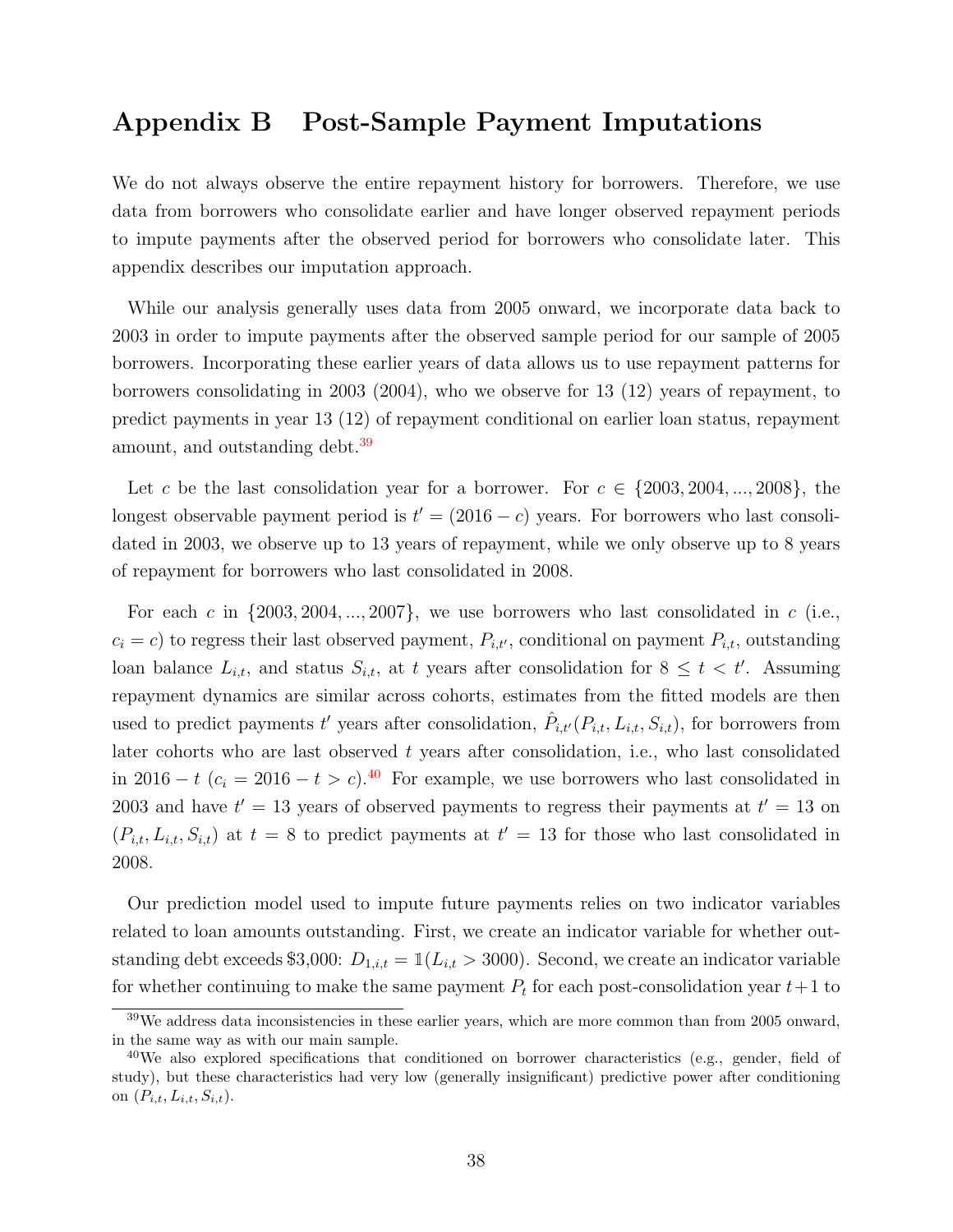t' would cover the outstanding debt plus interest:  $D_{2,i,t,t'} = \mathbbm{1} \left( \frac{(1+r)^{t'-t}-1}{r} \right)$  $\frac{t'-t-1}{r}P_{i,t} > (1+r)^{t'-t}L_{i,t}\big),$ where  $r$  is the applicable interest rate on the loan. The first indicator is useful in differentiating repayment behavior for smaller and larger remaining balances, while the second enables us to differentiate between loans that would or would not be paid off by period  $t'$  if the borrower continued making the same annual payment amount. The latter is quite important (especially when  $t'$  is only a few years later than  $t$ ), since many borrowers have reasonably stable repayment patterns several years into their repayment period. To see why, note that a borrower making a payment of \$1000 in year t and who only owes \$500 in year  $t + 1$  is likely to repay  $P_{t+1} = $500$  that year, while that same borrower is likely to make a payment of roughly  $P_{t+1} = $1,000$  if he owes more than that amount.

Recognizing that payments cannot be negative nor exceed the amount owed (with interest), we estimate Tobit regressions with a lower limit of zero and an upper limit of the outstanding balance at post-consolidation year t plus interest, i.e.,  $(1+r)^{t'-t}L_{i,t}$ , where  $r = 5.5\%$ . We estimate separate regressions for borrowers in repayment at  $t$  vs. on RAP at  $t$ .

For borrowers in repayment in post-consolidation year t, we regress  $P_{i,t'}$  on  $L_{i,t}$ ,  $P_{i,t}$ ,  $L_{i,t}$   $\times$  $D_{1,i,t}, P_{i,t} \times D_{1,i,t}, D_{2,i,t,t'}, L_{i,t} \times D_{2,i,t,t'},$  and  $P_{i,t} \times D_{2,i,t,t'}$ . When creating  $D_{2,i,t,t'}$ , we use  $r = 5.5\%$  for these borrowers.

We have much smaller sample sizes of borrowers on RAP. To avoid overfitting predicted payment amounts, we use simpler specifications for some of these borrowers.<sup>[41](#page-2-0)</sup> For borrowers on RAP in post-consolidation year t, when  $c = 2003$  (i.e.,  $t' = 13$ ) and  $10 \le t \le 12$ , we regress  $P_{i,t'}$  only on  $L_{i,t}$  and  $P_{i,t}$ , since we have fewer than 100 observations. When  $c = 2003$ and  $t < 10$ , we have more observations, so we regress  $P_{i,t'}$  on  $L_{i,t}$ ,  $P_{i,t}$ ,  $D_{2,i,t,t'}$ ,  $L_{i,t} \times D_{2,i,t,t'}$ , and  $P_{i,t} \times D_{2,i,t,t'}$ . For  $c \ge 2004$ , sample sizes are larger still, and we estimate the same specifications as for borrowers in repayment.

Table  $B1$  reports estimated coefficients from these Tobit specifications for all  $(t, t')$  when using the 2003 and 2005 cohorts, with Panel (A) reporting results for borrowers in repayment in year t and Panel (B) reporting results for borrowers enrolled in RAP in year  $t^{12}$  Columns report results for different specifications (separately by year t repayment status) depending on the cohort c and post-consolidation years t and  $t'$  for which payments in  $t'$  are predicted conditional on payments and loan amounts from t. The results are qualitatively similar across specifications and suggest that higher year t outstanding loan amounts and payments  $(L_t, P_t)$ predict higher payments in subsequent years t'. As expected, coefficients on  $P_{i,t} \times D_{2,i,t,t'}$  are

<sup>&</sup>lt;sup>41</sup>Because the government covers unpaid interest when borrowers are on RAP, we use  $r = 0$  when creating  $D_{2,i,t,t'}$  indicators for borrowers on RAP at t.

<sup>42</sup>Results for other cohorts are similar.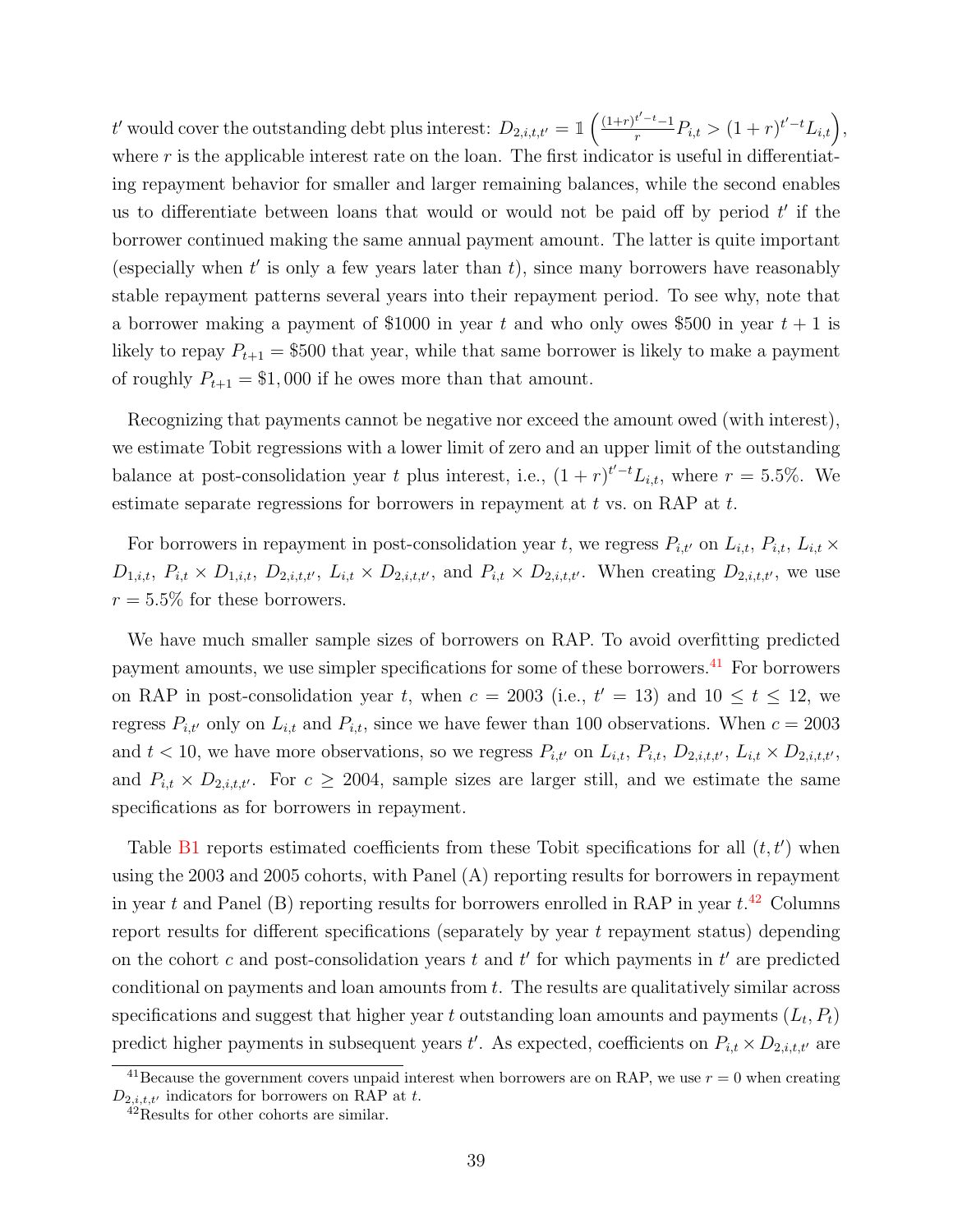typically significantly negative. For  $t$  close to  $t'$ , we generally observe estimated coefficients on  $P_t$  of roughly 1 and coefficients on  $P_{i,t} \times D_{2,i,t,t'}$  of roughly -1. This is consistent with predicted future payments  $P_{t'}$  being very similar to earlier payments  $P_t$ , except when continuing to make the same payment  $P_t$  each year would more than fully repay the loan by period  $t'$ .

Based on these prediction models, we impute payments up to 13 years after consolidation for every cohort. Since almost no borrowers continue to make payments more than 15 years after consolidation, we use the imputed payment and remaining balance in  $t = 13$  to impute payments for 2 more years. First, consider borrowers in repayment when last observed. If continuing annual payment  $\hat{P}_{i,13}$  over the next two years would fully cover their debts, we assume that they continue making this payment (or reduced amounts once the debts are covered). If continued payments of  $\hat{P}_{i,13}$  would not cover their debts, we assume that  $\hat{P}_{i,14} = \hat{P}_{i,15}$  are raised so that the loan is fully repaid. Second, if the borrower is on RAP when last observed, we assume that he will continue to make the same annual payment  $\hat{P}_{i,13}$ until his time on RAP ends (after 2 more years) or the loan is fully repaid, whichever occurs sooner.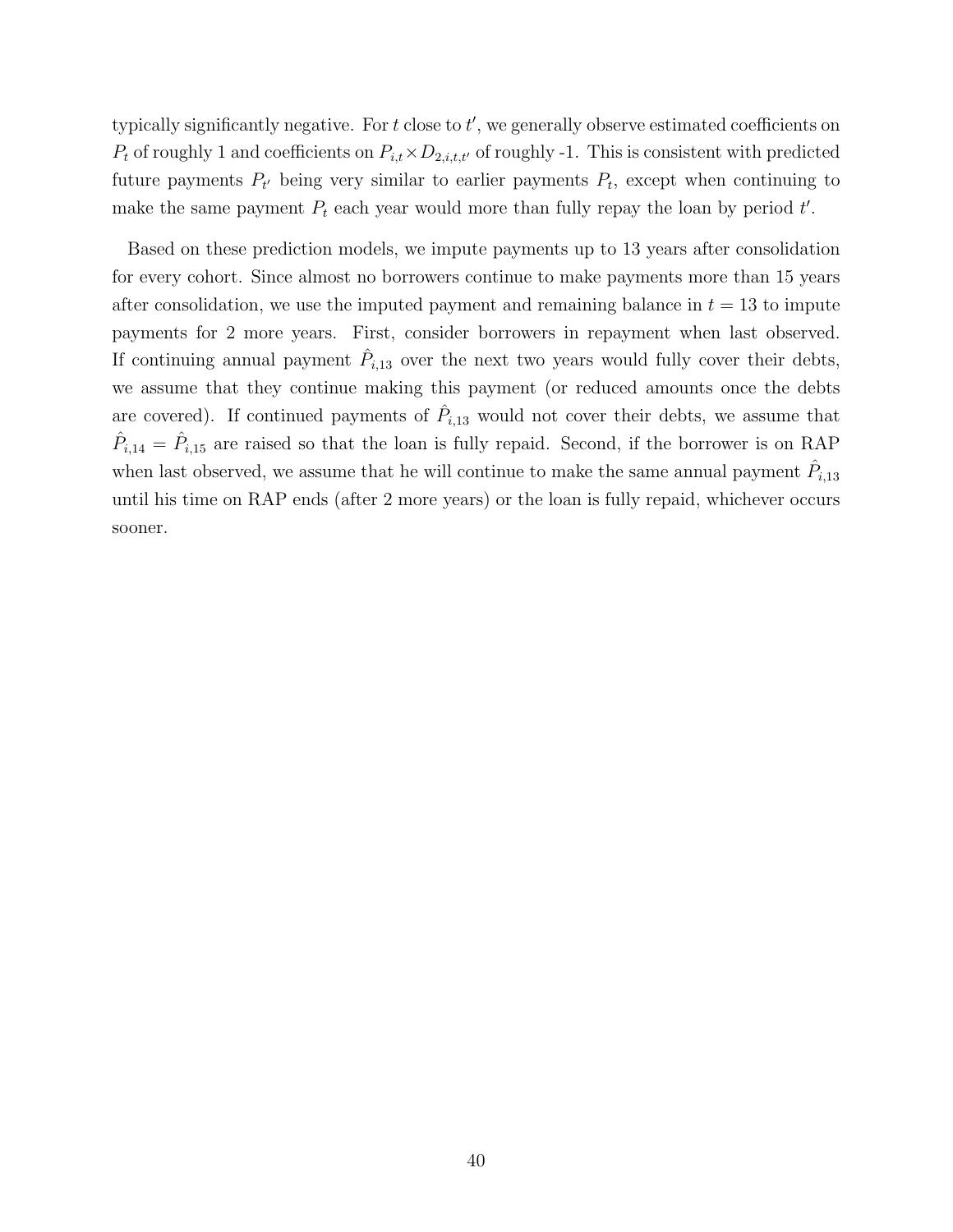<span id="page-42-0"></span>

|                                                                                                                                                                                                                                                                        |                                   | даріе Б1: 10D1t Kegressions for imputations |               |                    |                |             |               |                      |
|------------------------------------------------------------------------------------------------------------------------------------------------------------------------------------------------------------------------------------------------------------------------|-----------------------------------|---------------------------------------------|---------------|--------------------|----------------|-------------|---------------|----------------------|
| Cohort c                                                                                                                                                                                                                                                               | 2003                              | 2003                                        | 2003          | 2003               | 2003           | 2005        | 2005          | 2005                 |
|                                                                                                                                                                                                                                                                        | 13                                | 13                                          | 13            | $13\,$             | $13\,$         | $\Box$      | $\Box$        | $\Box$               |
|                                                                                                                                                                                                                                                                        | $\infty$                          | $\circ$                                     | $\Box$        | $\Box$             | 12             | $\infty$    | $\circ$       | $\Box$               |
| (A) Borrower in repayment at $t$                                                                                                                                                                                                                                       |                                   |                                             |               |                    |                |             |               |                      |
| Estimated coefficients                                                                                                                                                                                                                                                 |                                   |                                             |               |                    |                |             |               |                      |
| $L_{i,t}$                                                                                                                                                                                                                                                              | 0.01                              | $-0.02$                                     | 0.09          | $-0.11$            | $-0.04$        | $0.33*$     | $0.50^{\ast}$ | $0.10\,$             |
|                                                                                                                                                                                                                                                                        | 0.25                              | $0.63*$                                     | $0.48*$       | $0.96*$            | $0.95*$        | $-0.47*$    | $0.18\,$      | $1.02*$              |
| $\begin{array}{l} P_{i,t} \\ L_{i,t}\times D_{1,i,t} \\ P_{i,t}\times D_{1,i,t} \\ D_{2,i,t,t'} \\ L_{i,t}\times D_{2,i,t,t'} \\ P_{i,t}\times D_{2,i,t,t'} \end{array}$                                                                                               | 0.03                              | $0.10\,$                                    | $-0.04$       | 0.15               | $0.04\,$       | $-0.25*$    | $-0.42*$      | $\frac{20.06}{0.07}$ |
|                                                                                                                                                                                                                                                                        | 0.05                              | $-0.37$                                     | $0.08\,$      | $-0.36$            | $-0.01$        | $0.97*$     | $0.60\sp{*}$  |                      |
|                                                                                                                                                                                                                                                                        | $-1533.88*$                       | $1326.93*$                                  | $-894.77*$    | $-634.79*$         | $-172.48$      | $-1726.05*$ | $-1657.99*$   | $80.77\,$            |
|                                                                                                                                                                                                                                                                        | $0.50\ensuremath{^{\ast}}\xspace$ | $0.73*$                                     | $0.62^*$      | $1.29*$            | $1.08^*$       | $1.09^{*}$  | $1.34*$       | $0.91*$              |
|                                                                                                                                                                                                                                                                        | $-1.61*$                          | $-1.78*$                                    | $-1.42*$      | $-2.07*$<br>171.52 | $-0.94*$       | $-2.58*$    | $-1.89*$      | $-1.03*$             |
| <b>Constant</b>                                                                                                                                                                                                                                                        | $-86.96$                          | $-45.46$                                    | $-59.96$      |                    | 129.50         | $-154.14$   | $-276.50*$    | $-138.03$            |
| Pseudo $\mathbb{R}^2$                                                                                                                                                                                                                                                  | 0.143                             | 0.163                                       | 0.12          | 0.063              | $0.045\,$      | $\!0.091$   | 0.086         | 0.025                |
| Sample size                                                                                                                                                                                                                                                            | 3,160                             | 2,470                                       | 1,090         | 520                | 360            | 6,270       | 4,890         | 2,600                |
| (B) Borrower enroll                                                                                                                                                                                                                                                    | led in RAP at $t$                 |                                             |               |                    |                |             |               |                      |
| Estimated coefficients                                                                                                                                                                                                                                                 |                                   |                                             |               |                    |                |             |               |                      |
| $L_{i,t}$                                                                                                                                                                                                                                                              | $0.06\sp{*}$                      | $0.05*$                                     | $0.09^{\ast}$ | 0.05               | $0.06\,$       | 0.09        | $-0.05$       | $0.01\,$             |
|                                                                                                                                                                                                                                                                        | $0.60*$                           | $0.60*$                                     | 0.44          | 0.37               | $0.46*$        | $0.52\,$    | $1.02\,$      | $1.62^*$             |
| $\begin{array}{l} P_{i,t} \\ L_{i,t}\times D_{1,i,t} \\ P_{i,t}\times D_{1,i,t} \\ D_{2,i,t,t'} \\ L_{i,t}\times D_{2,i,t,t'} \\ F_{i,t}\times D_{2,i,t,t'} \end{array}$                                                                                               |                                   |                                             |               |                    |                | $-0.06$     | $0.08\,$      | $0.00$               |
|                                                                                                                                                                                                                                                                        |                                   |                                             |               |                    |                | $0.58\,$    | 0.43          | $-0.11$              |
|                                                                                                                                                                                                                                                                        | $-289.65$                         | $-44.04$                                    |               |                    |                | $-766.26$   | $-184.21$     | $-679.80$            |
|                                                                                                                                                                                                                                                                        | 0.23                              | $0.39\,$                                    |               |                    |                | 0.90        | $0.30\,$      | 0.75                 |
|                                                                                                                                                                                                                                                                        | $-1.35$                           | $-1.62$                                     |               |                    |                | $-2.47*$    | $-1.65*$      | $-1.05$              |
| Constant                                                                                                                                                                                                                                                               | $-388.07*$                        | $-424.04$                                   | $-740.26*$    | $-299.51$          | $-352.94$      | $-881.89*$  | $-966.15*$    | $-1008.47*$          |
| Pseudo $\mathbb{R}^2$                                                                                                                                                                                                                                                  | 0.019                             | 0.015                                       | 0.012         | 0.007              | 0.014          | 0.009       | 0.013         | $0.015\,$            |
| Sample size                                                                                                                                                                                                                                                            | 150                               | 130                                         | 100           | 80                 | $\overline{C}$ | 990         | 850           | 700                  |
| Note: Table reports coefficient estimates from Tobit specifications predicting $P_t$ conditional on repayment status and reported<br>regressors in year t. Each column in each panel reflects a separate Tobit regression for $(c, t, t')$ . * significant at 5% level |                                   |                                             |               |                    |                |             |               |                      |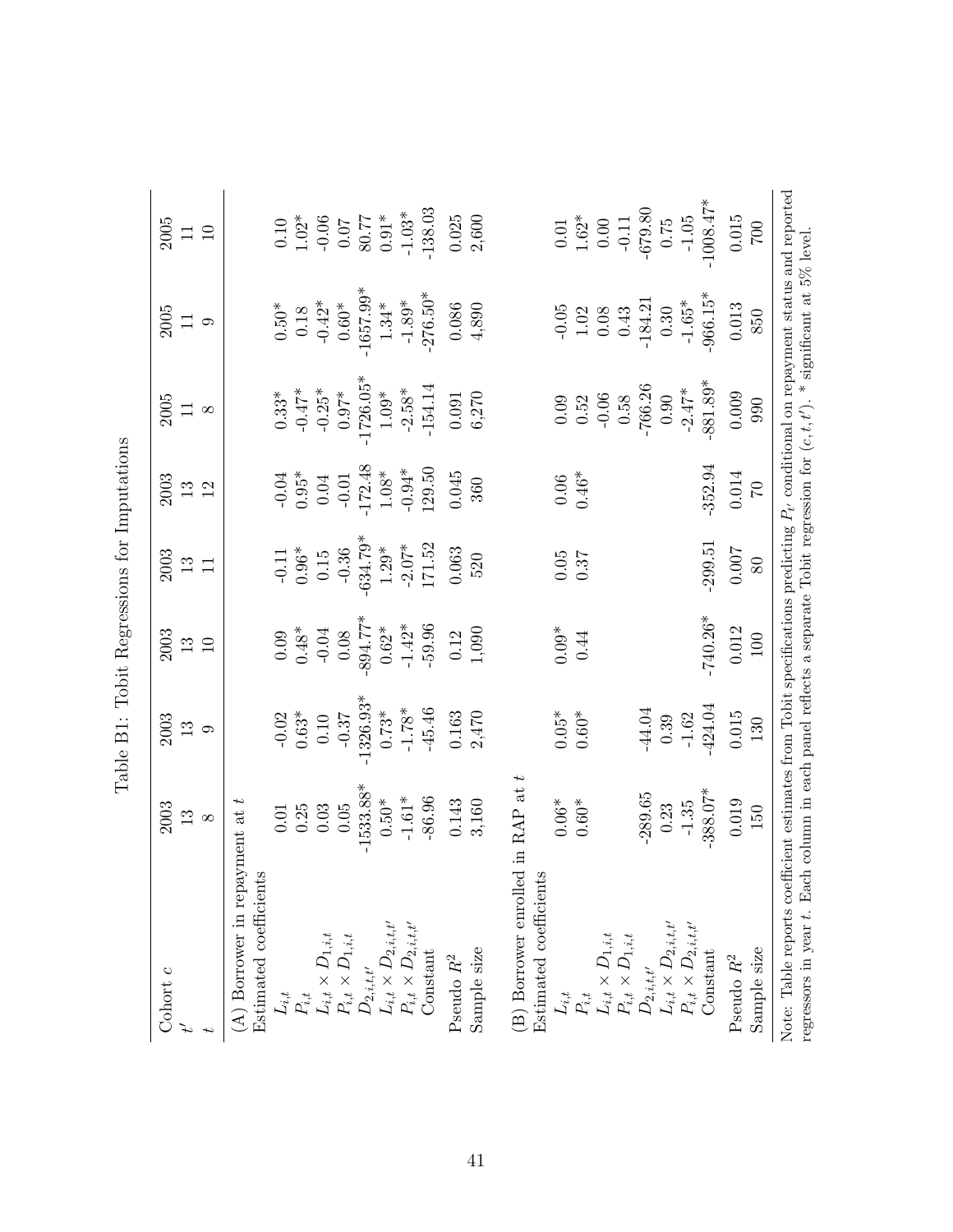# <span id="page-43-0"></span>Appendix C Collections and Loan Rehabilitation after Default

When a loan enters default, it is "Returned to Government" from CSLP's third-party Service Provider, and the Canada Revenue Agency (CRA) takes responsibility for loan collection. When a loan is rehabilitated, loans are sent back to the Service Provider for additional repayment. Unfortunately, loan histories in our data are broken whenever a default occurs, so we cannot generally track collections by the CRA or repayments in rehabilitation. We, therefore, impute payments following any default using summary data on repayment in collections and in rehabilitation provided to us by the CSLP.

These summary data contain the following statistics based on all borrowers who entered default or rehabilitated their loan between April 1, 2010, and March 31, 2011:

| $\Phi_{Coll,t}(L_D,T_D)$ : | Fraction of student loan debt entering default, $L_D$ , in year $T_D$                              |
|----------------------------|----------------------------------------------------------------------------------------------------|
|                            | collected from CRA in year $t$ since default.                                                      |
|                            | $\Phi_{Rehab,t}(L_D, T_D)$ : Fraction of student loan debt entering default, $L_D$ , in year $T_D$ |
|                            | rehabilitated in year t since default.                                                             |
| $\theta_{Rehab,\tau}(L_R)$ | Fraction of the amount rehabilitated, $L_R$ , repaid during year $\tau$ since                      |
|                            | rehabilitation.                                                                                    |

These fractions are based on 6 bins for  $L_D$  or  $L_R$ : \$1-3,000; \$3,001-6,000; \$6,001-10,000; \$10,001–15,000; \$15,001–20,000; and \$20,001 or more.  $T_d$  reflects 1, 2, 3, 4, and 5+ years. Payment rates are available annually for 8 years after default or rehabilitation. We impute payments in year  $t = 1, ..., 8$  since default,  $P_t(L_D, T_D)$ , as a function of the loan amount at the time of default,  $L_D$ , and year of default (since consolidation),  $T_D$ , based on the following:

$$
P_t(L_D, T_D) = L_D \left[ \Phi_{Coll, t}(L_D, T_D) + \sum_{\tau=1}^t \Phi_{Rehab, t-\tau+1}(L_D, T_D) \theta_{Rehab, \tau}(L_D) \right]
$$

.

The first term in brackets reflects the fraction of debt initially defaulted on that is collected from CRA each post-default year  $t$ , while the second term reflects the fraction of debt initially defaulted on that is collected through rehabilitation in post-default year  $t$ . The latter is calculated as sum of the fraction of debt in default that was rehabilitated each year up to post-default year t multiplied by the fraction of that rehabilitated debt that is repaid in post-default year  $t^{43}$  $t^{43}$  $t^{43}$ 

<sup>&</sup>lt;sup>43</sup>This approach implicitly assumes that borrowers who rehabilitate their student loans do not exit rehabilitation and that they hold similar loan balances when they enter rehabilitation as they had when they initially defaulted. This and other reasonable assumptions have little impact on post-default payment amounts  $P_t$ ,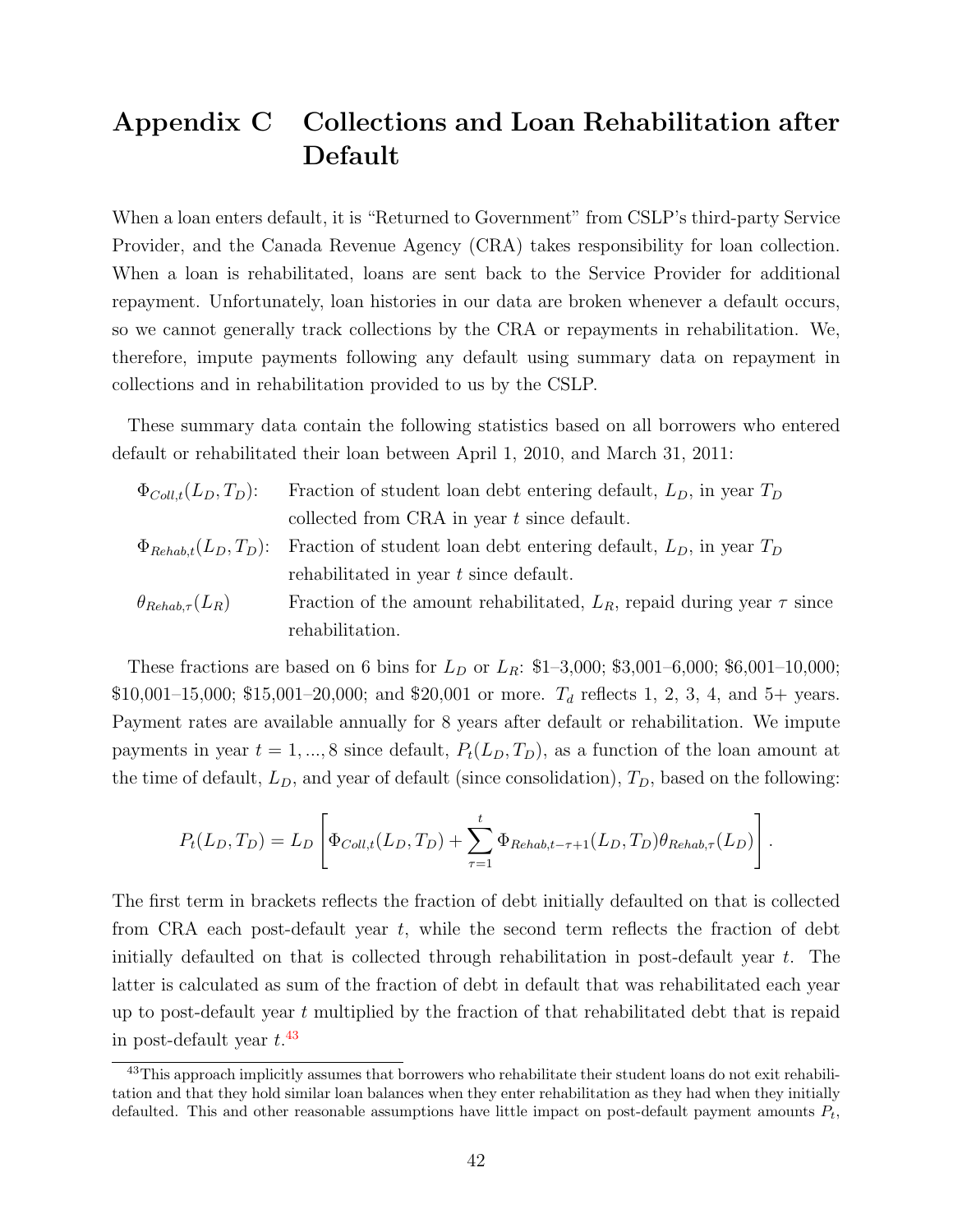See Tables [C1–](#page-45-0)[C3](#page-47-0) for  $\Phi_{Coll,t}(L_D, T_D)$ ,  $\Phi_{Rehab,t}(L_D, T_D)$ , and  $\theta_{Rehab,\tau}(L_R)$  as provided by the CSLP.

since loan rehabilitation rates,  $\Phi_{Rehab,t}(L_D, T_D)$ , are extremely low (less than 3% for nearly all  $(L_D, T_D)$ ) combinations).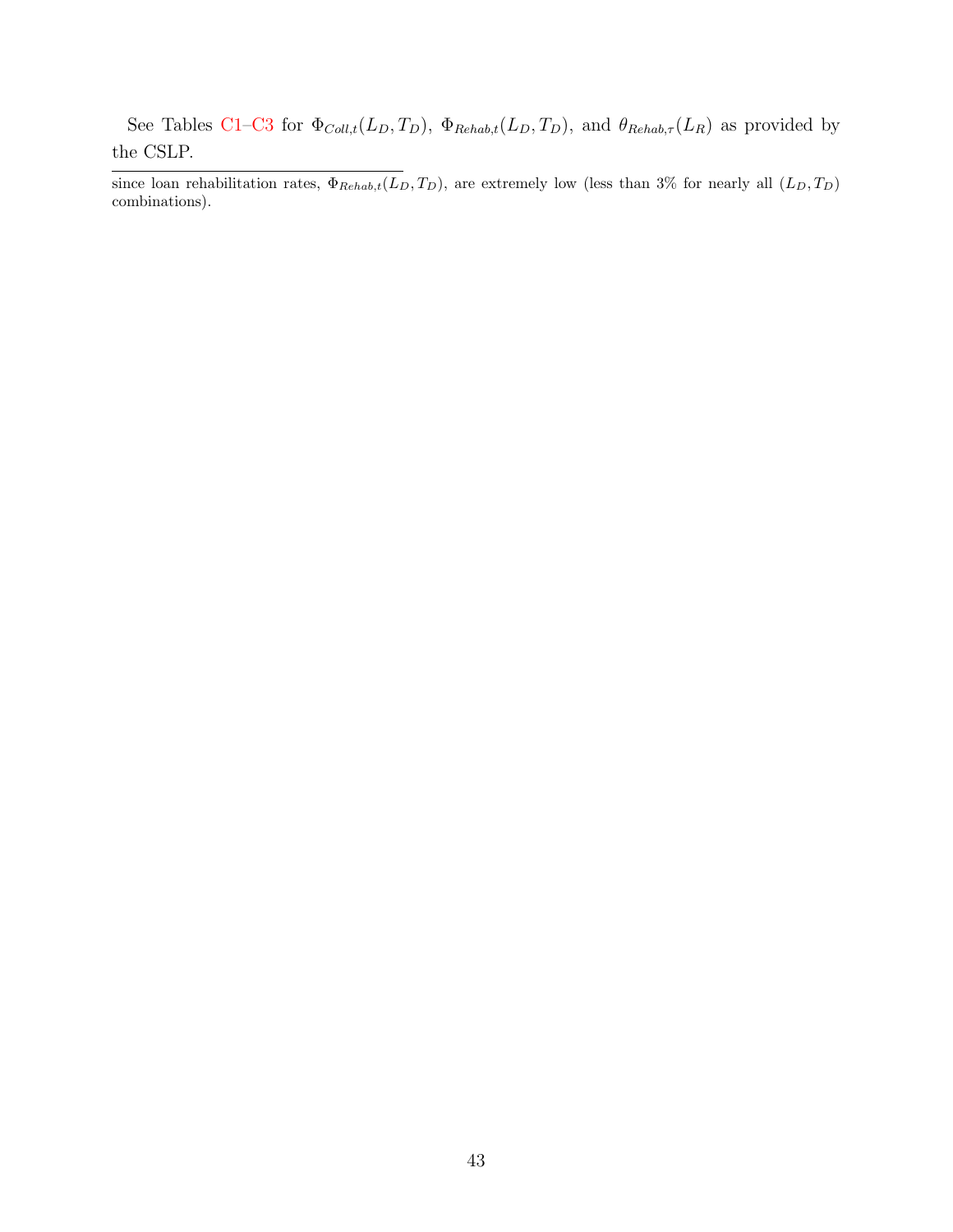<span id="page-45-0"></span>

|         |             |            |                  |                 | $L_D$            |                  |                   |
|---------|-------------|------------|------------------|-----------------|------------------|------------------|-------------------|
|         |             | $$1-3,000$ | $$3,001 - 6,000$ | $$6,001-10,000$ | $$10,001-15,000$ | $$15,001-20,000$ | $$20,001$ or more |
|         | $T_D=1$     | 24.6%      | 12.5%            | 8.0%            | $6.4\%$          | 5.5%             | 3.7%              |
|         | $T_D=2$     | 28.1%      | 16.1%            | 9.7%            | 7.8%             | $6.6\%$          | $5.0\%$           |
| $t=1$   | $T_D=3$     | $30.8\%$   | 17.9%            | 11.6%           | $8.6\%$          | 7.4%             | $5.8\%$           |
|         | $T_D=4$     | 31.9%      | 17.0%            | 12.4%           | $8.9\%$          | $6.5\%$          | 4.9%              |
|         | $T_D = 5 +$ | 27.9%      | 16.3%            | 11.0%           | 7.9%             | $6.7\%$          | $3.0\%$           |
|         | $T_D=1$     | 15.5%      | $10.3\%$         | 7.9%            | $5.8\%$          | 4.8%             | $3.9\%$           |
|         | $T_D=2$     | 15.4%      | 13.0%            | 9.7%            | 7.4%             | $8.0\%$          | 4.8%              |
| $t=2$   | $T_D=3$     | 15.0%      | 13.3%            | 11.1%           | 7.3%             | $6.3\%$          | $5.2\%$           |
|         | $T_D=4$     | 14.2%      | 13.0%            | 11.1%           | 7.9%             | 7.4%             | 4.7%              |
|         | $T_D = 5 +$ | 11.9%      | 11.0%            | $9.4\%$         | 7.1%             | $4.0\%$          | $5.0\%$           |
|         | $T_D=1$     | 10.1%      | $9.5\%$          | $7.3\%$         | $5.7\%$          | $5.1\%$          | 3.7%              |
|         | $T_D=2$     | 10.9%      | 11.2%            | 8.8%            | 7.6%             | 7.5%             | $4.6\%$           |
| $t=3$   | $T_D=3$     | 12.7%      | $9.4\%$          | 10.2%           | $8.2\%$          | $6.4\%$          | 4.5%              |
|         | $T_D=4$     | $9.2\%$    | 10.4%            | 9.7%            | $8.4\%$          | $6.9\%$          | 5.8%              |
|         | $T_D = 5 +$ | $9.3\%$    | 8.9%             | 7.8%            | $6.6\%$          | $4.8\%$          | 4.2%              |
|         | $T_D=1$     | $8.0\%$    | $8.0\%$          | 7.0%            | $5.7\%$          | $5.1\%$          | $3.7\%$           |
|         | $T_D=2$     | $8.6\%$    | $9.5\%$          | 7.7%            | $6.6\%$          | $6.9\%$          | 4.7%              |
| $t=4$   | $T_D=3$     | 9.4%       | 10.2%            | $9.4\%$         | $6.7\%$          | $6.9\%$          | 4.7%              |
|         | $T_D=4$     | $8.8\%$    | 7.8%             | 8.2%            | 7.5%             | $5.2\%$          | $5.6\%$           |
|         | $T_D=5+\,$  | $6.5\%$    | $6.4\%$          | $6.3\%$         | $6.4\%$          | 4.8%             | 4.1%              |
|         | $T_D=1$     | $7.6\%$    | 7.1%             | $6.5\%$         | $5.4\%$          | $5.1\%$          | $3.7\%$           |
|         | $T_D=2$     | 7.8%       | $7.3\%$          | 7.3%            | 7.0%             | 7.0%             | $4.6\%$           |
| $t=5$   | $T_D=3$     | $6.0\%$    | 8.1%             | 7.8%            | $6.7\%$          | $6.2\%$          | 5.5%              |
|         | $T_D=4$     | 5.4%       | 7.1%             | 7.6%            | $5.9\%$          | $5.5\%$          | $5.4\%$           |
|         | $T_D = 5 +$ | $5.4\%$    | $5.8\%$          | $5.4\%$         | $6.0\%$          | $3.7\%$          | $4.1\%$           |
|         | $T_D=1$     | $3.0\%$    | $4.2\%$          | 4.1%            | $4.0\%$          | $4.5\%$          | $3.5\%$           |
|         | $T_D=2$     | 2.7%       | $5.0\%$          | $5.4\%$         | $5.4\%$          | $5.6\%$          | $4.4\%$           |
| $t=6$   | $T_D=3$     | $3.9\%$    | 5.5%             | 4.8%            | 5.9%             | $5.0\%$          | $4.6\%$           |
|         | $T_D=4$     | $2.6\%$    | 4.8%             | 5.7%            | $6.0\%$          | $6.4\%$          | 4.8%              |
|         | $T_D = 5 +$ | $3.8\%$    | $3.6\%$          | 4.1%            | $4.9\%$          | $4.3\%$          | $3.8\%$           |
|         | $T_D=1$     | 1.1%       | $2.4\%$          | $2.5\%$         | $3.3\%$          | $3.1\%$          | $3.3\%$           |
|         | $T_D=2$     | $1.6\%$    | $3.0\%$          | $3.8\%$         | $4.2\%$          | $5.2\%$          | $4.0\%$           |
| $t=7$   | $T_D=3$     | 2.3%       | $3.0\%$          | $3.6\%$         | 4.1%             | $4.9\%$          | $3.9\%$           |
|         | $T_D=4$     | $2.6\%$    | 4.0%             | 3.8%            | $3.7\%$          | 4.5%             | $4.4\%$           |
|         | $T_D = 5 +$ | $2.0\%$    | 2.7%             | $3.2\%$         | 2.8%             | $3.6\%$          | 2.7%              |
|         | $T_D=1$     | 0.7%       | 1.4%             | $2.0\%$         | $2.6\%$          | $3.3\%$          | $3.0\%$           |
|         | $T_D=2$     | 1.3%       | $2.1\%$          | 2.7%            | 3.3%             | $4.2\%$          | $3.1\%$           |
| $t=8\,$ | $T_D=3$     | 0.8%       | $2.0\%$          | $2.2\%$         | $3.9\%$          | $4.5\%$          | 3.8%              |
|         | $T_D=4$     | $0.9\%$    | $2.3\%$          | $3.6\%$         | 2.8%             | 4.8%             | 3.5%              |
|         | $T_D = 5 +$ | 1.6%       | $2.0\%$          | $2.2\%$         | $3.1\%$          | 3.5%             | 2.5%              |

Table C1:  $\Phi_{Coll,t}(L_D, T_D)$ 

Notes: These statistics are based on data provided by CSLP from newly defaulted loans established in Departmental Accounts Receivable System (DARS) from April 1, 2010 to March 31, 2011.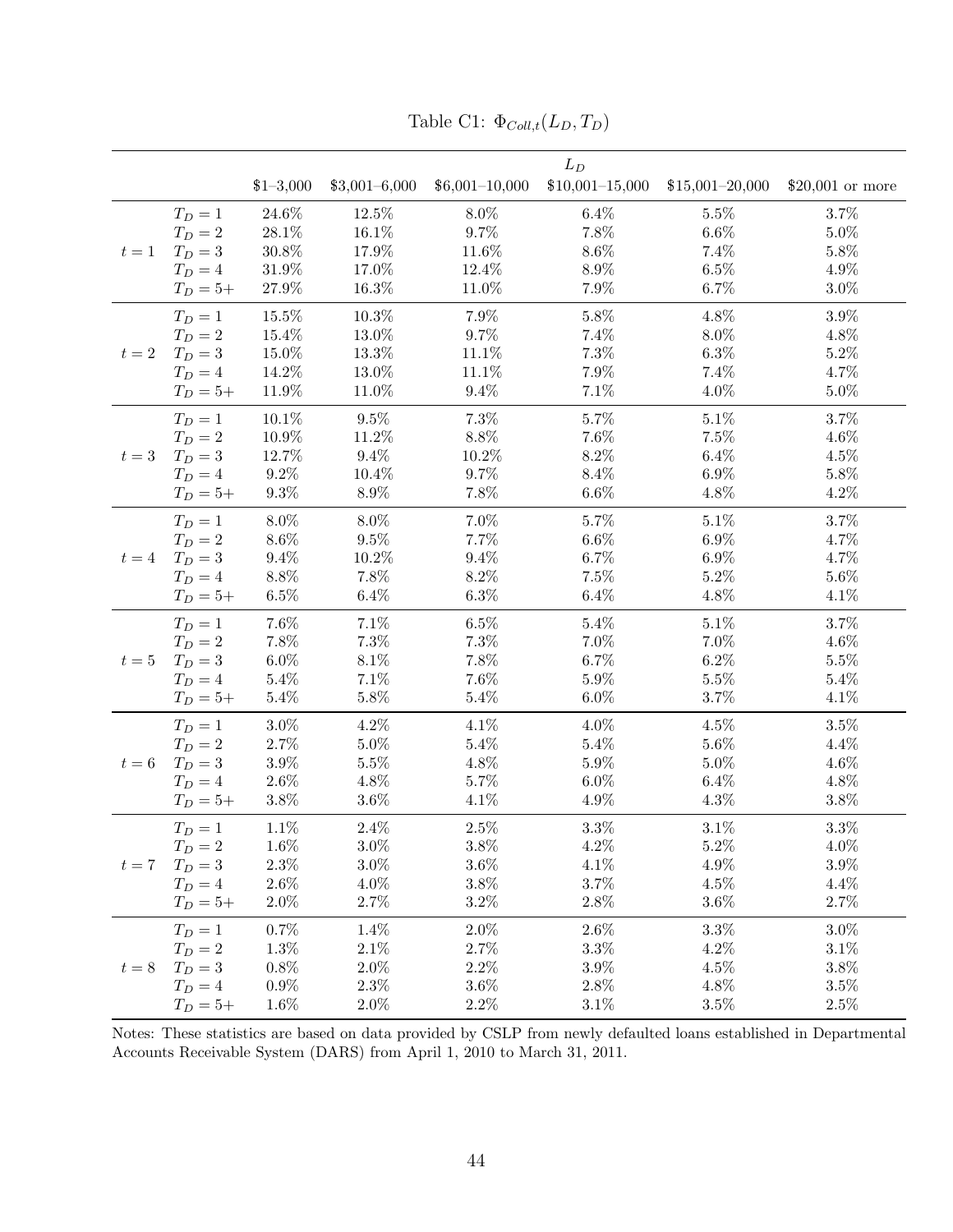|         |             |            |                  |                 | $L_D$            |                  |                   |
|---------|-------------|------------|------------------|-----------------|------------------|------------------|-------------------|
|         |             | $$1-3,000$ | $$3,001 - 6,000$ | $$6,001-10,000$ | $$10,001-15,000$ | $$15,001-20,000$ | $$20,001$ or more |
|         | $T_D=1$     | $1.5\%$    | 1.7%             | $1.3\%$         | 1.7%             | 2.1%             | 2.1%              |
|         | $T_D=2$     | $2.0\%$    | $2.3\%$          | $2.1\%$         | 2.5%             | $2.5\%$          | $3.4\%$           |
| $t=1$   | $T_D=3$     | $1.2\%$    | 1.7%             | 2.1%            | $3.3\%$          | 1.7%             | 2.4%              |
|         | $T_D=4$     | $0.6\%$    | 1.7%             | 1.8%            | 2.1%             | $2.0\%$          | 2.8%              |
|         | $T_D = 5 +$ | $0.3\%$    | $1.2\%$          | 1.9%            | $2.8\%$          | 2.8%             | $0.9\%$           |
|         | $T_D=1$     | $1.9\%$    | $2.0\%$          | 1.7%            | $2.6\%$          | $2.3\%$          | 1.9%              |
|         | $T_D=2$     | 1.7%       | 1.7%             | $2.1\%$         | $3.1\%$          | 2.1%             | $2.6\%$           |
| $t=2$   | $T_D=3$     | $1.2\%$    | $1.3\%$          | 1.4%            | $2.2\%$          | 2.9%             | 2.7%              |
|         | $T_D=4$     | $0.1\%$    | $1.3\%$          | $1.6\%$         | 1.9%             | $2.3\%$          | 1.9%              |
|         | $T_D = 5 +$ | $0.4\%$    | $1.1\%$          | 0.7%            | $1.2\%$          | $2.0\%$          | $0.9\%$           |
|         | $T_D=1$     | $1.0\%$    | $1.3\%$          | $1.1\%$         | $1.1\%$          | $1.6\%$          | $1.5\%$           |
|         | $T_D=2$     | 1.1%       | $1.2\%$          | $1.3\%$         | 1.4%             | $1.2\%$          | 1.1%              |
| $t=3$   | $T_D=3$     | $0.5\%$    | 0.7%             | $0.6\%$         | $1.2\%$          | 1.5%             | 1.1%              |
|         | $T_D=4$     | $0.3\%$    | $0.6\%$          | 0.5%            | $1.5\%$          | 1.8%             | $2.1\%$           |
|         | $T_D = 5 +$ | $0.2\%$    | $0.1\%$          | $0.8\%$         | $0.4\%$          | 1.1%             | $2.0\%$           |
|         | $T_D=1$     | $0.5\%$    | 1.0%             | $1.1\%$         | $0.6\%$          | $1.4\%$          | 1.4%              |
|         | $T_D=2\,$   | $0.3\%$    | $0.6\%$          | $0.8\%$         | $0.7\%$          | 1.4%             | 1.9%              |
| $t=4$   | $T_D=3$     | 0.7%       | $0.6\%$          | 0.4%            | $0.4\%$          | 1.5%             | 1.4%              |
|         | $T_D=4$     | $0.5\%$    | $0.2\%$          | 0.3%            | 0.2%             | 0.7%             | $0.6\%$           |
|         | $T_D = 5 +$ | $0.0\%$    | $0.3\%$          | $0.2\%$         | $0.3\%$          | 0.5%             | 0.5%              |
|         | $T_D=1$     | $0.3\%$    | $0.5\%$          | $0.8\%$         | $1.0\%$          | $0.5\%$          | $0.8\%$           |
|         | $T_D=2$     | $0.2\%$    | 0.7%             | $0.3\%$         | $1.3\%$          | 0.5%             | 0.4%              |
| $t=5$   | $T_D=3$     | $0.2\%$    | $0.7\%$          | 0.7%            | $0.4\%$          | 0.7%             | 1.5%              |
|         | $T_D=4$     | $0.1\%$    | $0.3\%$          | $0.4\%$         | $0.4\%$          | 0.5%             | $0.6\%$           |
|         | $T_D = 5 +$ | 0.4%       | $0.0\%$          | $0.2\%$         | $0.6\%$          | $0.6\%$          | $0.0\%$           |
|         | $T_D=1$     | $0.3\%$    | $0.3\%$          | $0.5\%$         | $0.6\%$          | $0.9\%$          | $0.9\%$           |
|         | $T_D=2\,$   | $0.3\%$    | $0.2\%$          | $0.4\%$         | $0.8\%$          | 1.2%             | $0.8\%$           |
| $t=6$   | $T_D=3$     | $0.0\%$    | 0.1%             | $0.4\%$         | $0.6\%$          | 0.7%             | 0.4%              |
|         | $T_D=4$     | $0.1\%$    | $0.0\%$          | 0.3%            | 0.5%             | $0.6\%$          | $0.8\%$           |
|         | $T_D = 5 +$ | 0.1%       | $0.0\%$          | $0.6\%$         | $1.2\%$          | 0.7%             | $1.0\%$           |
|         | $T_D=1$     | $0.1\%$    | $0.4\%$          | $0.4\%$         | 0.8%             | 0.7%             | $0.9\%$           |
|         | $T_D=2\,$   | $0.1\%$    | $0.4\%$          | $0.4\%$         | $0.7\%$          | $1.8\%$          | $1.0\%$           |
| $t=7$   | $T_D=3$     | 0.1%       | 0.4%             | 0.7%            | $0.5\%$          | $1.1\%$          | $0.5\%$           |
|         | $T_D=4$     | 0.5%       | $0.4\%$          | 0.4%            | 0.7%             | 0.8%             | 2.1%              |
|         | $T_D = 5 +$ | 0.1%       | 0.1%             | $0.4\%$         | 0.7%             | $0.9\%$          | 0.2%              |
|         | $T_D=1$     | $0.4\%$    | $0.2\%$          | $0.3\%$         | 0.7%             | 0.2%             | $0.8\%$           |
|         | $T_D=2$     | 1.0%       | 0.5%             | 0.3%            | 0.3%             | 0.8%             | 0.7%              |
| $t=8\,$ | $T_D=3$     | $0.0\%$    | 0.2%             | 0.3%            | 0.5%             | 0.5%             | $0.6\%$           |
|         | $T_D=4$     | $0.0\%$    | 0.1%             | $0.3\%$         | $0.3\%$          | 0.6%             | 0.8%              |
|         | $T_D = 5 +$ | $0.0\%$    | $0.3\%$          | $0.2\%$         | $0.4\%$          | $0.9\%$          | $0.4\%$           |

Table C2:  $\Phi_{Rehab,t}(L_D, T_D)$ 

Notes: These statistics are based on data provided by CSLP from newly defaulted loans established in Departmental Accounts Receivable System (DARS) from April 1, 2010 to March 31, 2011.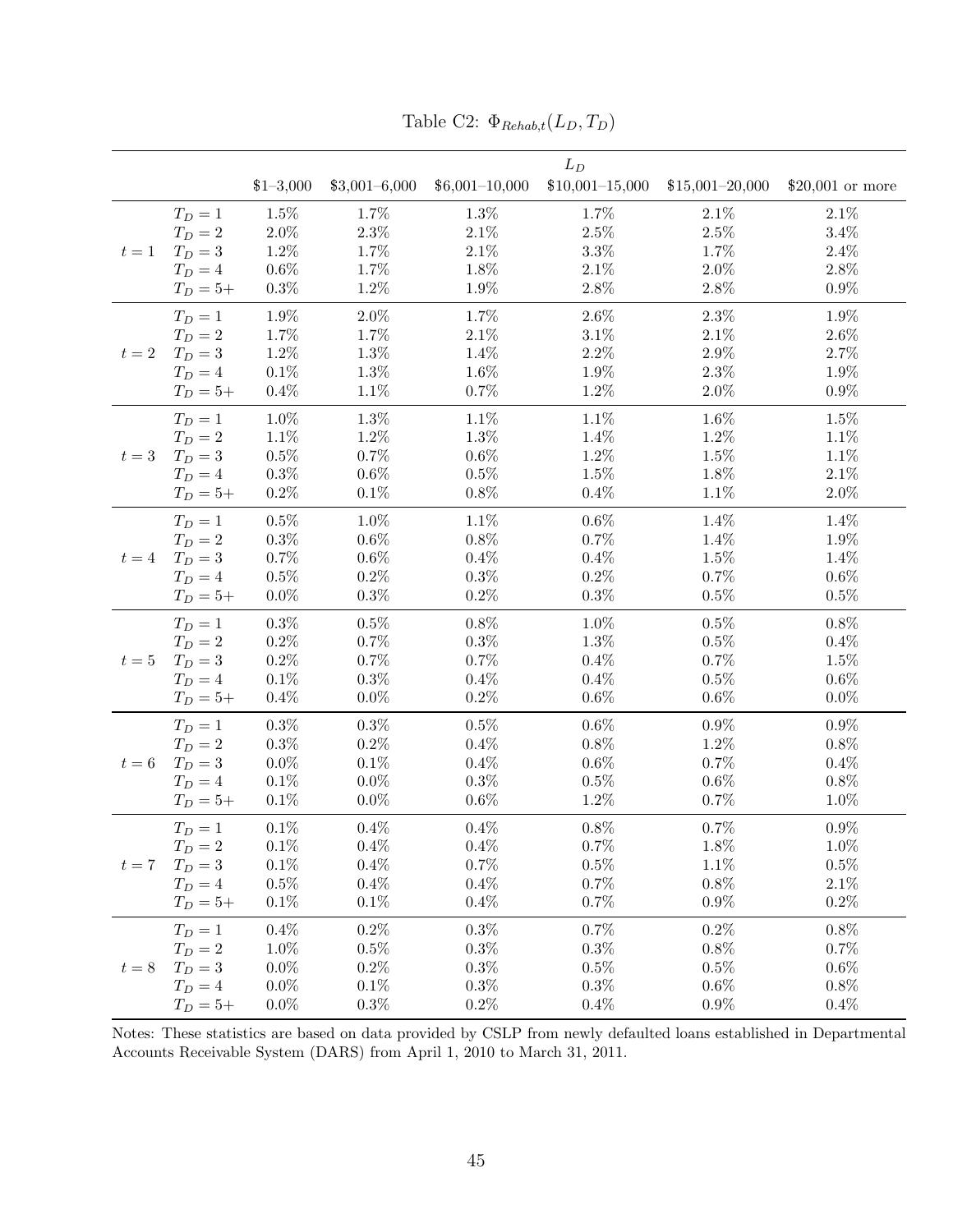<span id="page-47-0"></span>

|            |            |                  |                 | $L_R$            |                  |                   |
|------------|------------|------------------|-----------------|------------------|------------------|-------------------|
|            | $$1-3,000$ | $$3,001 - 6,000$ | $$6,001-10,000$ | $$10,001-15,000$ | $$15,001-20,000$ | $$20,001$ or more |
| $\tau=1$   | $16.6\%$   | 8.5%             | 4.9%            | 2.9%             | $6.5\%$          | 5.0%              |
| $\tau = 2$ | 13.3%      | 8.4%             | $6.6\%$         | $6.0\%$          | $3.1\%$          | 8.1%              |
| $\tau = 3$ | 12.9%      | $7.5\%$          | $6.4\%$         | $6.4\%$          | $5.5\%$          | $4.6\%$           |
| $\tau = 4$ | 14.2%      | $9.7\%$          | $6.3\%$         | 5.8%             | 4.7%             | 4.8%              |
| $\tau = 5$ | 14.1\%     | $7.7\%$          | $5.4\%$         | $6.9\%$          | $6.9\%$          | $5.3\%$           |
| $\tau = 6$ | 14.3%      | 8.6%             | 8.2%            | 5.8%             | $7.2\%$          | $3.4\%$           |
| $\tau = 7$ | 14.9%      | 10.0%            | $6.9\%$         | 4.7%             | $5.2\%$          | $6.6\%$           |
| $\tau = 8$ | 12.0%      | $4.7\%$          | 7.6%            | 4.8%             | $7.0\%$          | $3.2\%$           |
|            |            |                  |                 |                  |                  |                   |

Table C3:  $\theta_{Rehab,\tau}(L_R)$ 

Notes: These statistics are based on data provided by CSLP from loans that were rehabilitated from Departmental Accounts Receivable System (DARS) from April 1, 2010 to March 31, 2011.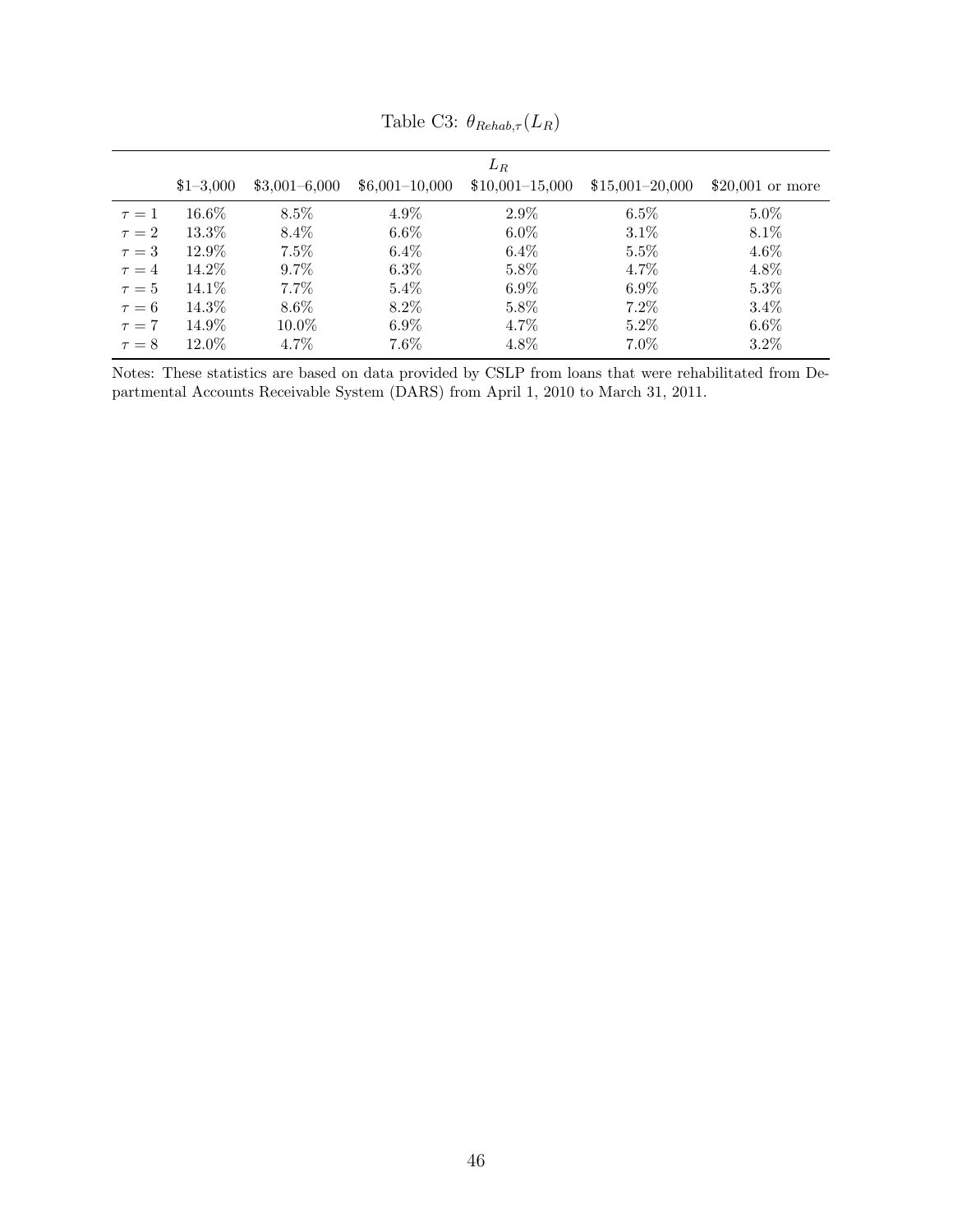# <span id="page-48-0"></span>Appendix D Details on Field of Study

The following table lists detailed areas of study for our CSLP field of study classification.

| Field of Study              | Area of Study                                                                                                                                                                                                                                                                                                             |
|-----------------------------|---------------------------------------------------------------------------------------------------------------------------------------------------------------------------------------------------------------------------------------------------------------------------------------------------------------------------|
| Administration/Business     | Business Administration; Accounting; Commerce; Communica-<br>tions; Court Reporter; Hotel Administration; Hospitality; Market-<br>ing; Media Resources; Municipal Government; Public Relations;<br>Realty Appraisal; Stenography; Programming; Systems Analysis                                                           |
| Agriculture                 | Agriculture; Veterinary Medicine; Environmental Sciences;<br>Forestry; Horticulture; Dairy Farming; Fish and Wildlife                                                                                                                                                                                                     |
| Arts/Science                | Archaeology; Astronomy; Biology; Chemistry; Ecology; Eco-<br>nomics; Fine Arts; Geography; Geology; History; Linguistics; Ma-<br>terial Science; Mathematics; Philosophy; Physics; Psychology; So-<br>ciology; Statistics; Physiology; Library Science; Theatre; Visual<br>Arts; Crafts; Interpreting Journalism          |
| Community Service/Education | Community Services; Counselling; Social Work; Rehabilitation;<br>Visiting Bookmaker; Outdoor Recreation                                                                                                                                                                                                                   |
| Engineering/Technology      | Engineering; Electronics; Instrumentation; Kinetics; Pilot Train-<br>ing; Architecture; Urban/Regional; Planning; Navigation; Marine<br>Engineering; Waste Technology                                                                                                                                                     |
| Health Sciences             | Dietetics; Home Economics; Chiropractice; Chiropody; Podia-<br>try; Registered Nursing; Registered Assistant Nurse; Optometry;<br>Pharmacy; Laboratory Techonology; X-Ray Technology; Audiol-<br>ogy; Speech Therapy; Medical Secretary; Food Products; BIO-<br>Medical Sciences; Environmental Food; Medical Radiography |

### Table D1: CSLP Field of Study Classification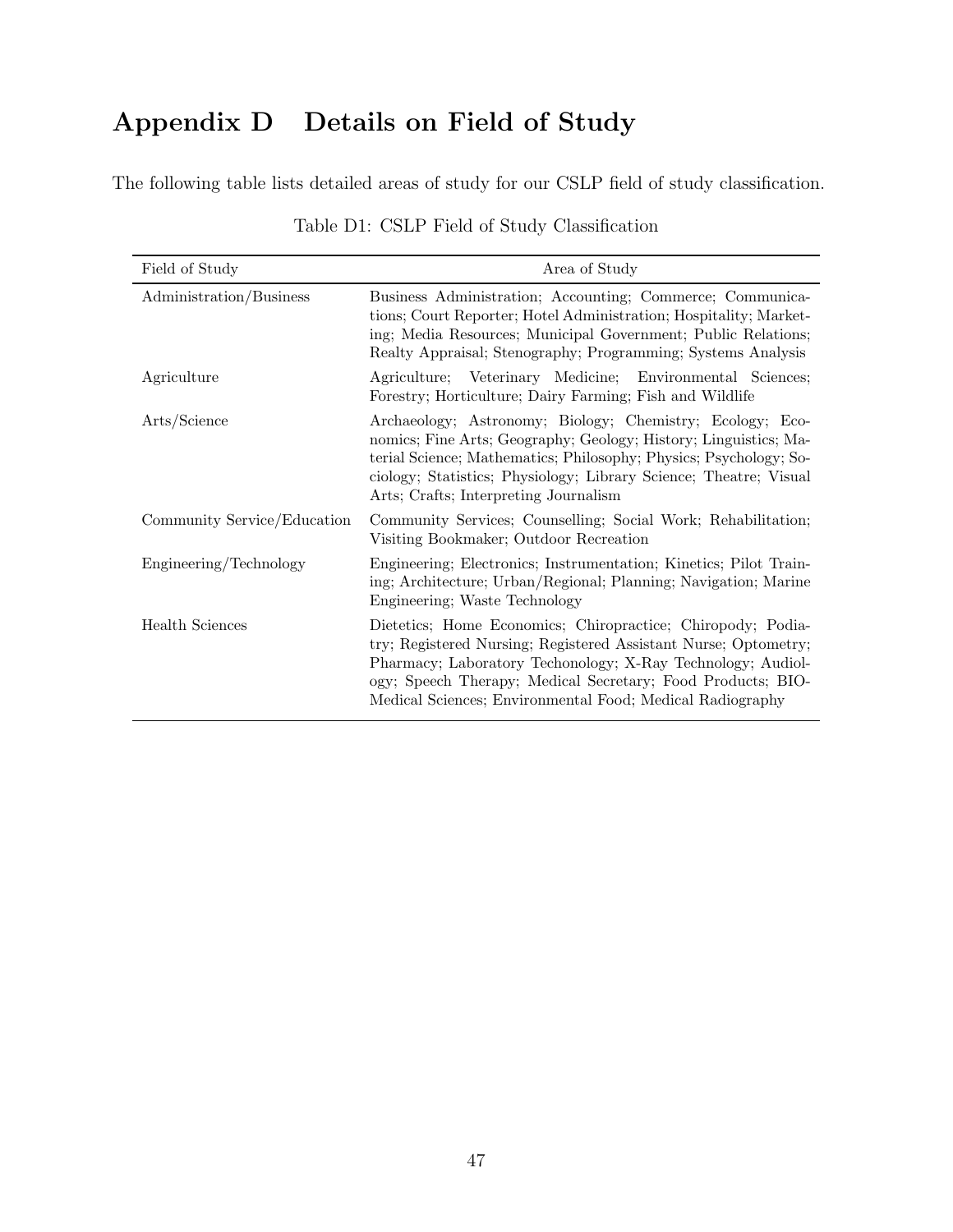# <span id="page-49-0"></span>Appendix E Rate of Return Regression Estimates

|                                                                                                                                                                                                          | (1)                                                                                                                                                        | (2)                                                       | (3)                                                                                                                                                              | (4)                                                                                                                                                                               | (5)                                                                                                                                                                | (6)                                                                                                                                                                   |
|----------------------------------------------------------------------------------------------------------------------------------------------------------------------------------------------------------|------------------------------------------------------------------------------------------------------------------------------------------------------------|-----------------------------------------------------------|------------------------------------------------------------------------------------------------------------------------------------------------------------------|-----------------------------------------------------------------------------------------------------------------------------------------------------------------------------------|--------------------------------------------------------------------------------------------------------------------------------------------------------------------|-----------------------------------------------------------------------------------------------------------------------------------------------------------------------|
| Loan amt (in $$10,000$ )<br>(Loan amt - 10,000) $\times$ 1(amt > \$10,000)<br>(Loan amt - 20,000) $\times$ 1(amt $>$ \$20,000)<br>(Loan amt - 30,000) $\times$ 1(amt > \$30,000)                         | $-0.008$<br>$-0.052***$<br>$-0.038***$<br>$-0.020$                                                                                                         |                                                           | $-0.012*$<br>$-0.047***$<br>$-0.042***$<br>$-0.014$                                                                                                              |                                                                                                                                                                                   | $-0.009$<br>$-0.052***$<br>$-0.040***$<br>$-0.016$                                                                                                                 | $-0.074***$<br>$-0.052***$<br>$-0.054***$<br>$-0.018$                                                                                                                 |
| Gender<br>Female<br>Male                                                                                                                                                                                 | $_{\rm (base)}$<br>$-0.015***$                                                                                                                             |                                                           | (base)<br>$-0.012***$                                                                                                                                            | $_{\rm (base)}$<br>$-0.010***$                                                                                                                                                    | $_{\rm (base)}$<br>$-0.013***$                                                                                                                                     | $_{\rm (base)}$<br>$-0.013***$                                                                                                                                        |
| Dependency category<br>Married/Common law<br>Single parent<br>Single independent<br>Dependent                                                                                                            | $-0.035***$<br>$-0.149***$<br>0.003<br>$_{\rm (base)}$                                                                                                     |                                                           | $-0.039***$<br>$-0.158***$<br>0.001<br>$_{\rm (base)}$                                                                                                           | $-0.038***$<br>$-0.195***$<br>0.006<br>$_{\rm (base)}$                                                                                                                            | $-0.040***$<br>$-0.152***$<br>0.001<br>(base)                                                                                                                      | $-0.038***$<br>$-0.147***$<br>0.003<br>$_{\rm (base)}$                                                                                                                |
| Age<br>18<br>19<br>20<br>21<br>22<br>23<br>24<br>25<br>26<br>27<br>28<br>29<br>30                                                                                                                        | $-0.097**$<br>$-0.039***$<br>0.000<br>(base)<br>0.006<br>$-0.002$<br>$-0.017***$<br>$-0.005$<br>$-0.014*$<br>$-0.009$<br>$-0.016$<br>$-0.019*$<br>$-0.009$ |                                                           | $-0.105**$<br>$-0.047***$<br>0.002<br>(base)<br>0.005<br>$-0.004$<br>$-0.020***$<br>$-0.010$<br>$-0.020**$<br>$-0.015*$<br>$-0.025***$<br>$-0.027**$<br>$-0.020$ | $-0.070$<br>$-0.039***$<br>$0.007*$<br>(base)<br>$-0.001$<br>$-0.017***$<br>$-0.039***$<br>$-0.031***$<br>$-0.045***$<br>$-0.043***$<br>$-0.056***$<br>$-0.061***$<br>$-0.050***$ | $-0.095**$<br>$-0.044***$<br>0.001<br>$_{0.005}^{(base)}$<br>$-0.003$<br>$-0.018***$<br>$-0.009$<br>$-0.018**$<br>$-0.013$<br>$-0.023**$<br>$-0.025**$<br>$-0.017$ | $-0.125***$<br>$-0.046***$<br>0.002<br>(base)<br>0.006<br>$-0.001$<br>$-0.019***$<br>$-0.012*$<br>$-0.022***$<br>$-0.016*$<br>$-0.028***$<br>$-0.028**$<br>$-0.025**$ |
| Year in study<br>$\sqrt{3}$<br>$\overline{4}$                                                                                                                                                            | $_{\rm (base)}$<br>$0.065***$                                                                                                                              |                                                           | $_{\rm (base)}$<br>$0.066***$                                                                                                                                    | (base)<br>$0.050***$                                                                                                                                                              | $_{\rm (base)}$<br>$0.065***$                                                                                                                                      | $_{\rm (base)}$<br>$0.087***$                                                                                                                                         |
| Issue province<br>Alberta<br>British Columbia<br>Manitoba<br>New Brunswick<br>Newfoundland and Labrador<br>Nova Scotia<br>Ontario<br>Prince Edward Island<br>Saskatchewan                                | $0.055***$<br>$0.040***$<br>$0.057***$<br>0.010<br>$0.054***$<br>$-0.012$<br>$_{\rm (base)}$<br>0.013<br>$0.077***$                                        |                                                           | $0.055***$<br>$0.027***$<br>$0.026***$<br>$-0.026***$<br>$-0.006$<br>$-0.036***$<br>$_{\rm (base)}$<br>0.005<br>$0.079***$                                       | $0.063***$<br>$0.022***$<br>$0.037***$<br>$-0.046***$<br>$-0.020***$<br>$-0.059***$<br>$_{\rm (base)}$<br>$-0.032**$<br>$0.075***$                                                | $0.054***$<br>$0.034***$<br>$0.051***$<br>$-0.003$<br>$0.030**$<br>$-0.022**$<br>$_{\rm (base)}$<br>0.000<br>$0.069***$                                            | $0.049***$<br>$0.029***$<br>$0.044***$<br>$-0.012$<br>0.023<br>$-0.021*$<br>(base)<br>0.000<br>$0.060***$                                                             |
| Issue province $\times$ De-meaned loan amount<br>Alberta<br>British Columbia<br>Manitoba<br>New Brunswick<br>Newfoundland and Labrador<br>Nova Scotia<br>Ontario<br>Prince Edward Island<br>Saskatchewan |                                                                                                                                                            |                                                           |                                                                                                                                                                  |                                                                                                                                                                                   |                                                                                                                                                                    | $0.041***$<br>0.014<br>$0.047**$<br>0.003<br>0.017<br>$-0.005$<br>$_{\rm (base)}$<br>0.002<br>$0.053***$                                                              |
| Field of study<br>Administration/Business<br>Agriculture<br>Arts<br>Community Services/Educ.                                                                                                             |                                                                                                                                                            | $0.064***$<br>$0.093***$<br>$_{\rm (base)}$<br>$0.073***$ | $0.055***$<br>$0.084***$<br>$_{\rm (base)}$<br>$0.055***$                                                                                                        | $0.061***$<br>$0.086***$<br>$_{\rm (base)}$<br>$0.057***$                                                                                                                         | $0.055***$<br>$0.078***$<br>$_{\rm (base)}$<br>$0.056***$                                                                                                          | $0.056***$<br>$0.077***$<br>$_{\rm (base)}$<br>$0.058^{***}$                                                                                                          |

Table E1: Estimating Predicted Realized Returns